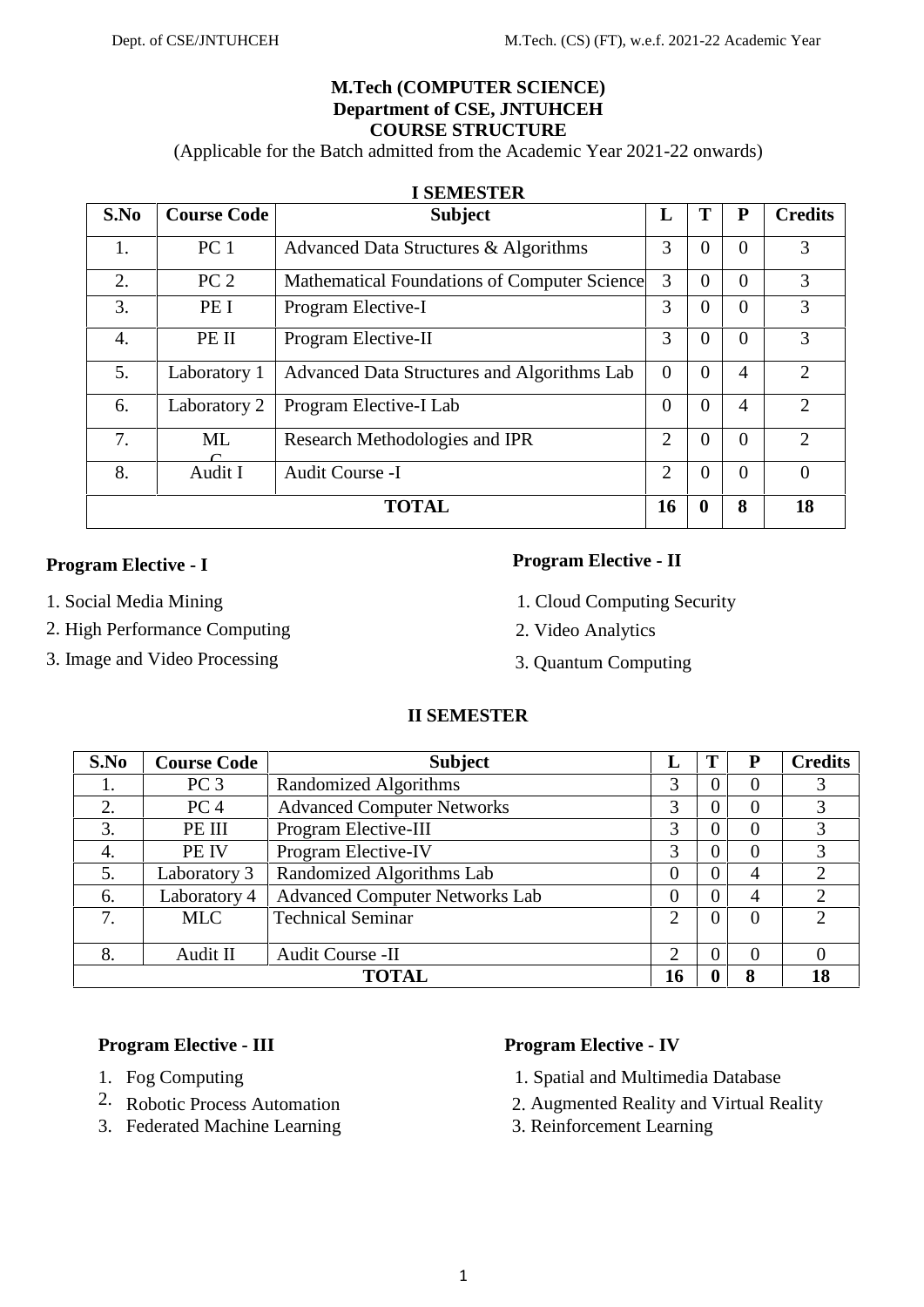**5**<br>1970 - Paul Barnett, amerikanischer Politiker<br>1970 - Paul Barnett, amerikanischer Politiker († 1980)

# **III SEMESTER**

| S.No | Code        | <b>Subject</b>                        |   |    | Credits |
|------|-------------|---------------------------------------|---|----|---------|
|      | <b>PE V</b> | Program Elective-V                    |   |    |         |
| ∠.   | <b>OEC</b>  | Open Elective                         |   |    |         |
|      | <b>PW</b>   | <b>PROJECT/DISSERTATION PHASE - I</b> |   | 20 |         |
|      |             | <b>TOTAL CREDITS</b>                  | o | 20 |         |

## **Program Elective - V**

- 1. Predictive Analytics
- 2. Digital Forensics
- 3. Data Visualization

#### **IV SEMESTER**

| S.No | Group | <b>Subject</b>       | . . | m | R            | <b>Credits</b> |
|------|-------|----------------------|-----|---|--------------|----------------|
| . .  | PW    | PROJECT/DISSERTATION |     |   | $\cap$<br>◡  | 10             |
|      |       | PHASE - II           |     |   |              |                |
|      |       | <b>TOTAL CREDITS</b> |     |   | $\sim$<br>◡∸ | 16             |

#### **Open Elective** (Offered by **CSE** Department)

- 1. Data Analytics
- 2. Data Visualization
- 3. Machine Learning

# **Audit Course I & II**

- 1. English for Research Paper Writing. 2. Disaster Management.
- 
- 3. Sanskrit for Technical Knowledge. 4. Value Education.
- 
- 
- 5. Indian Constitution.<br>6. Pedagogy Studies.
- 7. Stress Management by yoga.
- 8. Personality Development Through Life Enlightenment Skills. 9. Research Methodology & IPR
-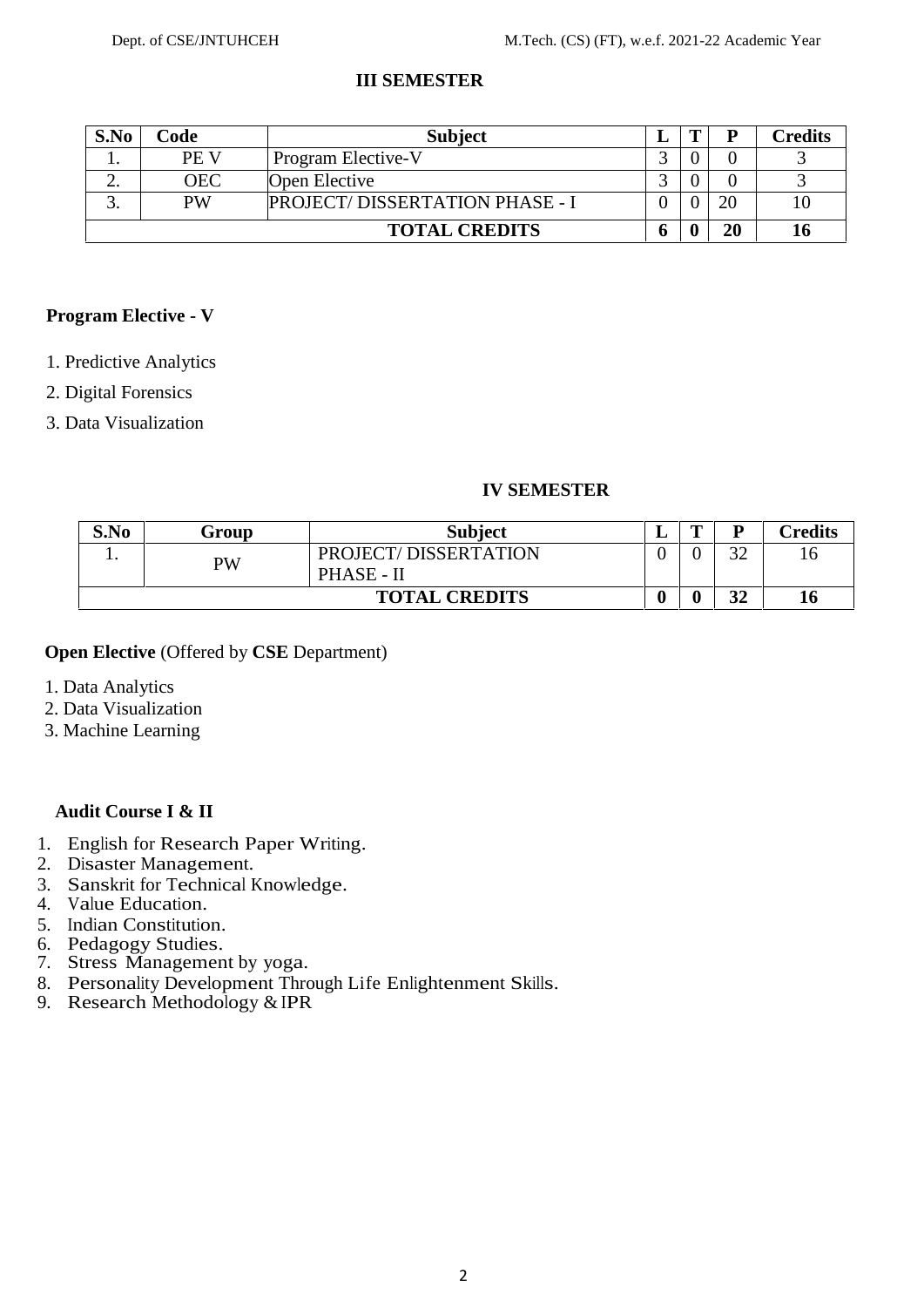# **3 0 0 3**

# **Advanced Data Structure and Algorithms**

# **Prerequisites**

1. A course on "Data Structures"

# **Objectives**

1. Introduces the heap data structures such as leftist heaps, binomial heaps, fibonacci and min-max heaps

2. Introduces a variety of data structures such as disjoint sets, hash tables, search structures and digital search structures

## **Outcomes**

- 1. Ability to select the data structures that efficiently model the information in a problem
- 2. Ability to understand how the choice of data structures impact the performance of programs

3. Can Design programs using a variety of data structures, including hash tables, search structures and digital search structures

# **UNIT - I**

## **Heap Structures**

Introduction, Min-Max Heaps, Leftist trees, Binomial Heaps, Fibonacci heaps.

# **UNIT - II**

## **Hashing and Collisions**

Introduction, Hash Tables, Hash Functions, different Hash Functions:- Division Method, Multiplication Method, Mid-Square Method, Folding Method, Collisions

# **UNIT - III**

**Search Structures** OBST, AVL trees, Red-Black trees, Splay trees, **Multiway Search Trees** B-trees., 2-3 trees

# **UNIT - IV**

#### **Digital Search Structures**

Digital Search trees, Binary tries and Patricia, Multiway Tries, Suffix trees, Standard Tries, Compressed Tries

#### **Pattern matching**

Introduction, Brute force, the Boyer –Moore algorithm, Knuth-Morris-Pratt algorithm, Naïve String ,Harspool, Rabin Karp

# **UNIT - V**

Dynamic programming, graph algorithms: DFS, BFS, topological sorting, shortest path algorithms, network flow problems. String algorithms, suffix trees, geometric algorithms.

# **Textbooks:**

- 1. Fundamentals of data structures in C++ Sahni, Horowitz, Mehatha, Universities Press.
- 2. Introduction to Algorithms, TH Cormen, PHI

# **References:**

- 1. Design methods and analysis of Algorithms, SK Basu, PHI.
- 2. Data Structures & Algorithm Analysis in C++, Mark Allen Weiss, Pearson Education.
- 3. Fundamentals of Computer Algorithms, Ellis Horowitz, SartajSahni, Sanguthevar Rajasekaran,
- 2<sup>nd</sup> Edition, Universities Press.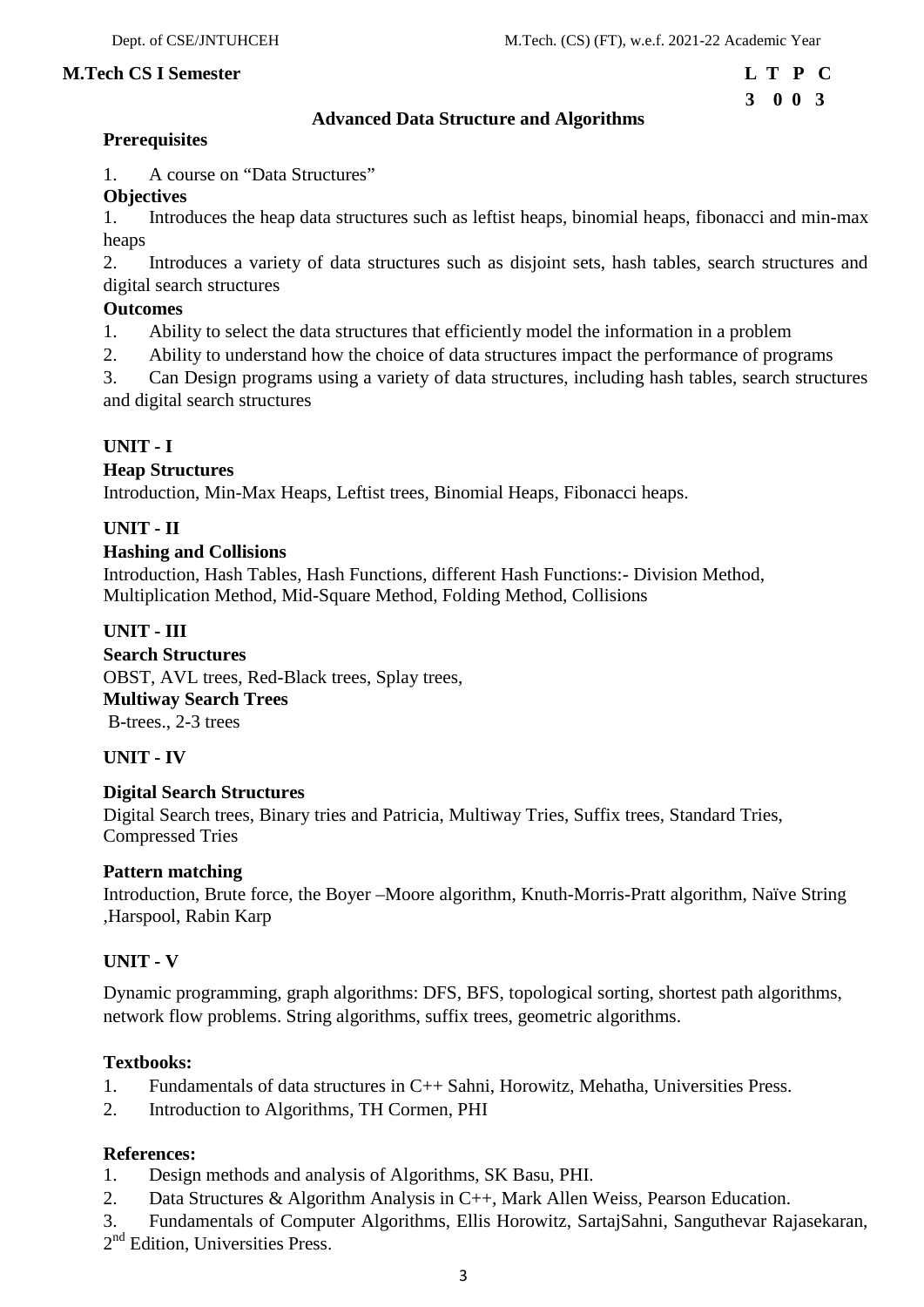# **3 0 0 3**

# **MATHEMATICAL FOUNDATIONS OF COMPUTER SCIENCE**

# **Pre-requisites**

- 1. No prerequisites
- 2. An understanding of Mathematics in general is sufficient.

# **Objectives**

1. Introduces the elementary discrete mathematics for computer science and engineering.

2. Topics include formal logic notation, methods of proof, induction, sets, relations, graph theory, permutations and combinations, counting principles; recurrence relations and generating functions.

## **Outcomes**

- 1. Ability to understand and construct precise mathematical proofs
- 2. Ability to use logic and set theory to formulate precise statements
- 3. Ability to analyze and solve counting problems on finite and discrete structures
- 4. Ability to describe and manipulate sequences
- 5. Ability to apply graph theory in solving computing problems

# **UNIT - I**

# **The Foundations: Logic and Proofs**

Propositional Logic, Applications of Propositional Logic, Propositional Equivalence, Predicates and Quantifiers, Nested Quantifiers, Rules of Inference, Introduction to Proofs,Proof Methods and Strategy.

# **UNIT - II**

# **Basic Structures, Sets, Functions, Sequences, Sums, Matrices and Relations**

Sets, Functions , Sequences & Summations, Cardinality of Sets and Matrices Relations, Relations and Their Properties, n-ary Relations and Their Applications, Representing Relations, Closures of Relations, Equivalence Relations, Partial Orderings.

# **UNIT - III**

# **Algorithms, Induction and Recursion**

Algorithms, The Growth of Functions, Complexity of Algorithms.

#### **Induction and Recursion**

Mathematical Induction, Strong Induction and Well-Ordering, Recursive Definitions and Structural Induction, Recursive Algorithms, Program Correctness.

# **UNIT - IV**

# **Discrete Probability and Advanced Counting Techniques**

An Introduction to Discrete Probability . Probability Theory, Bayes' Theorem, Expected Value and Variance.

# **Advanced Counting Techniques**

Recurrence Relations, Solving Linear Recurrence Relations, Divide-and-Conquer Algorithms and Recurrence Relations, Generating Functions, Inclusion-Exclusion, Applications of Inclusion- Exclusion.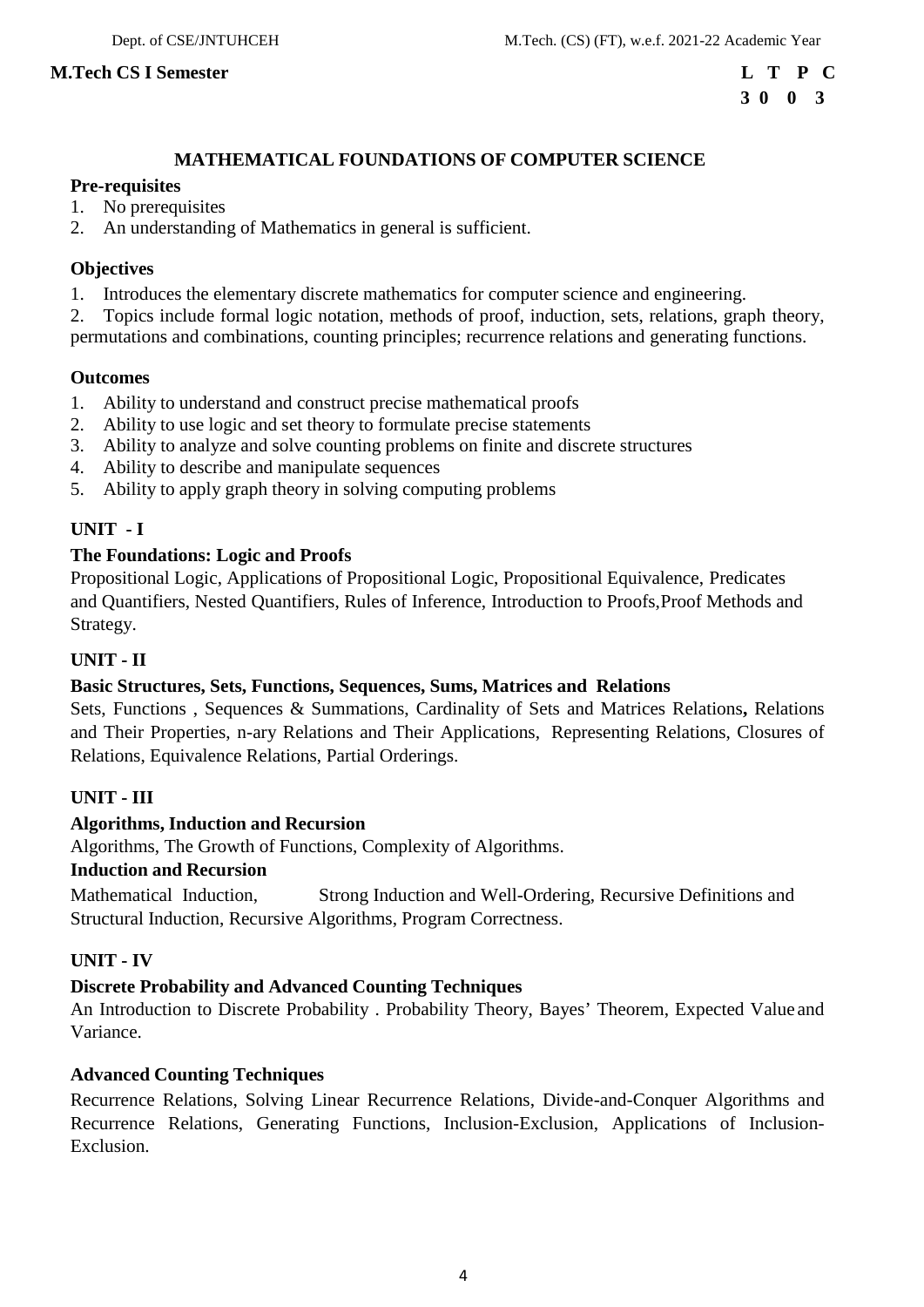# **UNIT-V**

# **Graphs**

Graphs and Graph Models, Graph Terminology and Special Types of Graphs, Representing Graphs and Graph Isomorphism, Connectivity, Euler and Hamilton Paths, Shortest-Path Problems, Planar Graphs, Graph Coloring.

# **Trees**

Introduction to Trees, Applications of Trees, Tree Traversal, Spanning Trees, MinimumSpanning Trees.

# **Textbook:**

1. Discrete Mathematics and Its Applications with Combinatorics and Graph Theory-Kenneth H Rosen, 7<sup>th</sup> Edition, TMH.

# **References:**

1. Discrete Mathematical Structures with Applications to Computer Science-J.P.Tremblay and R. Manohar, TMH,

2. Discrete Mathematics for Computer Scientists & Mathematicians: Joe L. Mott,Abraham Kandel, Teodore P. Baker, 2<sup>nd</sup> ed., Pearson Education.

- 3. Discrete Mathematics-Richard Johnsonbaugh,  $7<sup>Th</sup>$  Edtn., Pearson Education.
- 4. Discrete Mathematics with Graph Theory- Edgar G. Goodaire, Michael M. Parmenter.

5. Discrete and Combinatorial Mathematics - an applied introduction: Ralph.P. Grimald,5<sup>th</sup> edition, Pearson Education,.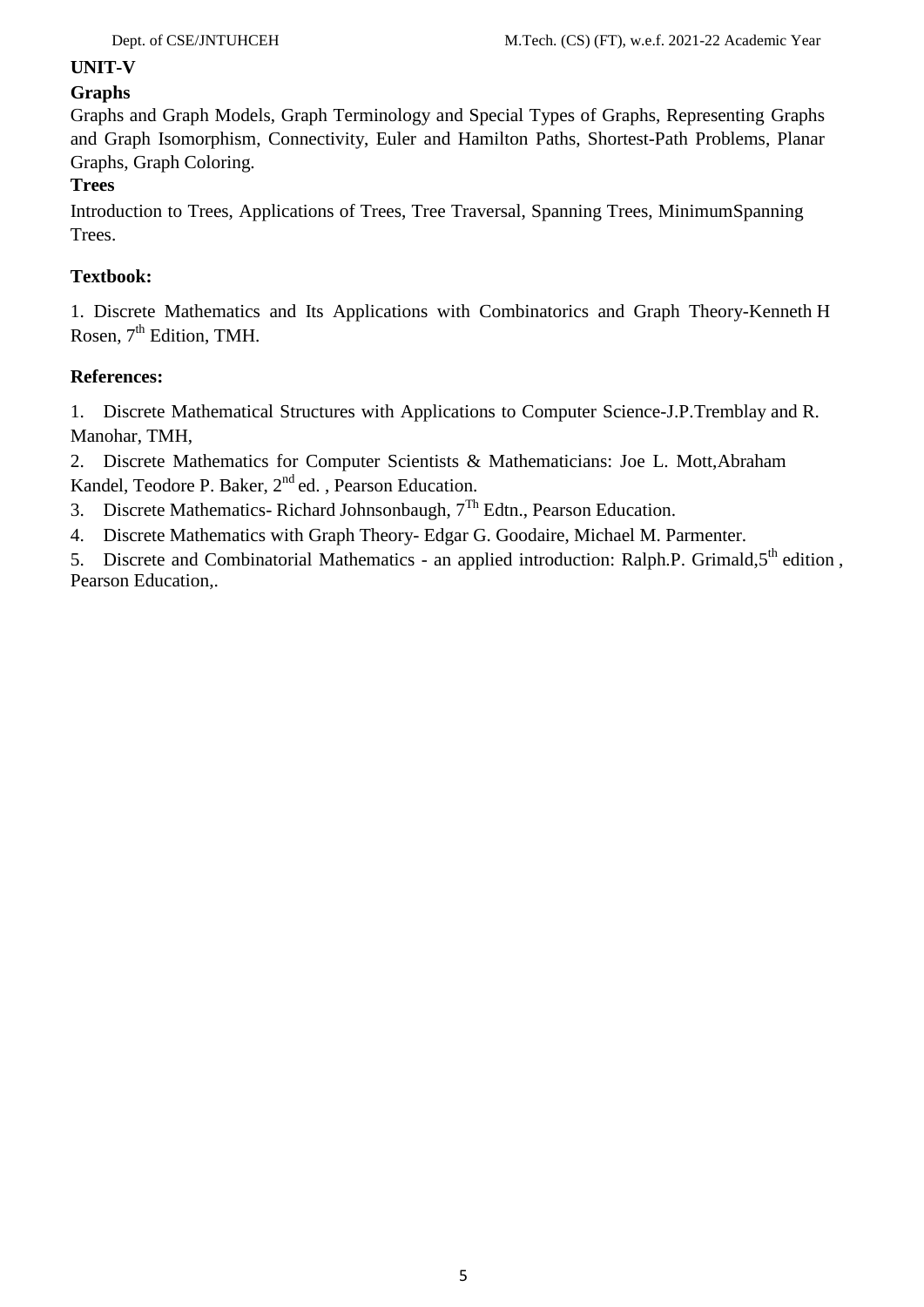# **SOCIAL MEDIA MINING**

**(Program Elective – I)**

**Prerequisites**: Data Analytics

# **Objectives**

1. The purpose of this course is to provide the students with knowledge of social media mining principles and techniques.

2. This course is also designed to give an exposure of the frontiers of social media mining (Face book, twitter)

- 3. To introduce new technology for data analytics
- 4. To introduce community Analysis
- 5. To introduce various Recommendation algorithms
- 6. To Introduce Behavior analysis

## **Outcomes**

- 1. Ability to understand social media and its data.
- 2. Ability to apply mining technologies on twitter, facebook, LinkdIn and Google.
- 3. Ability to learn about community
- 4. Ability to apply various Recommendation Algorithms
- 5. Ability to analyze the Behavior of people

# **UNIT - I**

Social media mining, Fundamentals, new challenges, key concepts, Good Data vs Bad Data, understanding sentiments, Sentiment Analysis, Classification, supervised social media mining, unsupervised social media mining, human sensors under honest signals.

# **UNIT - II**

Recommendation in Social Media, Challenges, Classical Recommendation Algorithms, Recommendation Using Social Context, Evaluating Recommendations

# **UNIT - III**

Mining Twitter: Exploring Trending Topics, Discovering What People Are Talking About, Mining Face book: Analyzing Fan Pages, Examining Friendships, Mining LinkedIn: Faceting Job Titles, Clustering Colleagues, Mining Google+: Computing Document Similarity, Extracting Collocations

#### **UNIT - IV**

Community Analysis: Community Detection, Community Evolution, Community Evaluation Recommendation in social media: Challenges, Classical Recommendation Algorithms, Recommendation Using Social Context, Evaluating Recommendations,

#### **UNIT - V**

Behavior Analytics: Individual Behavior, Collective Behavior

#### **Textbooks**

1. Mining the Social WebData Mining Face book, Twitter, LinkedIn, Google+, GitHub, and More By Matthew A. , 2nd Edition,Russell Publisher: O'Reilly Media.

2. Social Media Mining, An Introduction By Reza Zafarani, Mohammad Ali Abbasi, Huan Liu.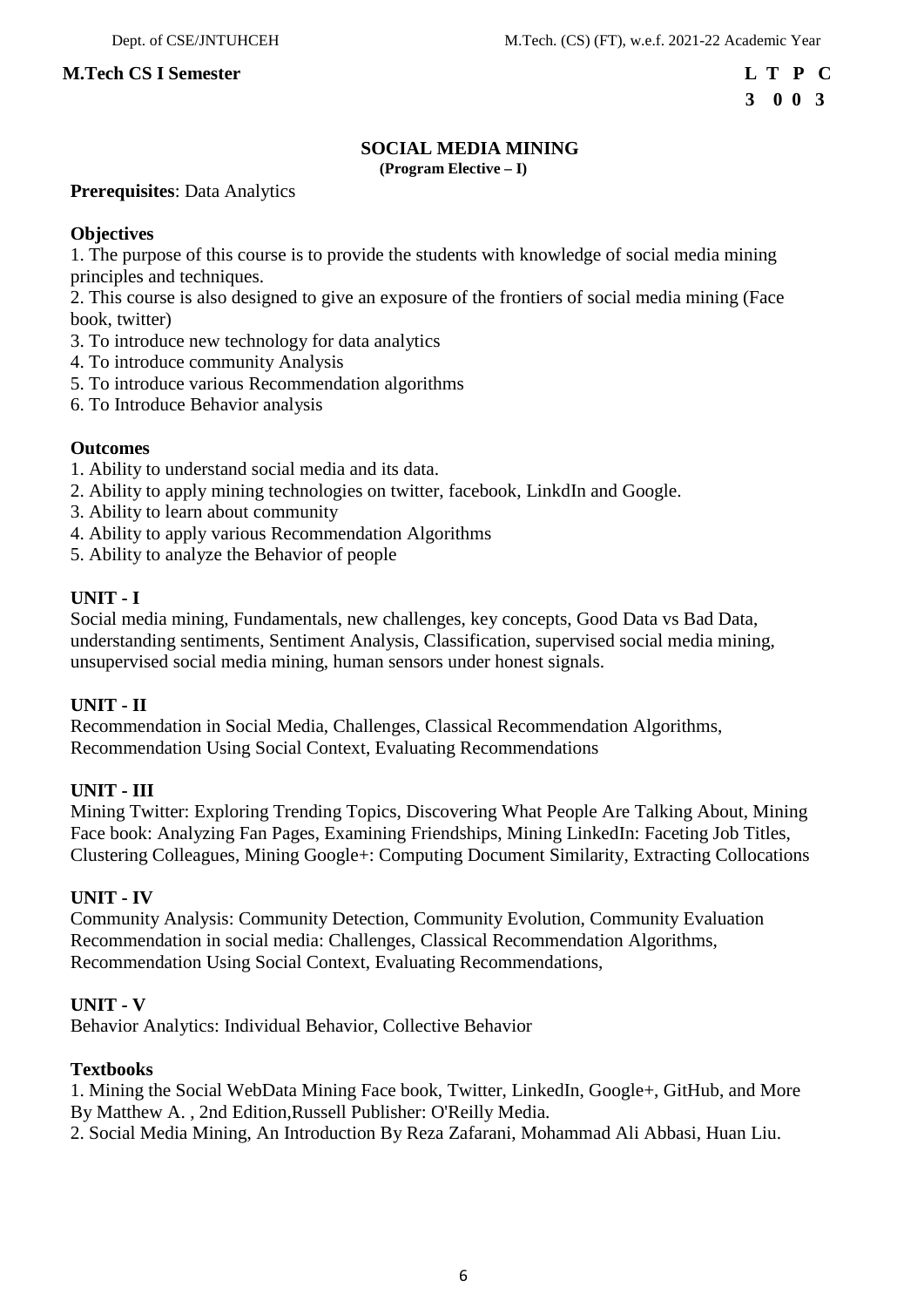# **3 0 0 3**

# **HIGH PERFORMANCE COMPUTING (Program Elective – I)**

#### **Prerequisites**

- 1. A Course on "Computer Organization & Architecture"
- 2. Operating Systems and Basic Programming

## **Objectives**

- 1. To understand the Grid, Cluster computing platforms
- 2. To learn various distributed and parallel computing architecture
- 3. To learn different computing technologies

# **Outcomes**

- 1. Understanding the concepts in grid, cluster and pervasive computing
- 2. Ability to set up cluster and run parallel applications
- 3. Ability to understand the cluster projects and cluster OS
- 4. Understanding the core concepts of pervasive computing

# **UNIT - I**

**Grid Computing:** Data & Computational Grids, The concept of Virtual Organizations, Grid Architecture, Grid Architecture and Its Relations to Various Distributed Technologies. The Grid Computing Road Map. **The Grid Computing Toolkit:** GLOBUS GT3 Toolkit.

## **UNIT - II**

**Introduction to Parallel Computing -** Programming Using the Message-Passing **Paradigm** - **Programming Shared -** Address Space Platforms

#### **UNIT – III**

**Cluster Computing at a Glance:** Introduction, Scalable Parallel Computer Architectures, A Cluster Computer and its Architecture, Towards Low Cost Parallel Computing and Motivations, A Cluster Computer and its Architecture, Cluster Classifications, Commodity Components for clusters, Network Services/Communication SW, Cluster Middleware and SSI, Resource Management and Scheduling (RMS), Programming Environmentsand Tools, Cluster Applications

**Cluster Setup & Its Administration:** Introduction, Setting up the cluster, Example Cluster System – Beowulf;

# **UNIT – IV**

**Lightweight Messaging Systems:** Introduction, Latency Bandwidth Evaluation of Communication performance, Traditional Communication Mechanisms for clusters, Lightweight Communication Mechanisms

**Job and Resource Management Systems:** Need of Job management, Components and Architecture.

**Scheduling Parallel Jobs on Clusters:** Introduction, Rigid Jobs with process migration, Malleable Jobs with Dynamic Parallelism, Communication-Based Co-scheduling, Batch Scheduling. **Cluster Operating Systems:** COMPaS

# $UNIT - V$

**Pervasive Computing Concepts & Scenarios**: Pervasive Computing, Pervasive Computing Infrastructure, **Device Technology:** Hardware, Human – Machine Interfaces, Biometrics, Operating Systems. Java for Pervasive Devices.

**Device Connectivity:** Protocols, Security, Device Management.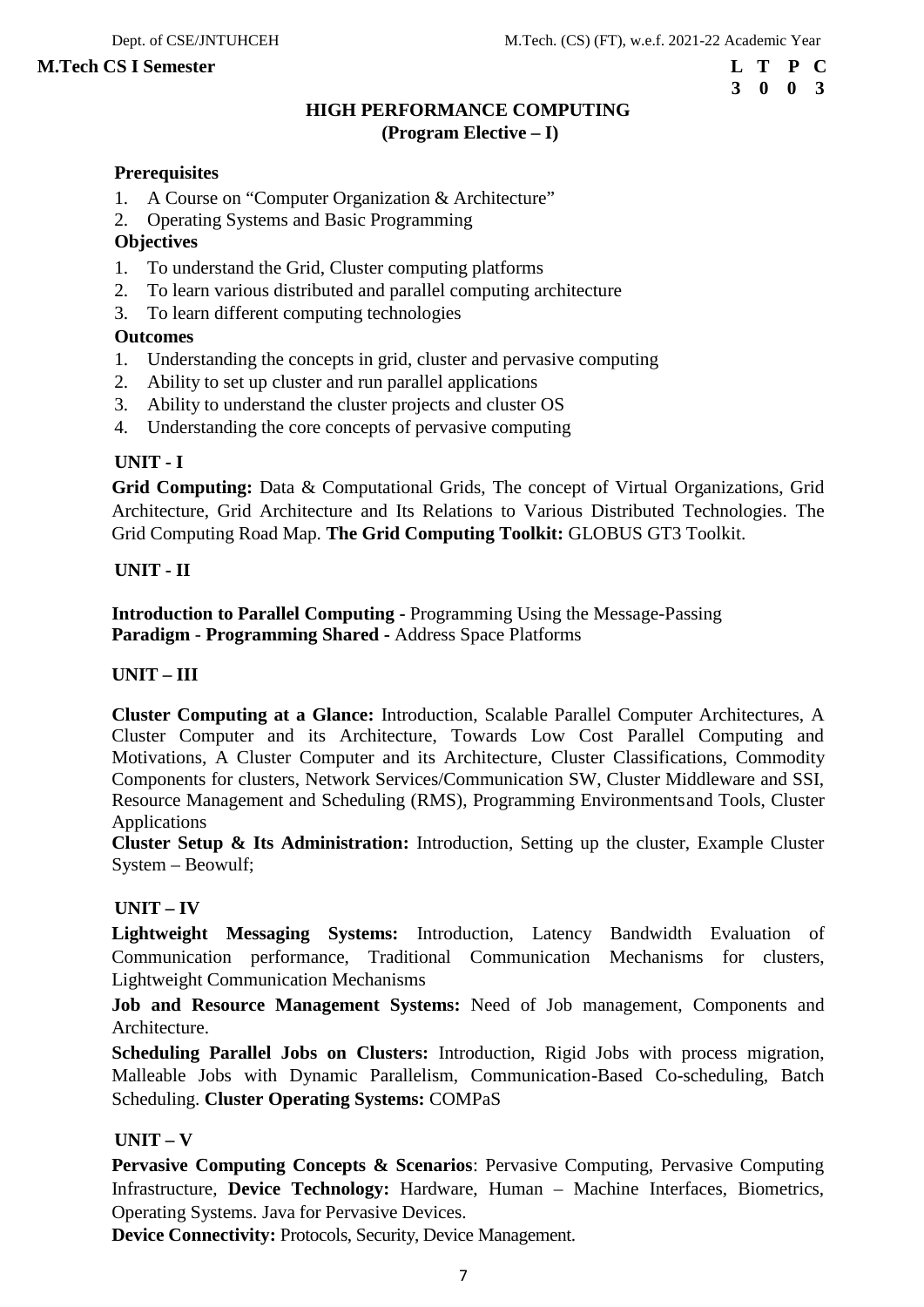# **Textbooks:**

- 1. Grid Computing, J. Joseph & C. Fellenstien, Pearson Education
- 2. Introduction to Parallel Computing, Second Edition, Ananth Grama, Anshul Gupta, George Karypis, Vipin Kumar Publisher: Addison Wesley
- 3. High Performance Cluster Computing, Raj kumar Buyya, pearson Education.
- 4. Pervasive Computing, J. Burkhardt et.al, Pearson Education

# **References:**

- 1. The Grid 2: Blue Print for a New Computing Infrastructure, Ian Foster and Carl Kesselman, 2nd Edition, The Elsevier Series.
- 2. A networking approach to Grid Computing, Minoli , Wiley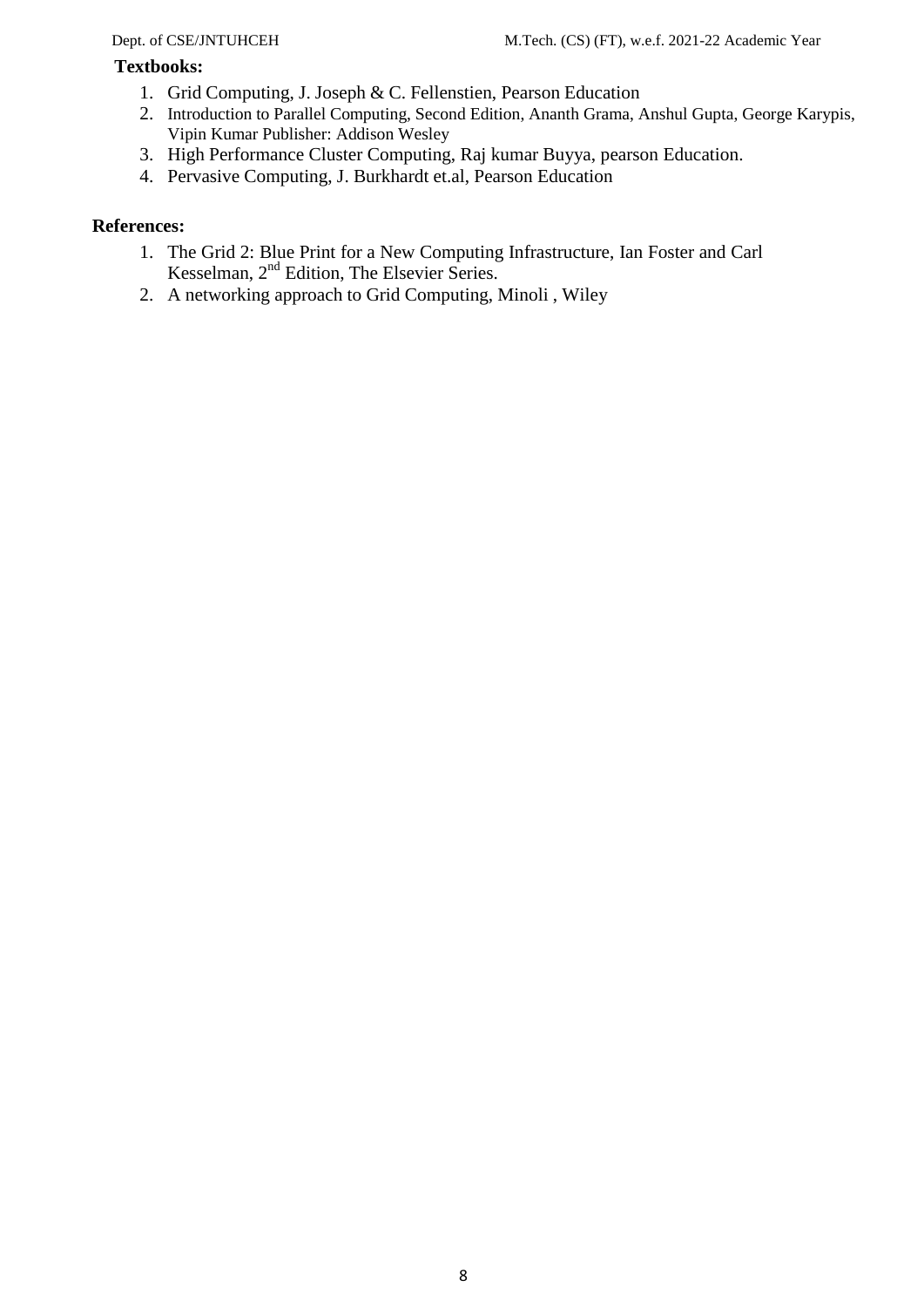# **3 0 0 3**

# **IMAGE AND VIDEO PROCESSING**

**(Program Elective – I)**

# **Unit I:**

**Digital image fundamentals:** A simple image formation model, Image sampling and quantization, Some basic relationships between pixels, Basic intensity transformation functions, Sampling and fourier transform of sampled functions, The discrete fourier transform of one variable, Extensions to functions of two variables(2-D discrete fourier transform, Properties of 2-D DFT and IDFT, 2-D Discrete Convolution Theorem

## **Unit II:**

**Image Enhancement(spatial domain)**: Histogram processing, Fundamentals of spatial filtering, Smoothing spatial filters, Sharpening spatial filters, The Laplacian-use of second order derivative for image sharpening, The Gradient-use of first order derivative for image sharpening

**Image Enhancement(frequency domain)**: Basics of filtering in frequency domain, Image smoothing using lowpass frequency domain filters, Image sharpening using highpass filters

## **Unit III:**

**Image restoration**: Noise Models, Restoration in the presence of noise only – Spatial filters, Periodic noise reduction using Frequency domain filtering, Estimating the degradation function, inverse filtering, Minimum Least square error filtering, constrained least square filters

**Wavelet and Multiresolution processing**: Matrix-based transform, Walsh-Hadamard Transform, Slant transform, Haar transform

## **Unit IV:**

Image compression: Lossy and lossless compression schemes: Huffman coding, Run-length coding, Arithmetic coding, Block transform coding, JPEG

**Image Morphology**: Fundamental operations, Morphological Algorithms

**Image segmentation**: Point, Line and Edge detection, Canny edge detection, Hough Transform, Edge linking, Thresholding, Region-based segmentation, Pixel-based segmentation.

#### **Unit V:**

**Feature Extraction**: Boundary preprocessing, Boundary feature descriptor, Region feature descriptor, Principal components as feature descriptor, Whole image feature

**Video Processing:** Video Formats, Video Enhancement and Restoration, Video Segmentation

#### **Textbooks:**

- 1. Digital Image Processing, R. C. Gonzalez and R. E. woods, Pearson Education.
- 2. Handbook of Image and Video Processing, AL Bovik, Academic Press.

#### **References:**

- 1. Digital Image Processing and Analysis, B. Chanda and D. Dutta Mazumdar, PHI.
- 2. Digital Image Processing, W. K. Pratt, Wiley-Interscience.
- 3. Fundamentals of Digital Image Processing, A. K. Jain, Pearson India Education.
- 4. Pattern Classification and Scene Analysis, R. O. Duda and P. E. Hart, Wiley.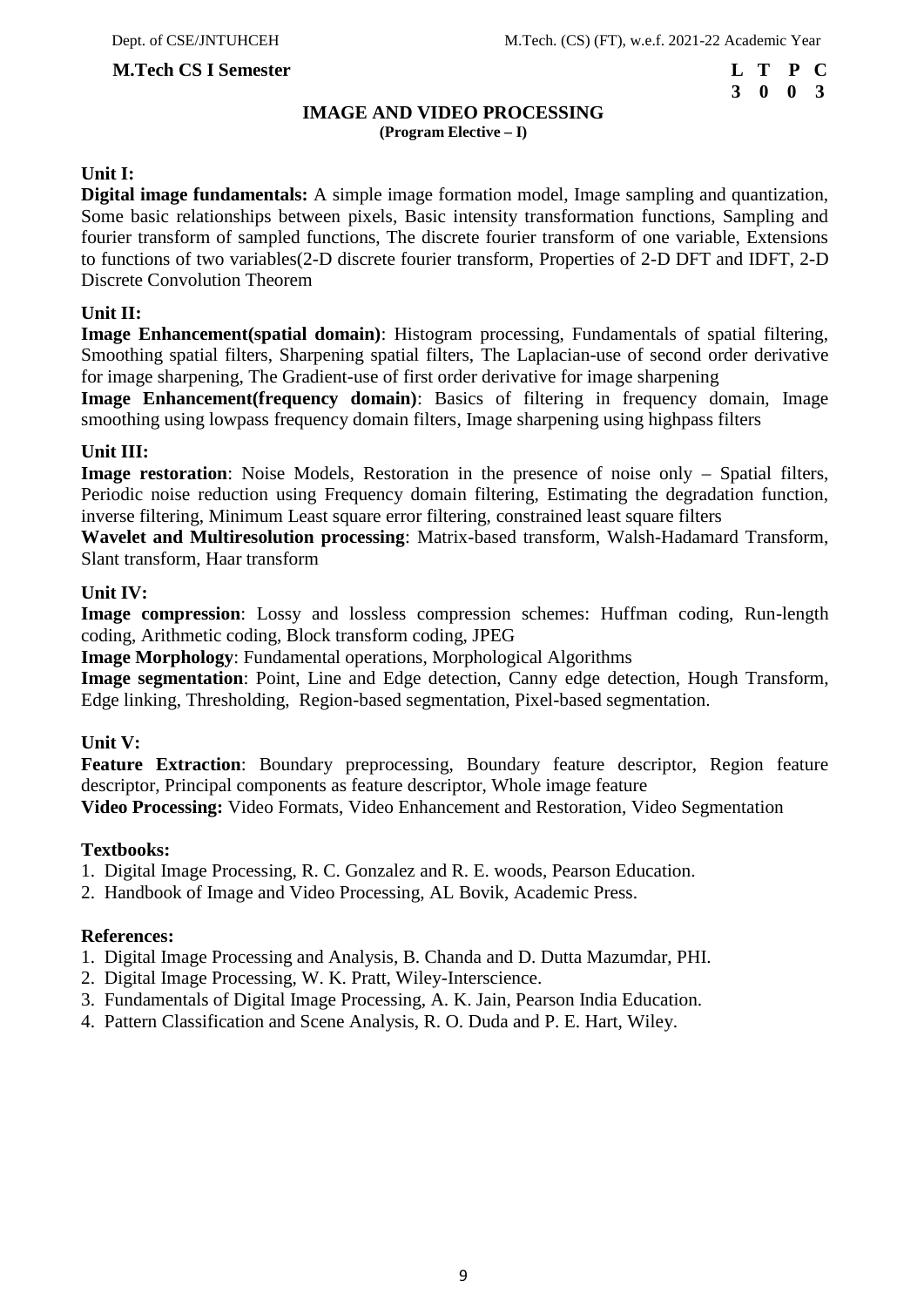# **3 0 0 3**

# **CLOUD COMPUTING SECURITY (Program Elective – II)**

# **Objectives**

1. Guiding Security design principles for Cloud Computing

2. Be able to understand the legal, security, forensics, personal & data privacy issues within Cloud environment

3. Understand the concepts and guiding principles for designing and implementing appropriate safeguards and countermeasures for Cloud based IT services

## **Outcomes**

1. Approaches to designing cloud services that meets essential Cloud infrastructure characteristics on demand computing, shared resources, elasticity and measuring usage.

2. Design security architectures that assures secure isolation of physical and logical infrastructures

3. Understand the industry security standards, regulatory mandates, audit policies and compliance requirements for Cloud based infrastructures.

# **UNIT - I**

Introduction to cloud – Basic Concepts and Terminology – Concepts and Models of cloud computing – Cloud delivery and deployment models.

**UNIT - II**

Cloud enablers and security – Internet, Broadband, Data centre and virtualization technologies **UNIT - III**

Web and Multitenant services – Cloud security,

**UNIT - IV**

Agent threats: Cloud infrastructure mechanisms, Specialized cloud mechanisms,

# **UNIT - V**

Cloud Management and Cloud Security. AWS, Azure and Google case study

# **Textbooks**:

1. Cloud Security and Privacy: An Enterprise Perspective on Risks and Compliance, T. Mather, S. Kumaraswamy, S. Latif, O'Reilly Series, 2009.

2. Cloud Computing: Concepts, Technology & Architecture, T. Erl, R. Puttini, Z. Mahmood Prentice Hall, 2013.

#### **References**:

1. The Google file system. In Proceedings of the nineteenth ACM symposium on Operating systems principles (SOSP '03). ACM, New York, NY, USA, 29-43. 2. MapReduce: simplified data processing on large clusters. Commun. ACM 51, 1, 107- 113, 2008.

3. Controlling data in the cloud: outsourcing computation without outsourcing control. In Proceedings of the 2009 ACM workshop on Cloud computing security (CCSW '09). ACM, New York, NY, USA, 85-90, 2009.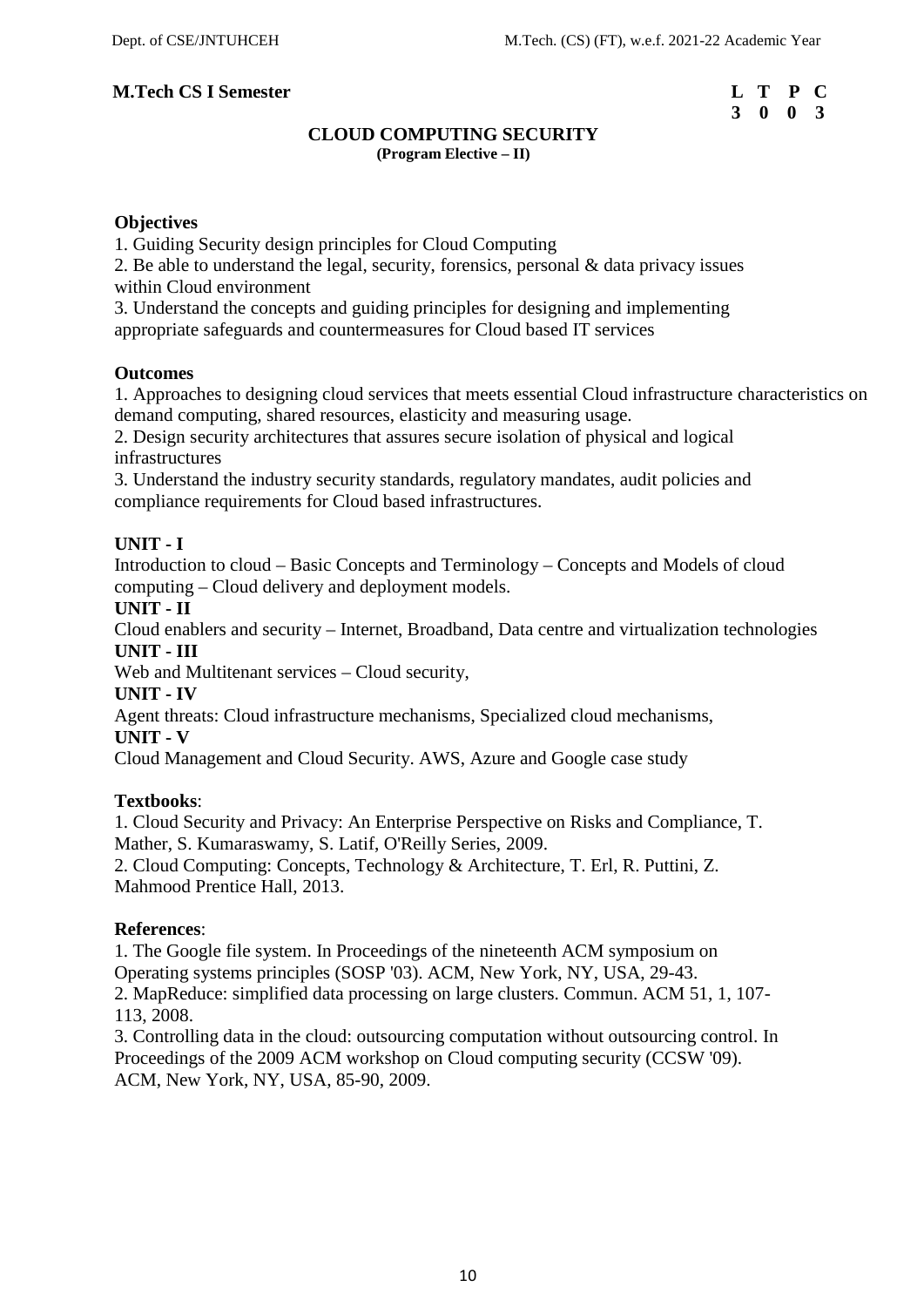# **3 0 0 3**

#### **VIDEO ANALYTICS (Program Elective – II)**

#### **Objectives:**

- 1. To know the fundamental concepts of big data and analytics
- 2. To learn various techniques for mining data streams
- 3. To acquire the knowledge of extracting information from surveillance videos.
- 4. To learn Event Modelling for different applications.
- 5. To understand the models used for recognition of objects in videos.

## **Course Outcomes:**

- 1. Understand the basics of video- signals and systems.
- 2. Able to estimate motion in a video
- 3. Able to detect the objects and track them
- 4. Recognize activity and analyze behavior
- 5. Evaluate face recognition technologies

# **UNIT I**

## **INTRODUCTION**

Multi dimensional signals and systems: signals, transforms, systems, sampling theorem**.** Digital Images and Video: human visual system and color, digital video, 3D video, digital-video applications, image and video quality.

# **UNIT II**

# **MOTION ESTIMATION**

Image formation, motion models, 2D apparent motion estimation,differential methods, matching methods, non-linear optimization methods, transform domain methods, 3D motion and structure estimation.

# **UNIT III VIDEO ANALYTICS**

Introduction- Video Basics - Fundamentals for Video Surveillance- Scene Artifacts- Object Detection and Tracking: Adaptive Background Modelling and Subtraction- Pedestrian Detection and TrackingVehicle Detection and Tracking- Articulated Human Motion Tracking in Low-Dimensional Latent Spaces.

# **UNIT IV**

# **BEHAVIOURAL ANALYSIS & ACTIVITY RECOGNITION**

Event Modelling- Behavioural Analysis- Human Activity Recognition-Complex Activity RecognitionActivity modelling using 3D shape, Video summarization, shape based activity models- Suspicious Activity Detection.

### **UNIT V HUMAN FACE RECOGNITION & GAIT ANALYSIS**

Introduction: Overview of Recognition algorithms – Human Recognition using Face: Face Recognition from still images, Face Recognition from video, Evaluation of Face Recognition Technologies- Human Recognition using gait: HMM Framework for Gait Recognition, View Invariant Gait Recognition, Role of Shape and Dynamics in Gait Recognition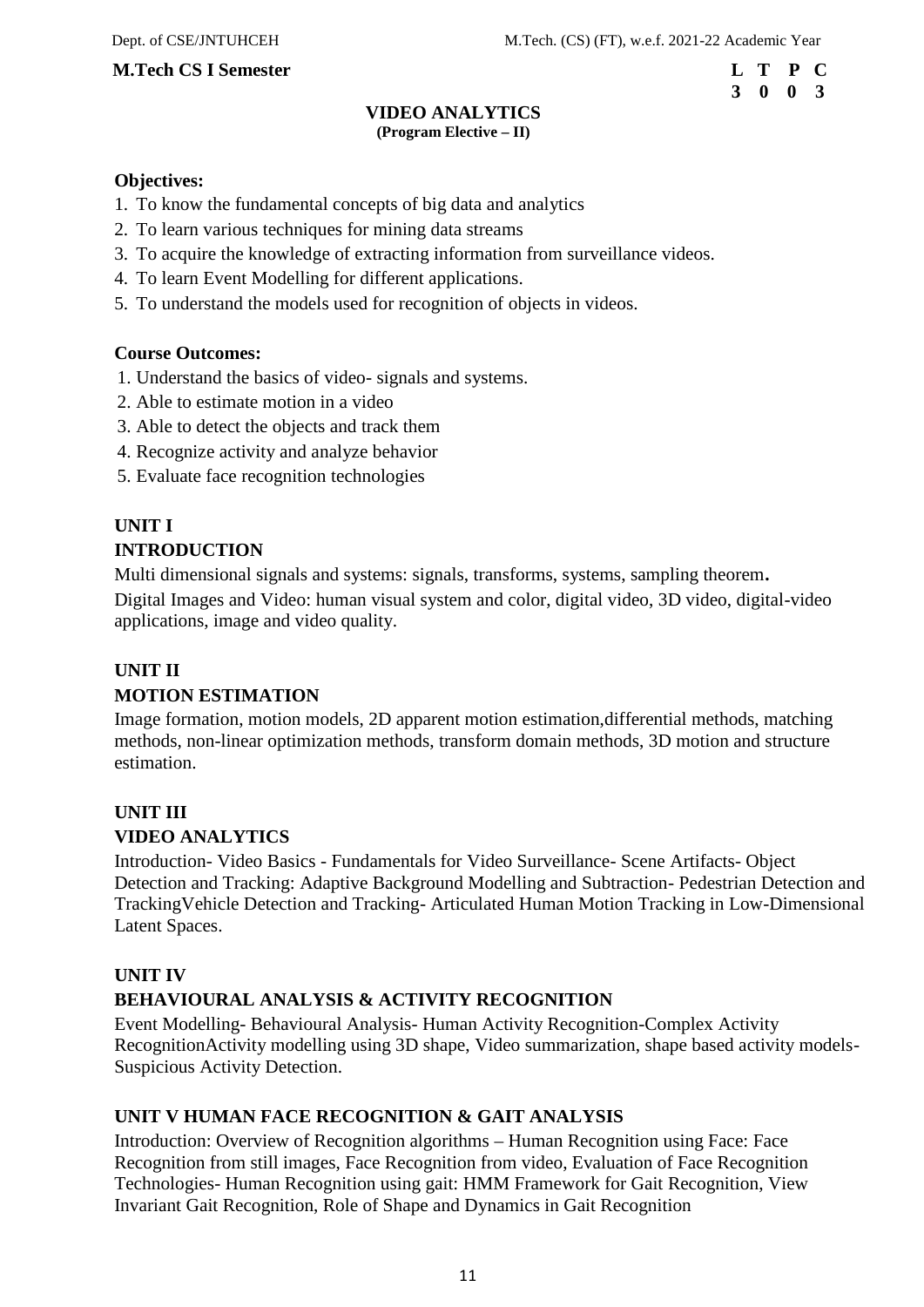# **Textbooks:**

- 1. A.MuratTekalp, "Digital Video Processing", second edition, Pearson, 2015
- 2. Rama Chellappa, Amit K.Roy-Chowdhury, Kevin Zhou.S, "Recognition of Humans and their Activities using Video", Morgan&Claypool Publishers, 2005.
- 3. Yunqian Ma, Gang Qian, "Intelligent Video Surveillance: Systems and Technology", CRC Press (Taylor and Francis Group), 2009.

# **References:**

- 1. Richard Szeliski, "Computer Vision: Algorithms and Applications", Springer, 2011.
- 2. Yao Wang, JornOstermann and Ya-Qin Zhang, "Video Processing and Communications", Prentice Hall, 2001.
- 3. Thierry Bouwmans, FatihPorikli, Benjamin Höferlin and Antoine Vacavant, "Background Modeling and Foreground Detection for Video Surveillance: Traditional and Recent Approaches, Implementations, Benchmarking and Evaluation", CRC Press, Taylor and Francis Group, 2014.
- 4. Md. Atiqur Rahman Ahad, "Computer Vision and Action Recognition-A Guide for Image Processing and Computer Vision Community for Action Understanding", Atlantis Press, 2011.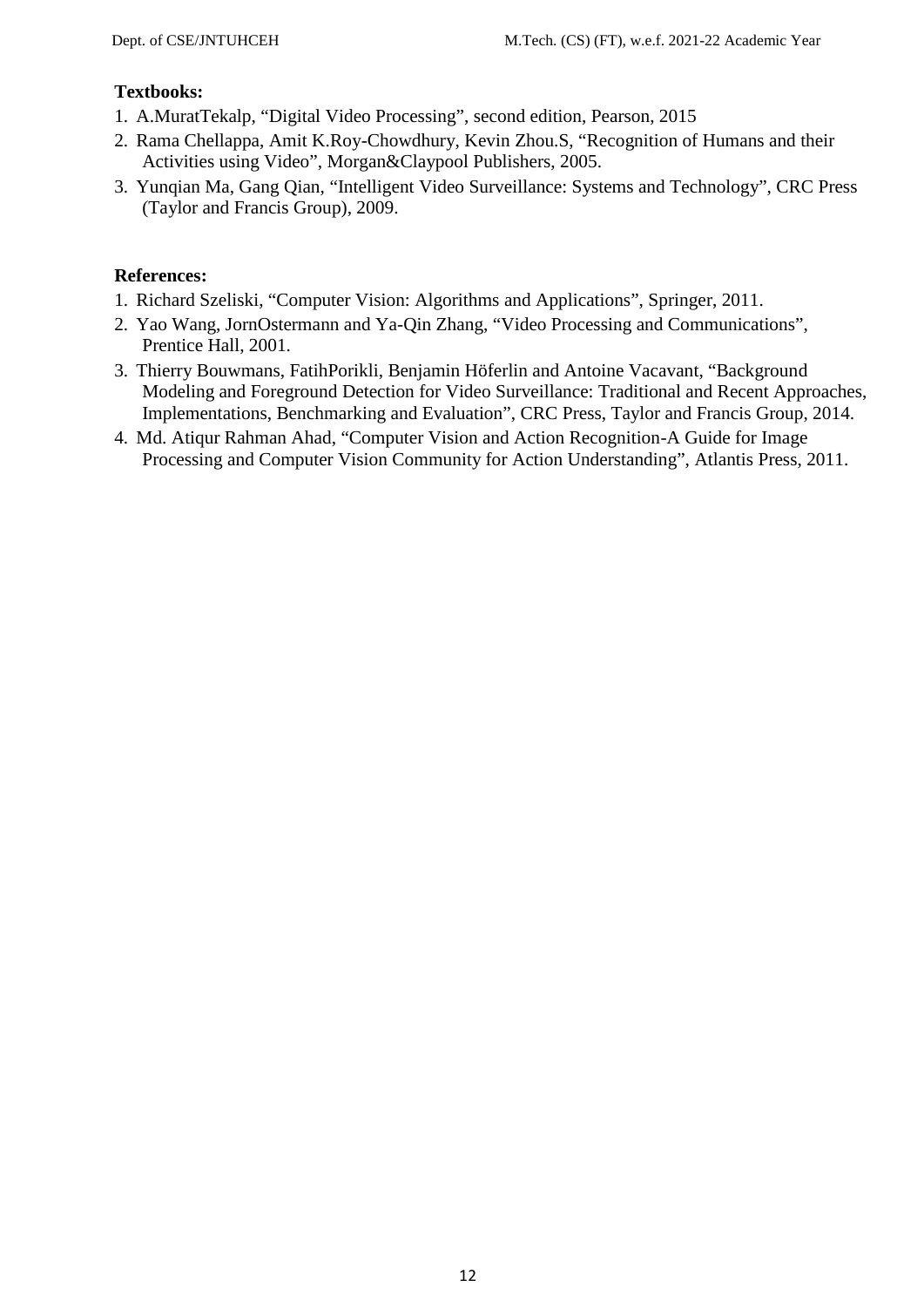# **3 0 0 3**

#### **QUANTUM COMPUTING (Program Elective – II)**

#### **Unit I**

History of Quantum Computing : Importance of Mathematics, Physics and Biology. Introduction to Quantum Computing : Bits Vs Qubits, Classical Vs Quantum logical operations

#### **Unit II**

Background Mathematics : Basics of Linear Algebra, Hilbert space, Probabilities and measurements. Background Physics : Paul's exclusion Principle, Superposition, Entanglement and super-symmetry, density operators and correlation, basics of quantum mechanics, Measurements in bases other than computational basis.

Background Biology : Basic concepts of Genomics and Proteomics (Central Dogma)

#### **Unit III**

Qubit : Physical implementations of Qubit. Qubit as a quantum unit of information. The Bloch sphere

Quantum Circuits : single qubit gates, multiple qubit gates, designing the quantum circuits. Bell states.

#### **Unit IV**

Quantum Algorithms: Classical computation on quantum computers. Relationship between quantum and classical complexity classes. Deutsch's algorithm, Deutsch's-Jozsa algorithm, Shor's factorization algorithm, Grover's search algorithm.

#### **Unit V**

Noise and error correction : Graph states and codes, Quantum error correction, fault-tolerant computation.

Quantum Information and Cryptography : Comparison between classical and quantum information theory. Quantum Cryptography, Quantum teleportation

#### **Textbooks:**

1. Quantum Computing for Computer Scientists by Noson S. Yanofsky and Mirco A. Mannucci 2. Nielsen M. A., Quantum Computation and Quantum Information, Cambridge

#### **References :**

Benenti G., Casati G. and Strini G., Principles of Quantum Computation and Information, Vol. I: Basic Concepts, Vol II: Basic Tools and Special Topics, World Scientific. Pittenger A. O., An Introduction to Quantum Computing Algorithms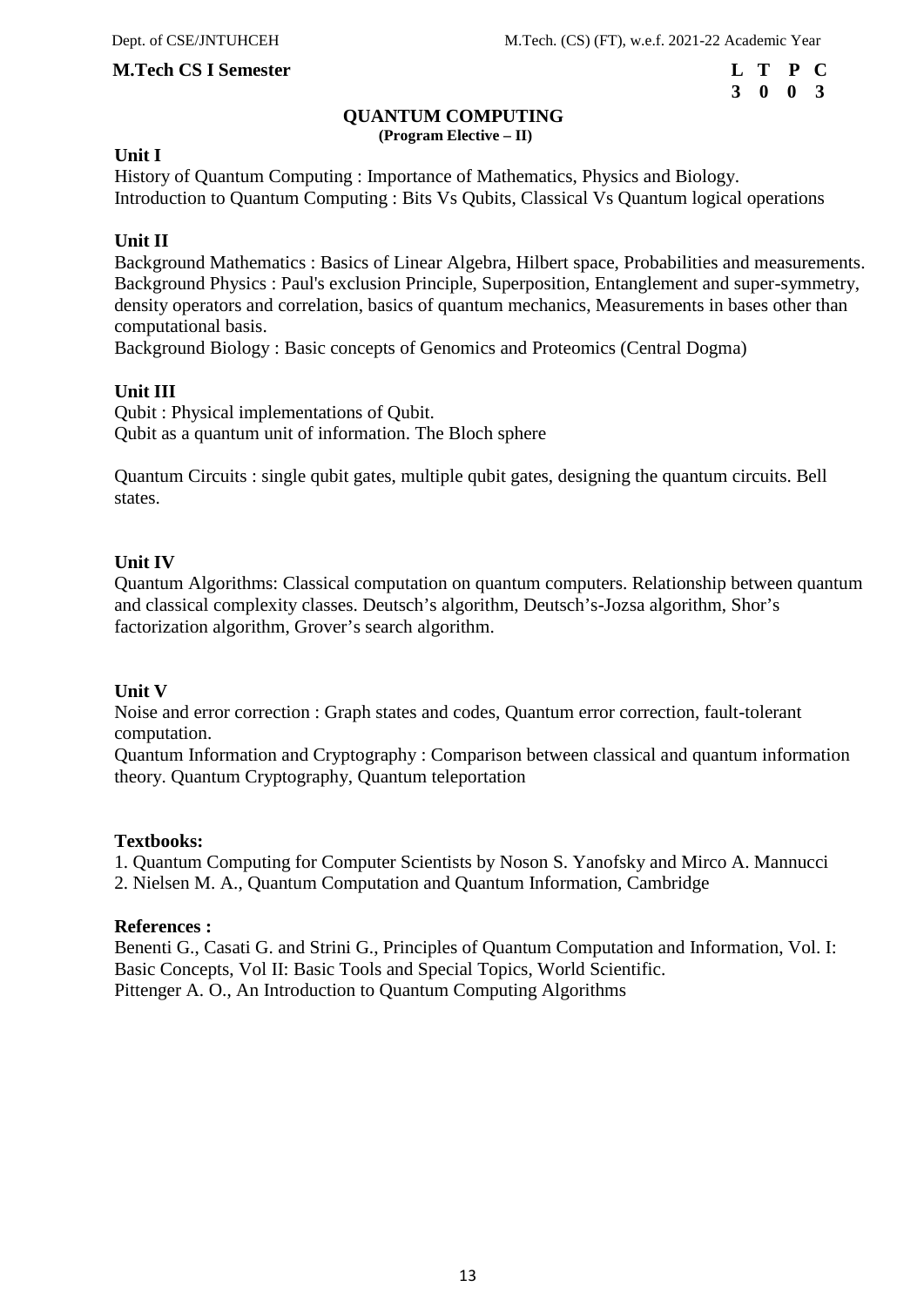#### **M.Tech CS I Semester**

| L T P C            |  |  |
|--------------------|--|--|
| $0 \t 0 \t 4 \t 2$ |  |  |

# **ADVANCED DATA STRUCTURES AND ALGORITHMS LAB**

#### **Prerequisites**

1. A course on Computer Programming & Data Structures"

#### **Objectives**

1. Introduces the basic concepts of Abstract Data Types.

2. Reviews basic data structures such as stacks and queues.

3. Introduces a variety of data structures such as hash tables, search trees, tries, heaps, graphs, and B-trees.

4. Introduces sorting and pattern matching algorithms

### **Outcomes**

1. Ability to select the data structures that efficiently model the information in a problem.

2. Ability to assess efficiency trade-offs among different data structure implementations or combinations.

3. Implement and know the application of algorithms for sorting and pattern matching.

4. Design programs using a variety of data structures, including hash tables, binary and general tree structures, search trees, tries, heaps, graphs, and B-trees.

#### **List of Programs**

1. Write a program to perform the following operations:

a) Insert an element into a binary search tree.

b) Delete an element from a binary search tree.

c) Search for a key element in a binary search tree.

2. Write a program for implementing the following sorting methods:

a) Merge sort b) Heap sort c) Quick sort

3. Write a program to perform the following operations:

a) Insert an element into a B- tree.

- b) Delete an element from a B- tree.
- c) Search for a key element in a B- tree.

4. Write a program to perform the following operations:

a) Insert an element into a Min-Max heap

b) Delete an element from a Min-Max heap

c) Search for a key element in a Min-Max heap

5. Write a program to perform the following operations:

a) Insert an element into a AVL tree.

b) Delete an element from a AVL search tree.

c) Search for a key element in a AVL search tree.

6. Write a program to perform the following operations:

- a) Insert an element into a Red-Black tree.
- b) Delete an element from a Red-Black tree.
- c) Search for a key element in a Red-Black tree.

7. Write a program to implement all the functions of a dictionary using hashing.

8. Write a program for implementing Knuth-Morris-Pratt pattern matching algorithm.

9. Write a program for implementing Brute Force pattern matching algorithm.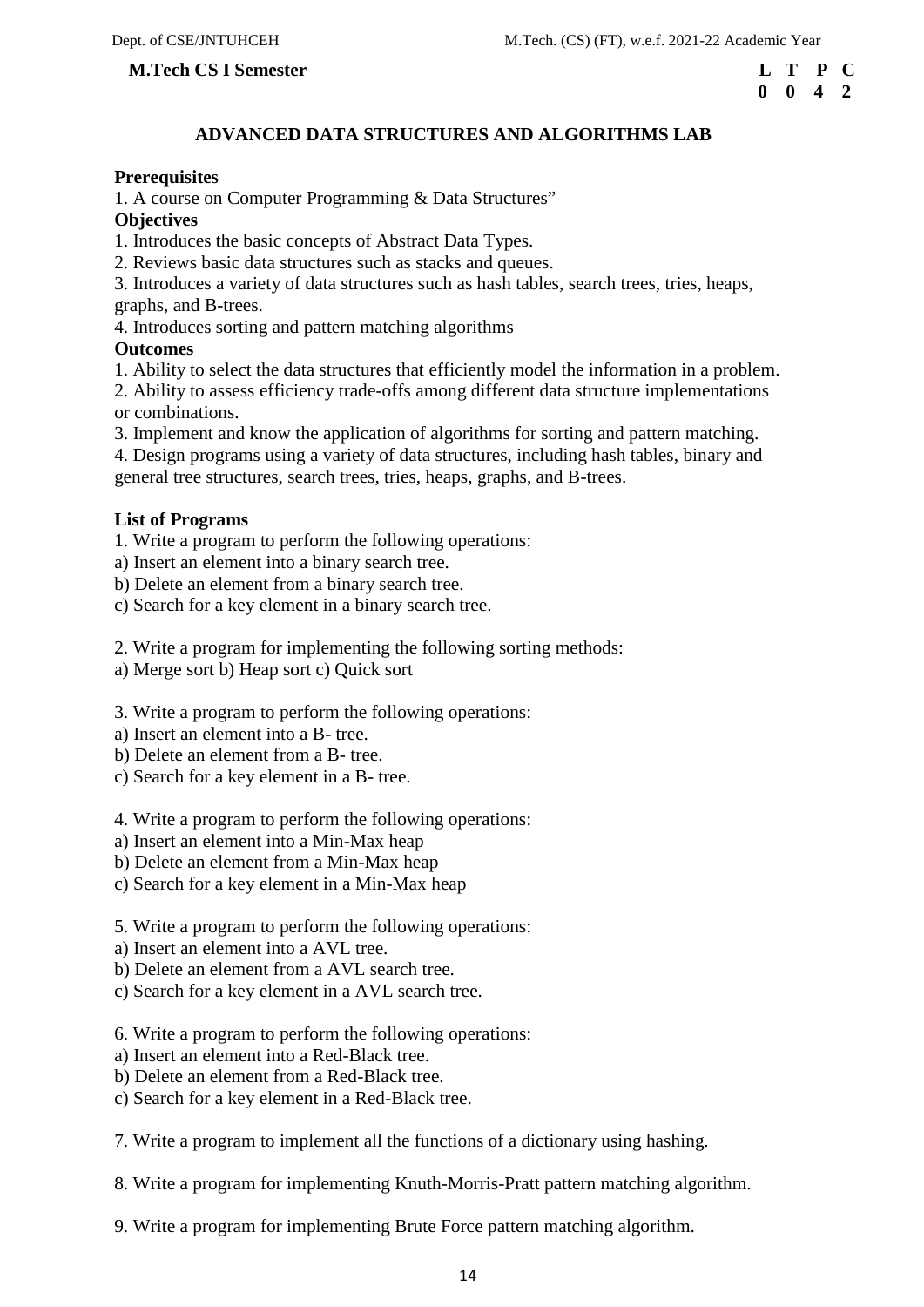- 10. Write a program for implementing Boyer pattern matching algorithm
- 11. Write a program for implementing Shortest path algorithm
- 12. Write a program for implementing graph traversal DFS and BFS
- 13. Write a program for implementing String algorithms
- 14. Write a program for implementing geometric algorithms.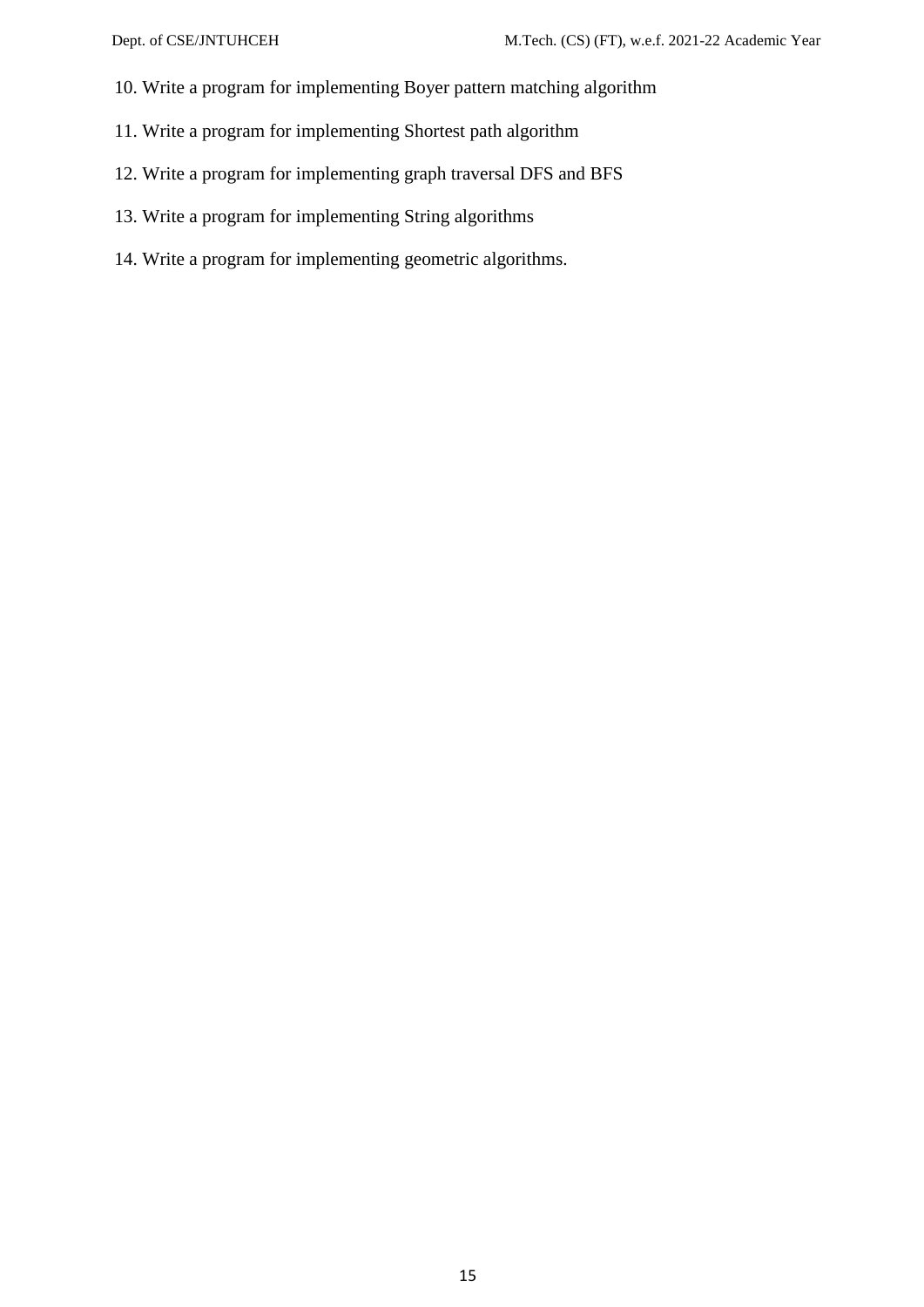# **0 0 4 2**

# **HIGH PERFORMANCE COMPUTING LAB**

- 1. Practice Basic commands, System Commands and Networking commands of Linux.
- 2. Explore the details with a sample implementation of Grid Service using Globus GT3 Toolkit
- 3. Design a parallel program to implement synchronization between producer consumer processes using pthread APIs
- 4. Design a parallel program to implement BFS Algorithm using OpenMP
- 5. Design a parallel program to calculate pi using MPI programming
- 6. Establish Beowulf Cluster using two computers. Apply basic configurations and customize it.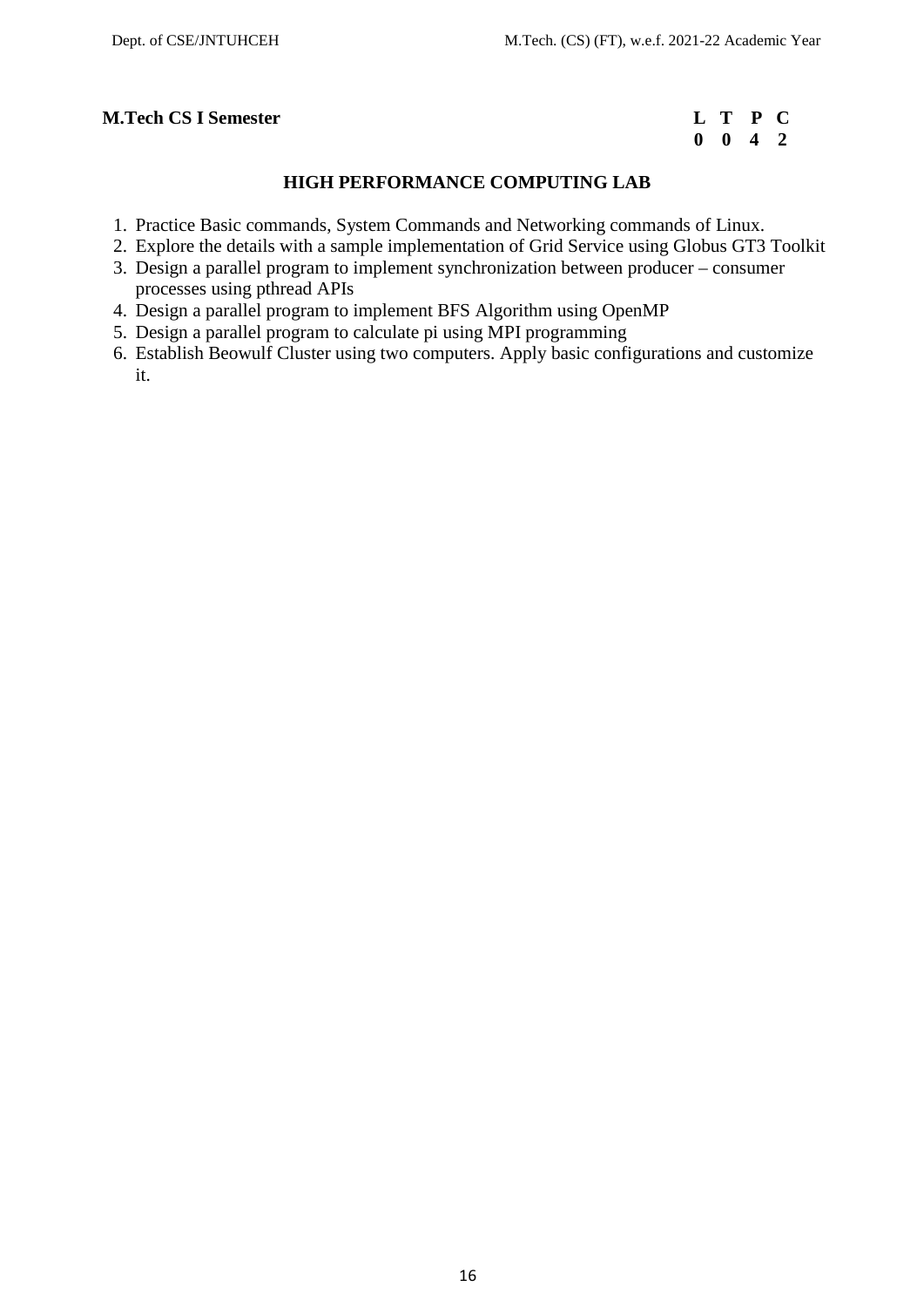# **0 0 4 2**

# **IMAGE AND VIDEO PROCESSING LAB (Using Python/matlab)**

- 1. Perform basic operations on images like addition, subtraction etc.
- 2. Plot the histogram of an image and perform histogram equalization
- 3. Perform image restoration
- 4. Perform image compression using lossy technique
- 5. Perform image compression using lossless technique
- 6. Implement segmentation algorithm
- 7. Calculate boundary features of an image
- 8. Calculate regional features of an image
- 9. Perform video enhancement
- 10. Perform video segmentation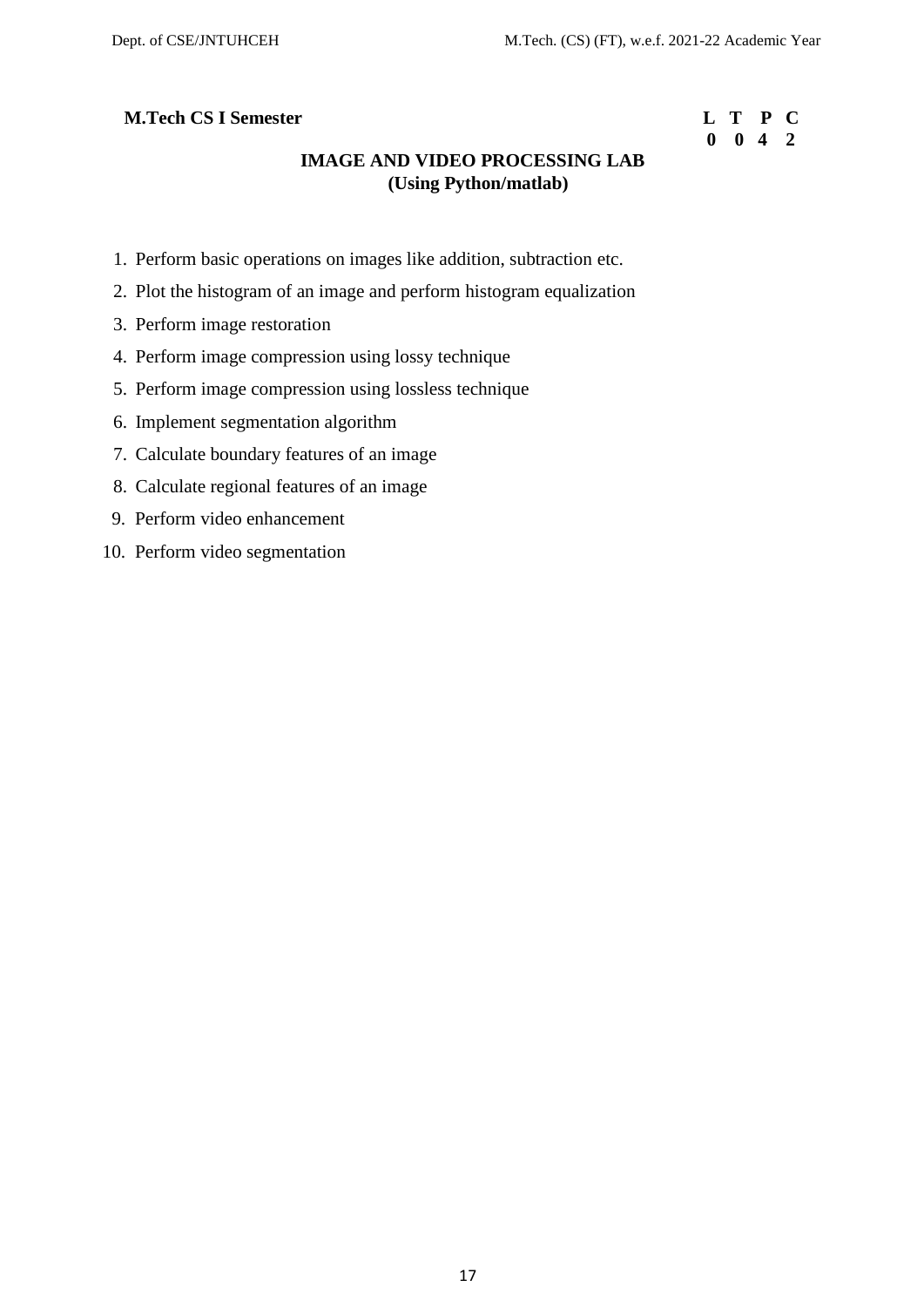# **2 0 0 2**

# **RESEARCH METHODOLOGY AND IPR**

#### **Course Objectives:**

- To understand the research problem
- To know the literature studies, plagiarism and ethics
- To get the knowledge about technical writing
- To analyze the nature of intellectual property rights and new developments
- To know the patent rights

**Course Outcomes:** At the end of this course, students will be able to

- Understand research problem formulation.
- Analyze research related information
- Follow research ethics
- Understand that today's world is controlled by Computer, Information Technology, but tomorrow world will be ruled by ideas, concept, and creativity.
- Understanding that when IPR would take such important place in growth of individuals  $\&$ nation, it is needless to emphasis the need of information about Intellectual Property Right to be promoted among students in general & engineering in particular.
- Understand that IPR protection provides an incentive to inventors for further research work and investment in R & D, which leads to creation of new and better products, and in turn brings about, economic growth and social benefits.

# **UNIT-I:**

Meaning of research problem, Sources of research problem, Criteria Characteristics of a good research problem, Errors in selecting a research problem, Scope and objectives of research problem.

Approaches of investigation of solutions for research problem, data collection, analysis, interpretation, Necessary instrumentations

#### **UNIT-II:**

Effective literature studies approaches, analysis, Plagiarism, Research ethics

#### **UNIT-III:**

Effective technical writing, how to write report, Paper Developing a Research Proposal, Format of research proposal, a presentation and assessment by a review committee

#### **UNIT-IV:**

Nature of Intellectual Property: Patents, Designs, Trade and Copyright. Copyleft and Creative Commons Licensing. Process of Patenting and Development: technological research, innovation, patenting, development. International Scenario: International cooperation on Intellectual Property. Procedure for grants of patents, Patenting under PCT.

#### **UNIT-V:**

Patent Rights: Scope of Patent Rights. Licensing and transfer of technology. Patent information and databases. Geographical Indications. New Developments in IPR: Administration of Patent System. New developments in IPR; IPR of Biological Systems, Computer Software etc. Traditional knowledge Case Studies, IPR and IITs.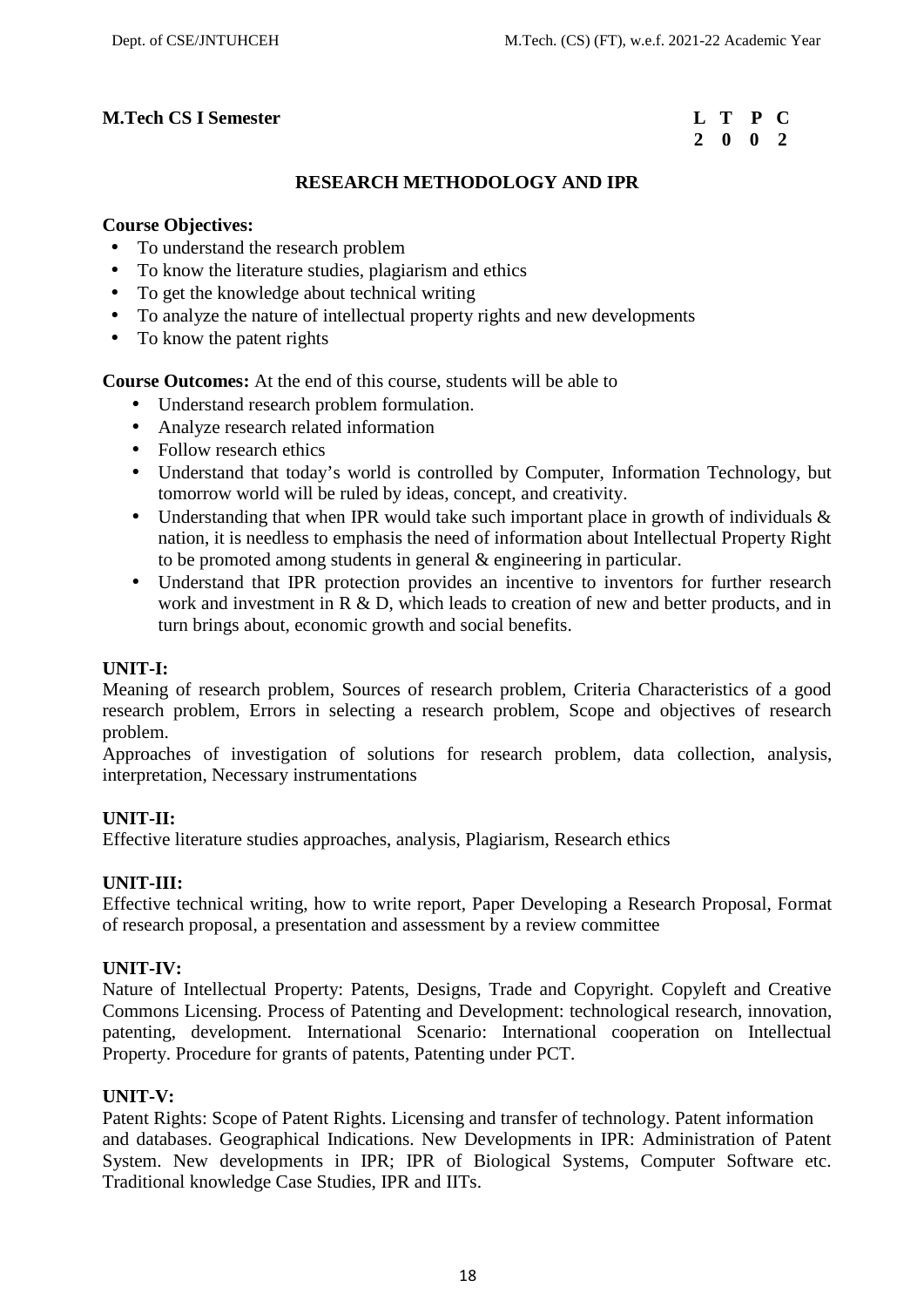# **TEXT BOOKS:**

- 1. Stuart Melville and Wayne Goddard, "Research methodology: an introduction for science & engineering students'"
- 2. Wayne Goddard and Stuart Melville, "Research Methodology: An Introduction" **REFERENCES:**
- 1. Ranjit Kumar, 2nd Edition , "Research Methodology: A Step by Step Guide for beginners"
- 2. Halbert, "Resisting Intellectual Property", Taylor & Francis Ltd ,2007.
- 3. Mayall , "Industrial Design", McGraw Hill, 1992.
- 4. Niebel , "Product Design", McGraw Hill, 1974.
- 5. Asimov , "Introduction to Design", Prentice Hall, 1962.
- 6. Robert P. Merges, Peter S. Menell, Mark A. Lemley, " Intellectual Property in New Technological Age", 2016.
- 7. T. Ramappa, "Intellectual Property Rights Under WTO", S. Chand, 2008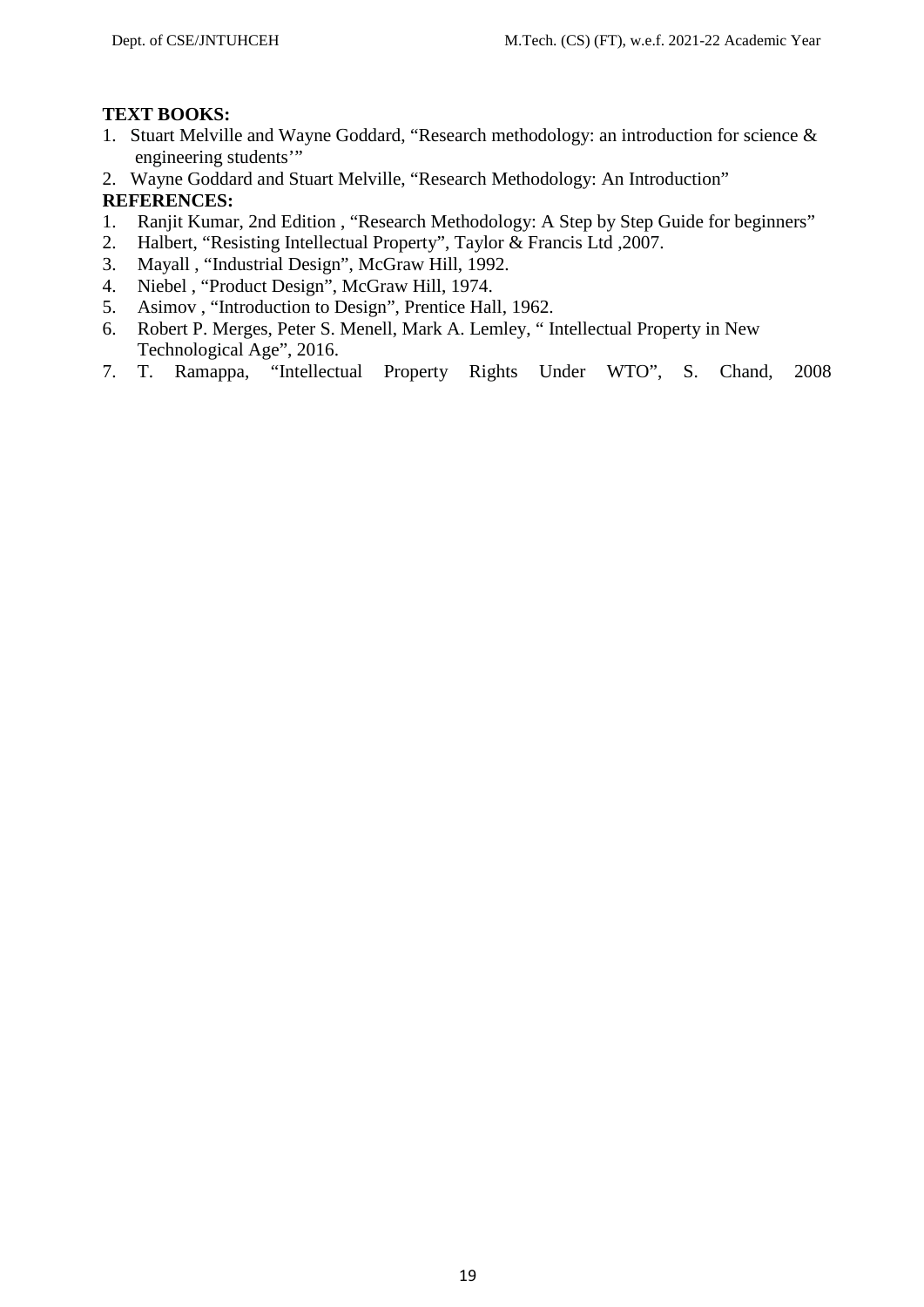# **3 0 0 3**

# **RANDOMIZED ALGORITHMS**

## **UNIT I**

Review of Basic Probability, Polynomial Identity Testing, Schwartz-Zippel Lemma , Reduction from Perfect Bipartite Matching to PIT, Randomized Quick sort, Markov, Chebyshev, and Chernoff bounds

Tossing coins, coupon collector problem, birthday paradox, Balls and bins, Two-point sampling, Randomized rounding: Multi-commodity flow

## **UNIT II**

Introduction to Markov chain, randomized algorithm for 2SAT, stationary distribution, Irreducible and aperiodic Markov chain, fundamental theorem of Markov chain (statement only), coupling, Random walk, Metropolis Algorithm, Mixing time of Random Walk on Cycles, Proof of the fundamental Theorem of Markov chains

# **UNIT III**

Finishing proof of the fundamental Theorem of Markov chains, hitting time, commute time, cover time, Monte Carlo Method, FPRAS for DNF Counting, FPRAS for Independent Set Counting using Monte Carlo Method, Overview of Path Coupling, Introduction to Probabilistic Methods

## **UNIT IV**

Probabilistic method -- method of expectation, alteration; Lovasz Local Lemma and its application, Method of Conditional Expectation for De-randomization, Introduction to Universal Hash Family, Perfect Hashing, Cuckoo Hashing, Bloom Filter, Count Min Sketch, Construction of Universal Hash Family, Nearest Neighbor Search (NNS), Point Location in Equal Balls (PLEB), Locality Sensitive Hashing (LSH), Johnson Linden Strauss Lemma

# **UNIT V**

Sub-Gaussian Random Variables, Introduction to Probabilistic Tree Embedding, Probabilistic Tree Embedding, buy at Bulk Network Design, Martingale: Definition, Doob's Martingale, Stopping Time Theorem (without proof), Wald's equation, Azuma-Hoeffding Inequality, McDiarmid's Inequality, Applications, Problem Solving Session.

#### **Textbooks:**

- 1. Randomized Algorithms: Rajeev Motwani, Prabhakar Raghavan
- 2. Probability and Computing: Randomization and Probabilistic Techniques in Algorithms and Data Analysis by Eli Upfal and Michael Mitzenmacher.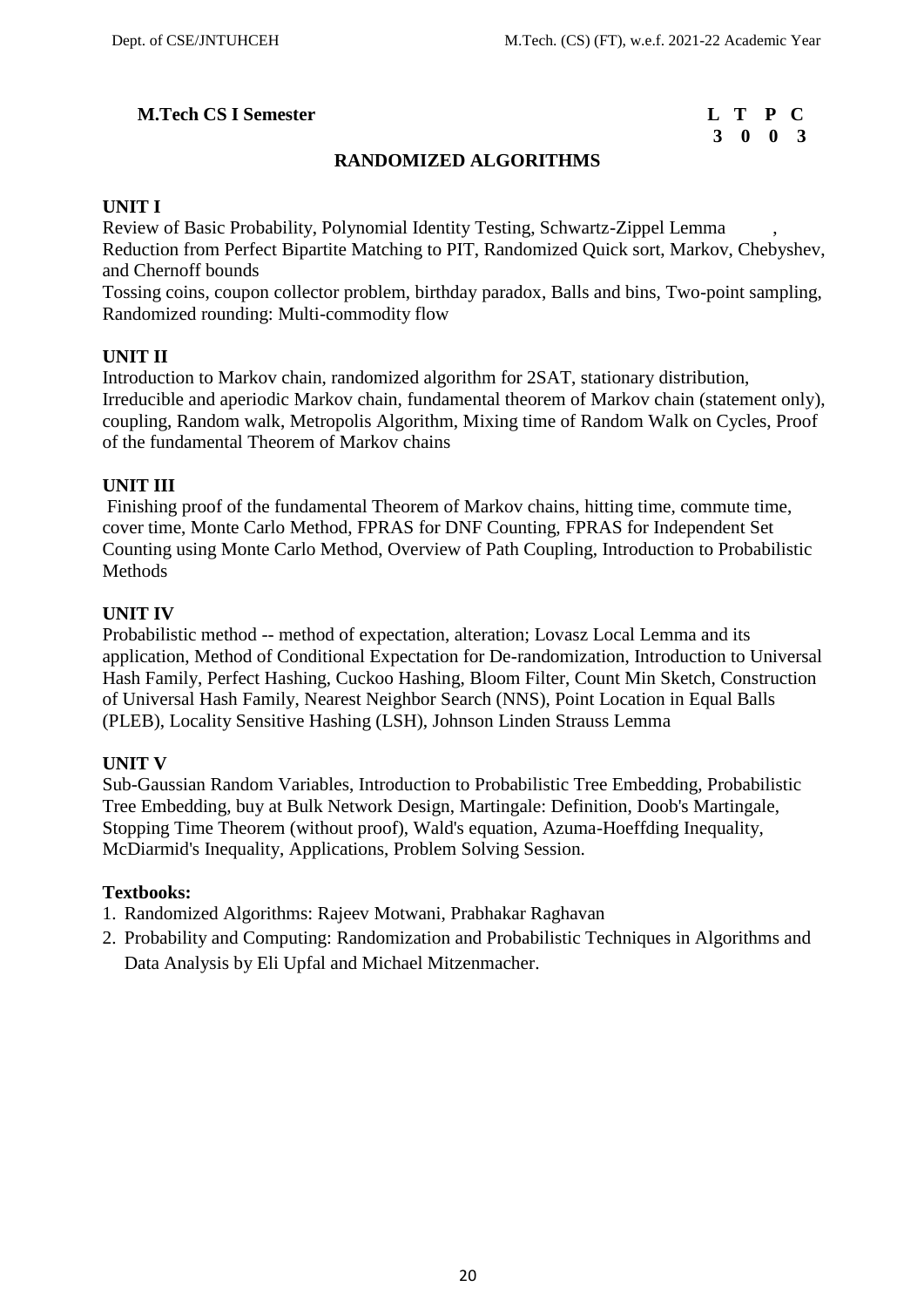# **M.Tech CS I Semester**

| L T P C |  |  |
|---------|--|--|
| 3 0 0 3 |  |  |

# **ADVANCED COMPUTER NETWORKS**

#### **Prerequisites:**

1. Data Communication, Basic Networking Principles

# **Objective:**

1. This course aims to provide advanced background on relevant computer networking topics to have a comprehensive and deep knowledge in computer networks.

#### **Outcomes:**

- 1. Understanding of holistic approach to computer networking
- 2. Ability to understand the computer networks and their application
- 3. Ability to design simulation concepts related to packet forwarding in networks

## **UNIT - I**

Review of Computer Networks, Devices and the Internet: Internet, Network edge, Network core, Access Networks and Physical media, ISPs and Internet Backbones, Delay and Loss in Packet- Switched Networks, Networking and Internet - Foundation of Networking Protocols: 5-layer TCP/IP Model, 7-Layer OSI Model, Internet Protocols and Addressing. Multiplexers, Modems and Internet Access Devices, Switching and Routing Devices, Router Structure. The Link Layer and Local Area Networks-Link Layer, Introduction and Services, Error- Detection and Error- Correction techniques, Multiple Access Protocols, Link Layer Addressing, Ethernet, Interconnections: Hubs and Switches, PPP: The Point-to-Point Protocol, Link Virtualization

# **UNIT - II**

Data-link protocols: Ethernet, Token Ring and Wireless (802.11). Wireless Networks and Mobile IP: Infrastructure of Wireless Networks, Wireless LAN Technologies, IEEE 802.11 Wireless Standard, Cellular Networks, Mobile IP, Wireless Mesh Networks (WMNs), Multiple access schemes

Routing and Internetworking: Network–Layer Routing, Least-Cost-Path algorithms, Non- Least-Cost-Path algorithms, Intra-domain Routing Protocols, Inter-domain Routing Protocols, Congestion Control at Network Layer.

# **UNIT - III**

Logical Addressing: IPv4 Addresses, IPv6 Addresses - Internet Protocol: Internetworking, IPv4, IPv6, Transition from IPv4 to IPv6 – Multicasting Techniques and Protocols: Basic Definitions and Techniques, Intra-domain Multicast Protocols, Inter-domain Multicast Protocols, Node-Level Multicast algorithms

# **UNIT - IV**

Transport and Application Layer Protocols: Client-Server and Peer-To-Peer Application Communication, Protocols on the transport layer, reliable communication. Routing packets through a LAN and WAN. Transport Layer, Transmission Control Protocol (TCP), User Datagram Protocol (UDP), Mobile Transport Protocols, TCP Congestion Control. Principles of Network Applications,

# **UNIT - V**

The Web and HTTP, File Transfer: FTP, Electronic Mail in the Internet, Domain Name System (DNS), P2P File Sharing, Socket Programming with TCP and UDP, Building a Simple Web Server Creating simulated networks and passing packets through them using different routing techniques. Installing and using network monitoring tools.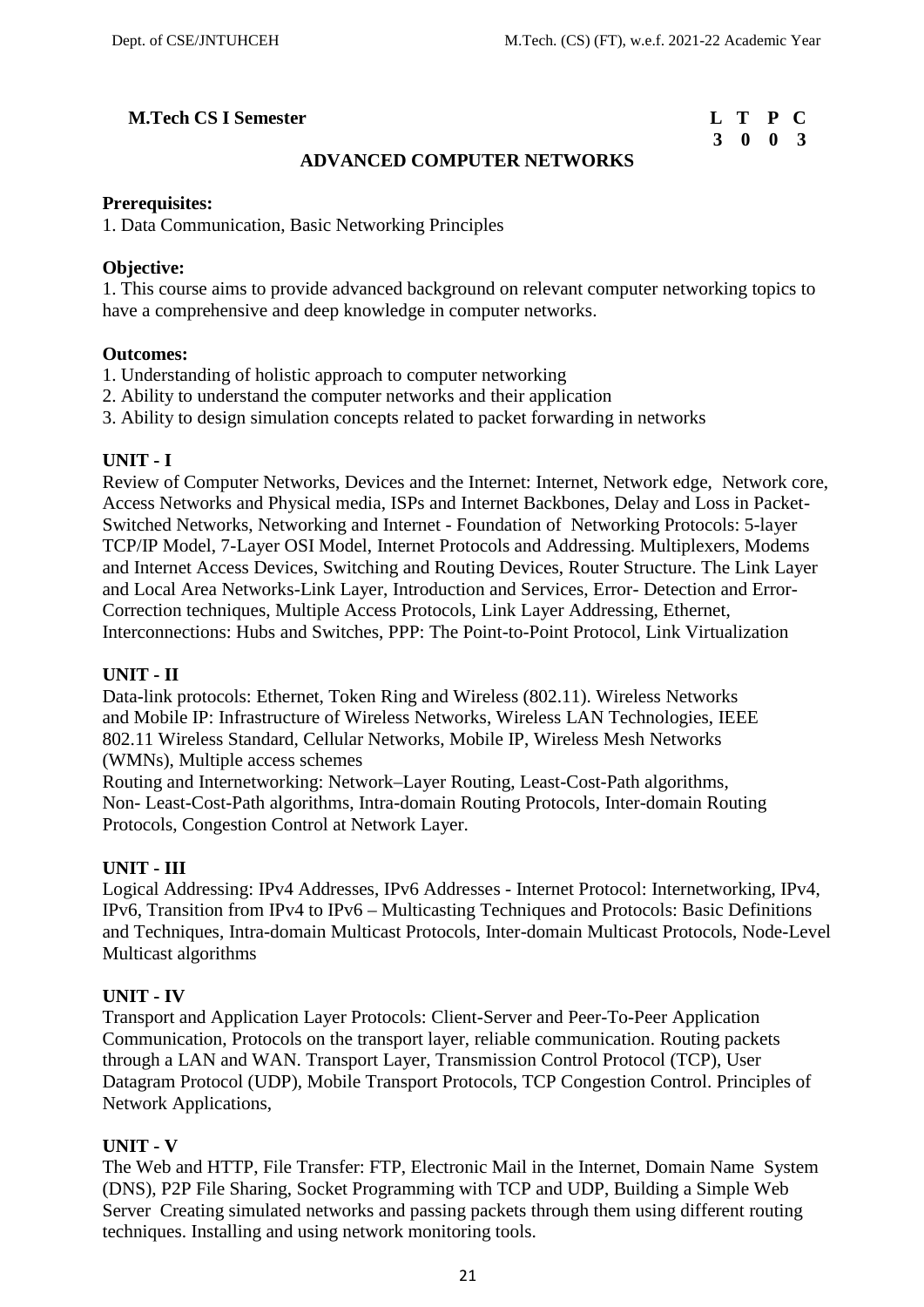# **Textbooks:**

- 1. Computer Networking: A Top-Down Approach, James F. Kuros and Keith W. Ross, Pearson, 6th Edition, 2012.
- 2. Computer Networks and Internets, Duglas E. Comer, 6th Edition, Pearson.

# **References:**

1. A Practical Guide to Advanced Networking , Jeffrey S. Beasley and Piyasat Nilkaew, Pearson, 3rd Edition,2012

2. Computer Networks , Andrew S. Tanenbaum, David J. Wetherall,Prentice Hall.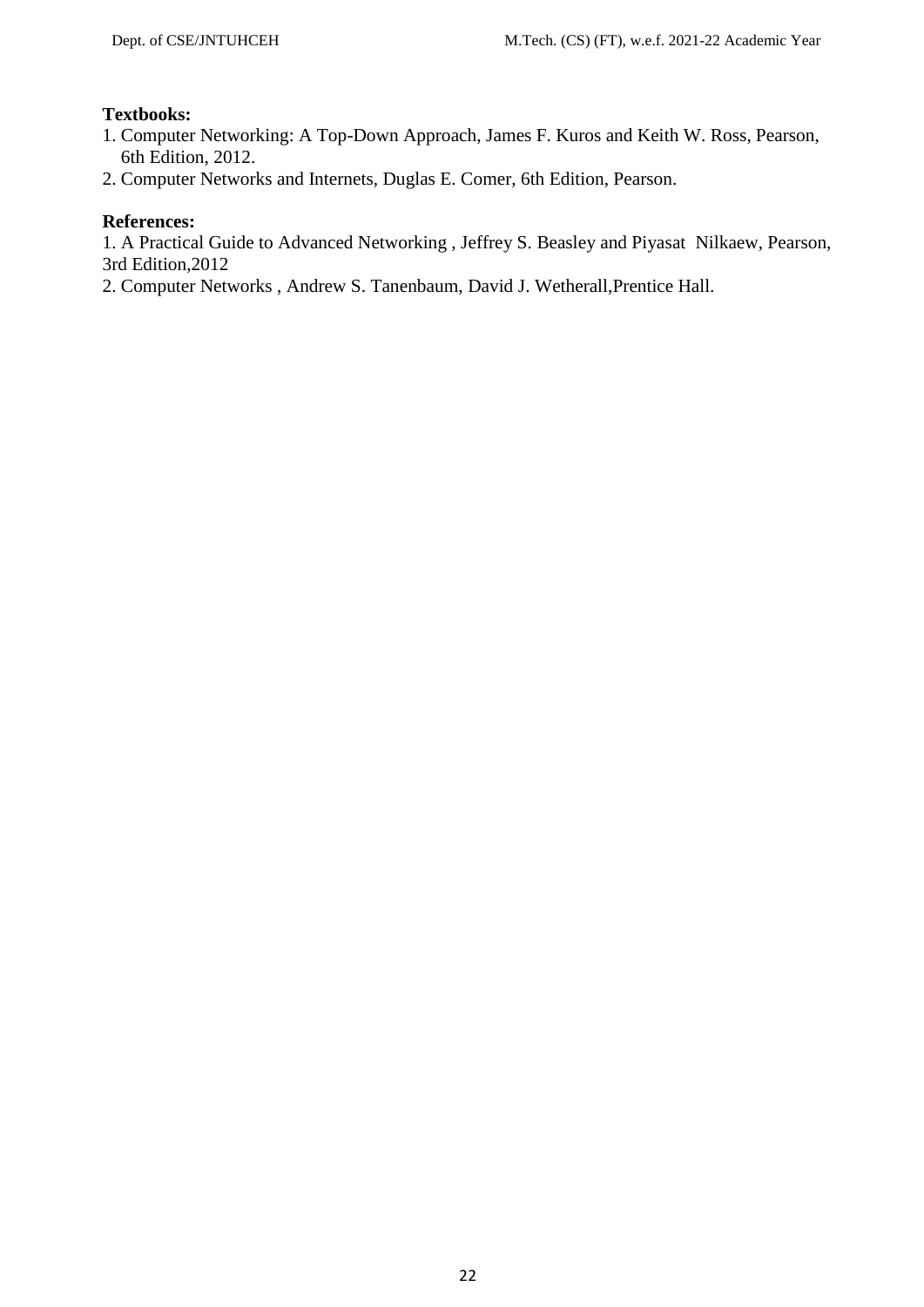# **3 0 0 3**

# **FOG COMPUTING (Program Elective-III)**

#### **Objectives:**

- Learn principles and paradigms of fog computing, edge computing
- Optimization problems in fog and edge computing
- Know data management, security and privacy issues in fog computing
- Explore various applications of fog computing.

## **Course Outcomes:**

- 1. Understand the basics of fog computing
- 2. Compare fog with cloud, edge computing
- 3. Discuss the significance of middleware for fog computing
- 4. Understand optimization problems.
- 5. Handle data management, security and privacy issues in fog computing

# **UNIT-I**

**Fog Computing: Concepts, Principles and Related Paradigms:-** Introduction, Fog Computing and its related technologies, Fog Computing Issues-Security and Privacy, Fog Network Topology and Location Awareness of Nodes, Interoperability and Other Issues. Cloud Paradigm Versus Fog Computing, Fog Computing Versus Edge Computing, Fog Computing Reference Architecture, Fog Computing Application Scenarios, Future of Fog Computing.

**Dichotomy of Fog Computing in the Realm of Cloud Computing: Exploring the Emerging Dimensions:-** Key Tenets of Cloud Computing, Cloud Versus Fog Computing, Promise of Cloud and Fog Computing, Platform Design in Cloud and Fog Computing, Issues in Cloud and Fog Computing, Legal Dimensions of Cloud and Fog Computing

# **UNIT-II**

**Fog Computing in a Developing World Context** - How Fog Computing works, Characteristics of Fog Computing, Factors Affecting the Adoption of Fog Computing, Technology Adoption Theories, Technological Factors.

**Edge and Fog: A Survey, Use Cases, and Future Challenges –** Edge computing architecture, fog computing architecture, Illustrative use cases, future challenges

#### **UNIT-III**

**Middleware for Fog and Edge Computing** - Need for Fog and Edge Computing Middleware, Design Goals, State-of-the-Art Middleware Infrastructures, System Model, Proposed Architecture, Case Study Example, Future Research Directions.

**Optimization Problems in Fog and Edge Computing** - The Case for Optimization in Fog Computing, Formal Modeling Framework for Fog Computing, Optimization Opportunities along the Fog Architecture, optimization techniques

# **UNIT-IV**

*Data Management in Fog Computing:- Introduction-Structure of Data Management in fog computing, Background- data management in fog computing, Fog Data Management, Future Research and Direction-Security, Defining the Level of Data Computation and Storage*

**Security and Privacy Issues in Fog Computing :-**Trust in IoT, Authentication, Authorization, Privacy ,Web Semantics and Trust Management for Fog Computing, Discussion-Authentication ,Authorization.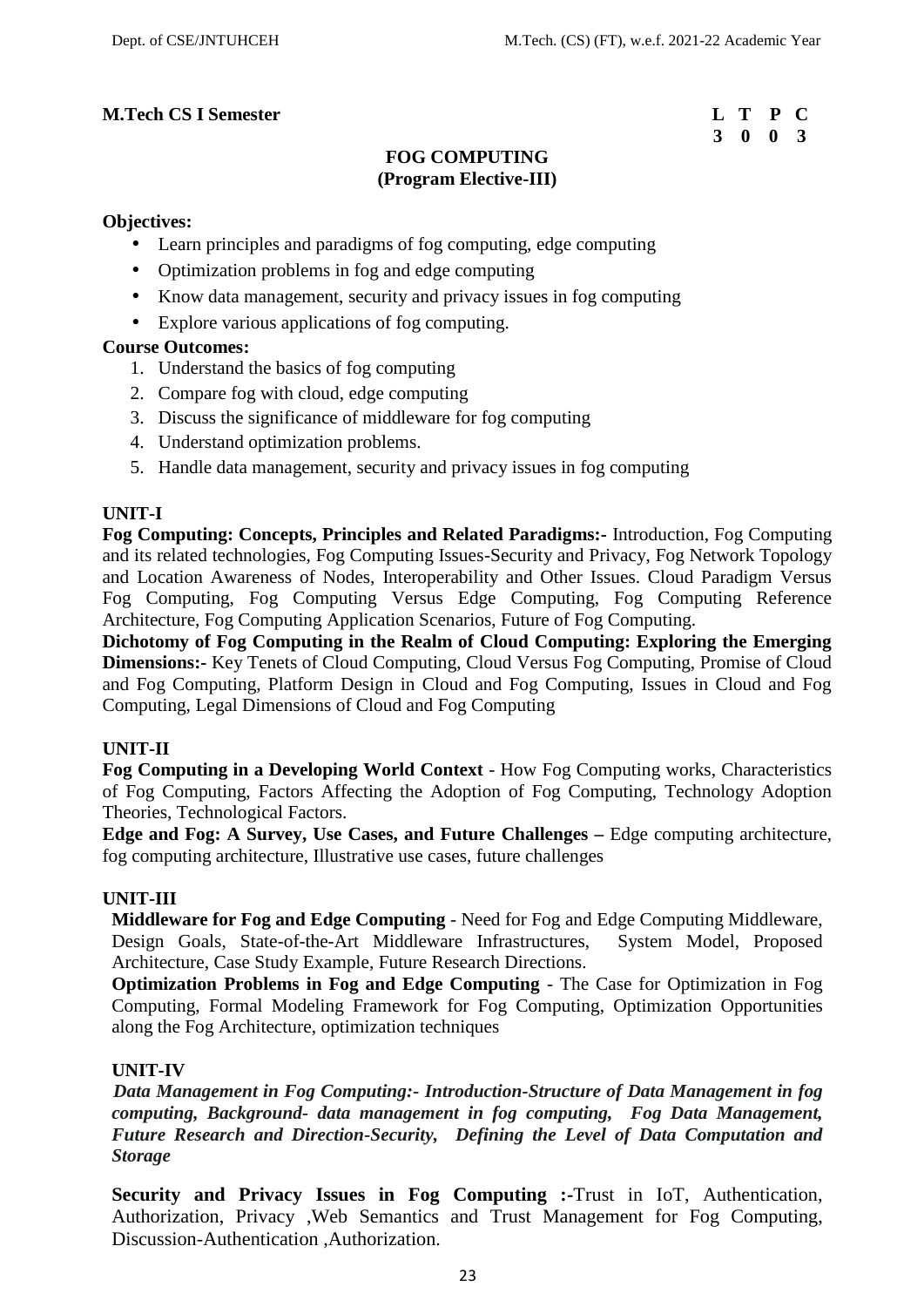# **UNIT-V**

# **Applications and Issues:**

Exploiting Fog Computing in Health Monitoring, Smart Surveillance Video Stream Processing at the Edge for Real-Time Human Objects Tracking, Fog Computing Model for Evolving Smart Transportation Applications

# **Text Books:**

- 1. Zaigham Mahmood, Fog Computing- Concepts, Frameworks and Technologies, Springer,2015
- 2. Fog and Edge Computing: Principles and Paradigms,Rajkumar Buyya, Satish Narayana Srirama, January 2019
- 3. Fog Computing: Theory and Practice, Assad Abbas (Editor), Samee U. Khan (Editor), Albert Y. Zomaya-Wiley Series-April 2020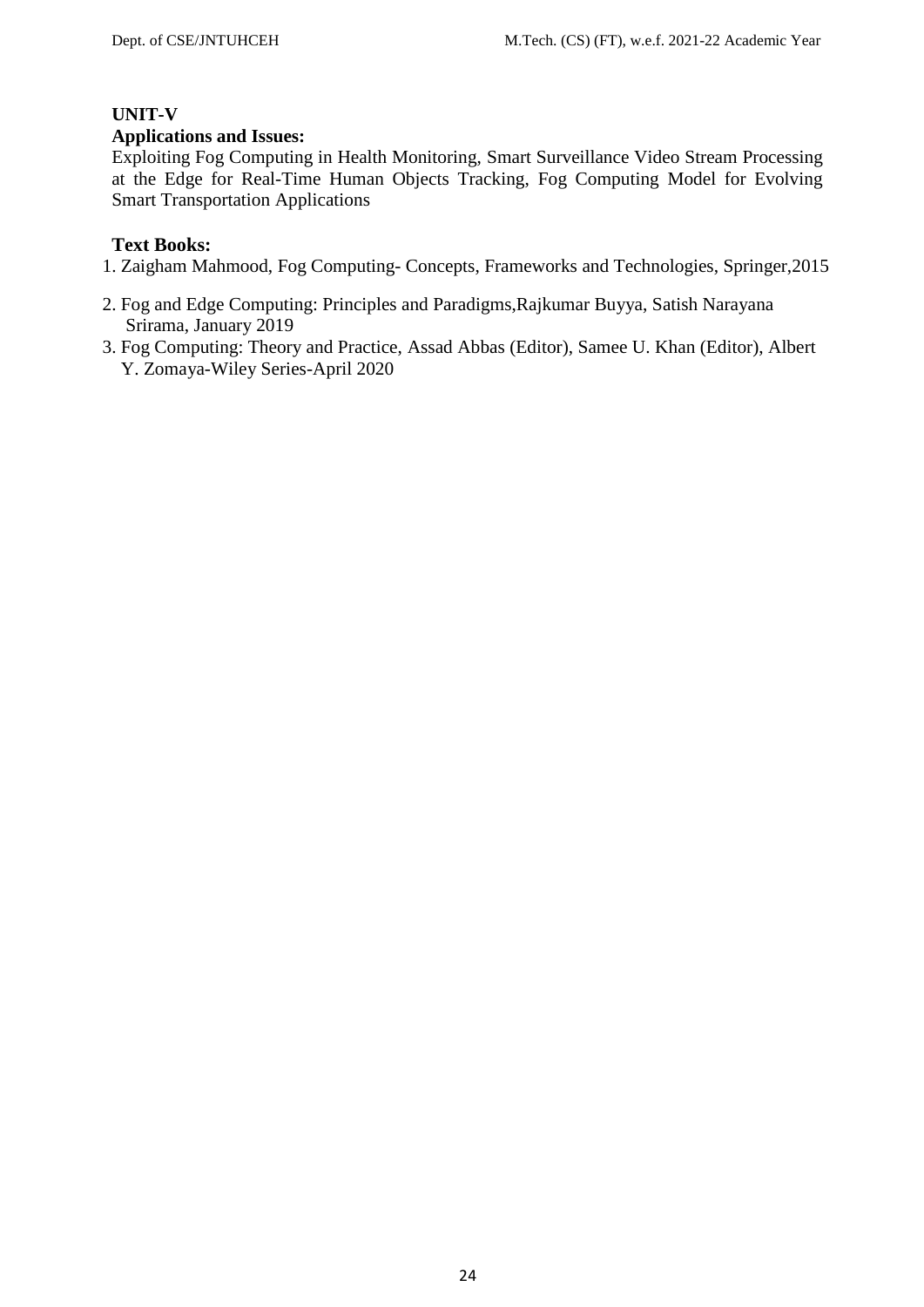# **3 0 0 3**

# **ROBOTIC PROCESS AUTOMATION (Program Elective-III)**

#### **Unit I**

Introduction to Robotic Process Automation & Bot Creation Introduction to RPA and Use cases – Automation Anywhere Enterprise Platform – Advanced features and capabilities – Ways to create Bots

# **Unit II**

Web Control Room and Client Introduction - Features Panel - Dashboard (Home, Bots, Devices, Audit, Workload, Insights) - Features Panel – Activity (View Tasks in Progress and Scheduled Tasks) - Bots (View Bots Uploaded and Credentials)

# **Unit III**

Devices (View Development and Runtime Clients and Device Pools) - Workload (Queues and SLA Calculator) - Audit Log (View Activities Logged which are associated with Web CR) - Administration (Configure Settings, Users, Roles, License and Migration) - Demo of Exposed API's – Conclusion – Client introduction and Conclusion.

## **Unit IV**

Bot Creator Introduction – Recorders – Smart Recorders – Web Recorders – Screen Recorders - Task Editor – Variables - Command Library – Loop Command – Excel Command – Database Command - String Operation Command - XML Command

#### **Unit V**

Terminal Emulator Command - PDF Integration Command - FTP Command - PGP Command - Object Cloning Command - Error Handling Command - Manage Windows Control Command - Workflow Designer - Report Designer

#### **Textbooks:**

1. Learning Robotic Process Automation: Create Software robots and automate business processes with the leading RPA tool - UiPath: Create Software robots. with the leading RPA tool – UiPath Kindle Edition

#### **References:**

1. Robotic Process Automation A Complete Guide - 2020 Edition Kindle Edition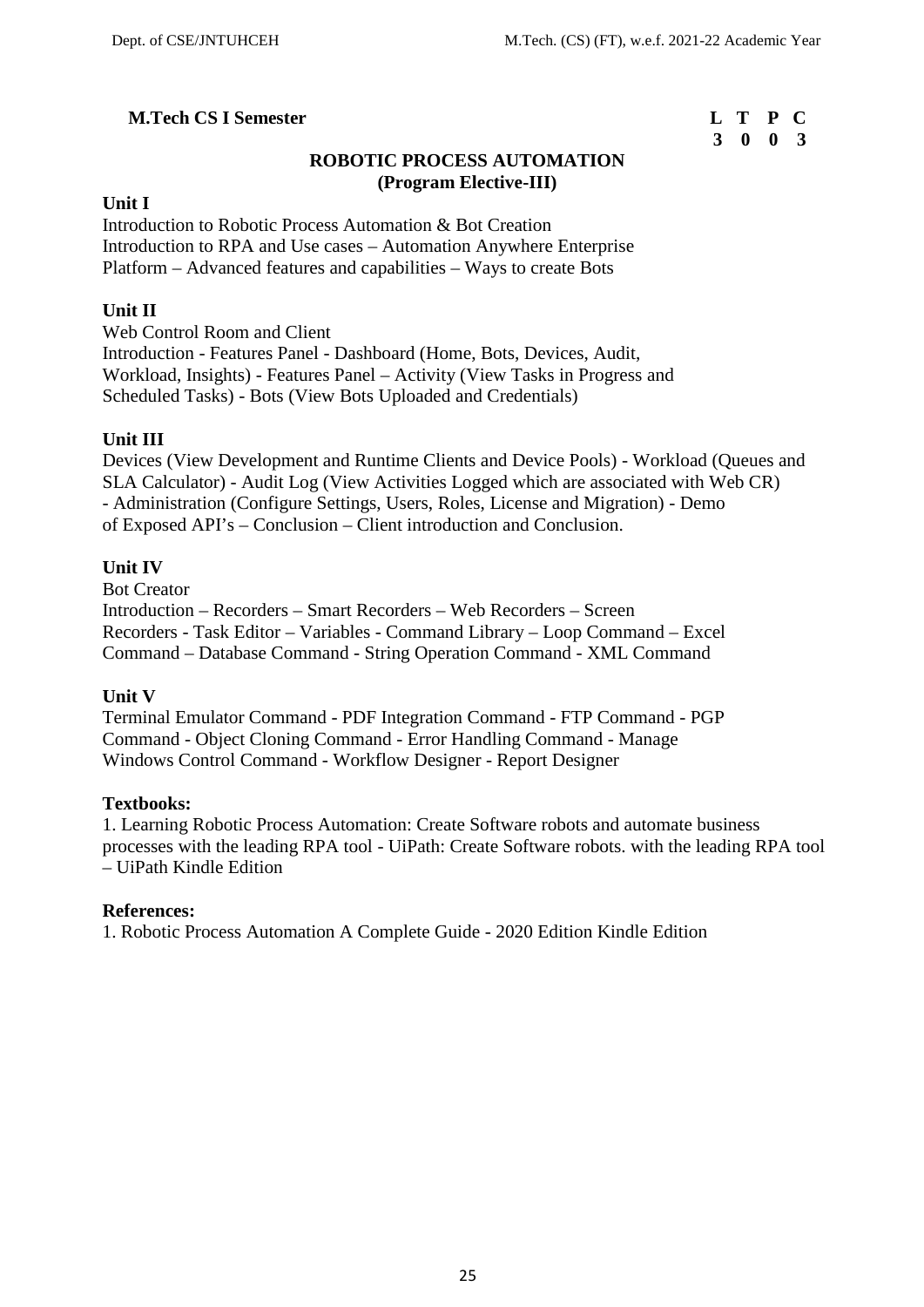# **M.Tech CS I Semester**

| L T P C |  |  |
|---------|--|--|
| 3 0 0 3 |  |  |

# **FEDERATED MACHINE LEARNING (Program Elective-III)**

#### **Prerequisites**

The prerequisite knowledge for this course includes machine learning, basic computer systems and basic programming skills.

#### **Course Objectives**

- Understand the key concepts and issues behind Federated Learning
- Get familiar with key theoretical results of Federated Learning

#### **Course Outcomes**

Students will attain the following on completion of the course:

- Knowledge of the basic concepts, architecture and applications of FL.
- Understanding of new research and application trends in FL.

## **Unit - I**

**Introduction:** Motivation, Federated Learning as a Solution, The Definition of Federated Learning, Categories of Federated Learning, Current Development in Federated Learning, Research Issues in Federated Learning, Open-Source Projects, Standardization Efforts, The Federated AI Ecosystem

**Background**: Privacy-Preserving Machine Learning, PPML and Secure ML, Threat and Security Models, Privacy Threat Models, Adversary and Security Models, Privacy Preservation Techniques, Secure Multi-Party Computation, Homomorphic Encryption, Differential Privacy

#### **Unit - II**

**Distributed Machine Learning**: Introduction to DML, The Definition of DML, DML Platforms, Scalability-Motivated DML, Large-Scale Machine Learning, Scalability-Oriented DML Schemes, Privacy-Motivated DML, Privacy-Preserving Decision Trees, Privacy-Preserving Techniques, Privacy-Preserving DML Schemes, Privacy-Preserving Gradient Descent, Vanilla Federated Learning, Privacy-Preserving Methods

#### **Unit - III**

**Horizontal Federated Learning:** The Definition of HFL, Architecture of HFL, The Client- Server Architecture, The Peer-to-Peer Architecture, Global Model Evaluation, The Federated Averaging Algorithm, Federated Optimization, The FedAvg Algorithm, The Secured FedAvg Algorithm, Improvement of the FedAvg Algorithm, Communication Efficiency, Client Selection **Vertical Federated Learning:** The Definition of VFL, Architecture of VFL, Algorithms of VFL, Secure Federated Linear Regression, Secure Federated Tree-Boosting

#### **Unit - IV**

**Federated Transfer Learning:** Heterogeneous Federated Learning, Federated Transfer Learning, The FTL Framework, Additively Homomorphic Encryption, The FTL Training Process, The FTL Prediction Process, Security Analysis, Secret Sharing-Based FTL **Incentive Mechanism Design for Federated Learning:** Paying for Contributions, Profit- Sharing Games, Reverse Auctions, A Fairness-Aware Profit Sharing Framework,Modeling Contribution, Modeling Cost, Modeling Regret, Modeling Temporal Regret, The Policy Orchestrator, Computing Payoff Weightage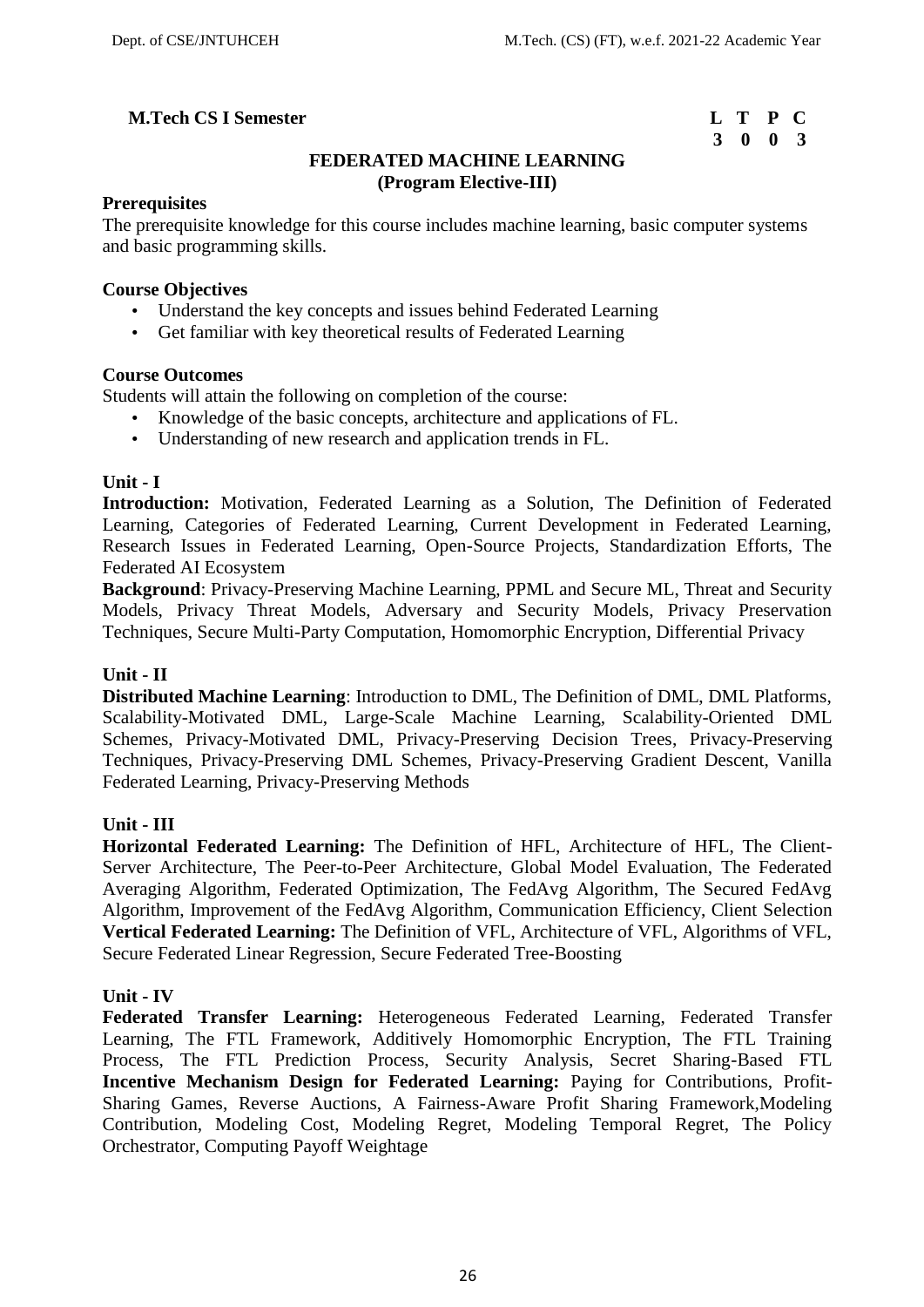#### **Unit - V**

**Federated Learning for Vision, Language, and Recommendation:** Federated Learning for Computer Vision, Federated CV, Federated Learning for NLP, Federated NLP, Federated Learning for Recommendation Systems, Recommendation Model, Federated Recommendation System

# **Federated Reinforcement Learning:**

Introduction to Reinforcement Learning, Policy, Reward, Value Function, Model of the Environment, RL Background Example, Reinforcement Learning Algorithms, Distributed Reinforcement Learning, Asynchronous Distributed Reinforcement Learning, Synchronous Distributed Reinforcement Learning, Federated Reinforcement Learning, Background and Categorization

## **Textbooks:**

**1.** Federated Learning, Qiang Yang, Yang Liu, Yong Cheng, Yan Kang, Tianjian Chen, and Han Yu Synthesis Lectures on Artificial Intelligence and Machine Learning 2019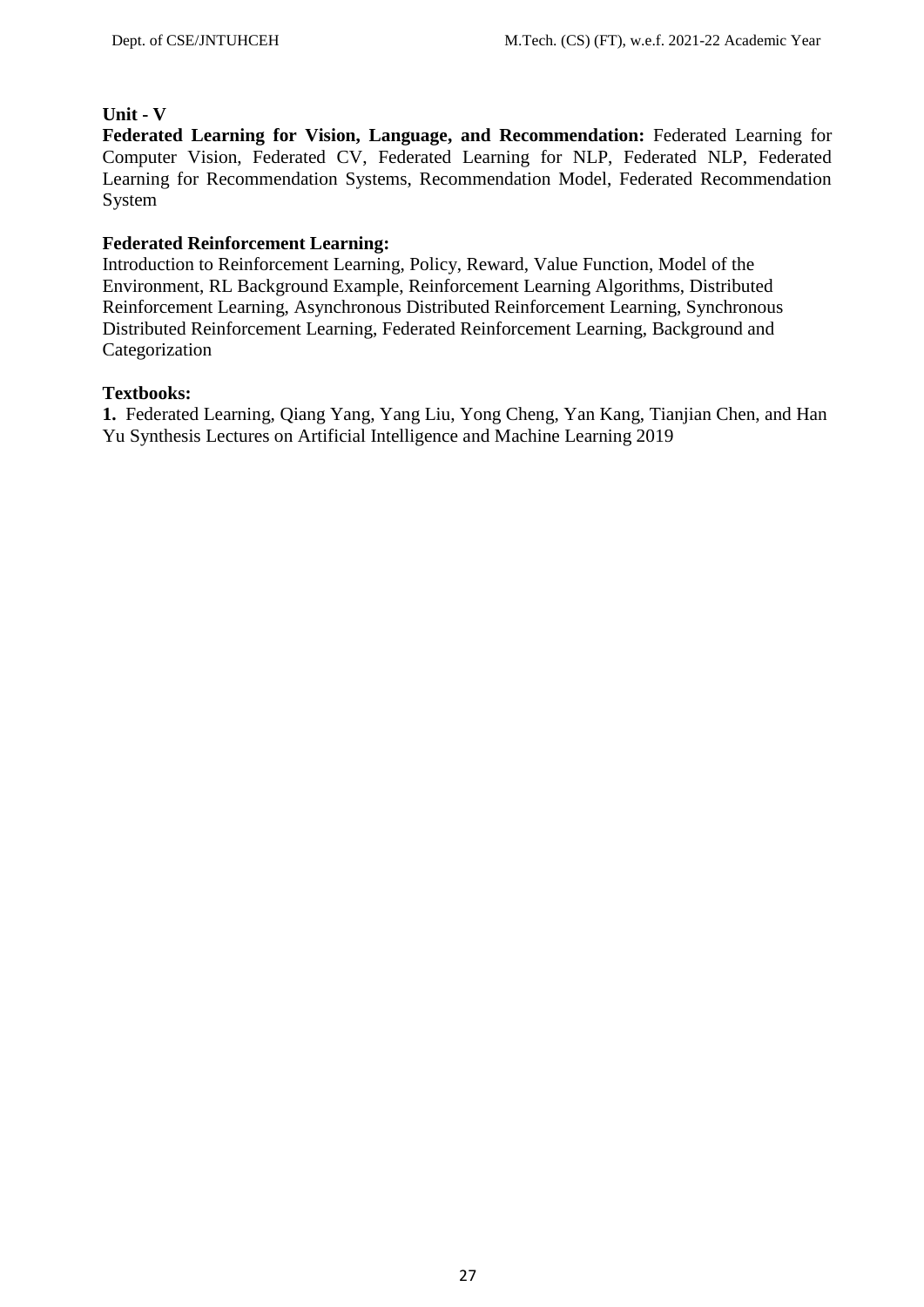# **3 0 0 3**

# **SPATIAL AND MULTIMEDIA DATABASE (Program Elective-IV)**

## **UNIT I:**

Introduction to Spatial Databases: Overview, beneficiaries, GIA and SDBMS, users, Space taxonomy, query language, query processing, query optimization. Spatial Concepts and Data Models: Models of Spatial information, three step database design, Extending the ER model with spatial concept, object oriented data modeling. Spatial Query Languages.

## **UNIT II:**

Spatial Storage and Indexing: Storage-disks and files, spatial indexing, TR\*, spatial join index. Query processing and optimization – Evaluation of Spatial operations, query optimization, Analysis of Spatial index structures, distributed and parallel spatial database system. Multidimensional Data Structures: k-d Trees, Point Quadtrees, The MX-Quadtree, R-Trees, comparison of Different Data Structures.

## **UNIT III:**

Image Databases : Raw Images, Compressed Image Representations, Image Processing: Segmentation, Similarity-Based Retrieval, Alternative Image DB Paradigms, Representing Image DBs with Relations, Representing Image DBs with R-Trees, Retrieving Images By Spatial Layout, Implementations.

Text/Document Databases : Precision and Recall, Stop Lists, Word Stems, and Frequency Tables, Latent Semantic Indexing, TV-Trees, Other Retrieval Techniques

#### **UNIT IV:**

Video Databases : Organizing Content of a Single Video, Querying Content of Video Libraries, Video Segmentation, video Standards

Audio Databases : A General Model of Audio Data, Capturing Audio Content through Discrete Transformation, Indexing Audio Data

Multimedia Databases : Design and Architecture of a Multimedia Database, Organizing Multimedia Data Based on The Principle of Uniformity, Media Abstractions, Query Languages for Retrieving Multimedia Data, Indexing SMDSs with Enhanced Inverted Indices, Query Relaxation/Expansion.

#### **UNIT V:**

Creating Distributed Multimedia Presentations: Objects in Multimedia Presentations, Specifying Multimedia Documents with Temporal Constraints, Efficient Solution of Temporal Presentation Constraints, Spatial Constraints.

Distributed Media Servers: Distributed multimedia server architecture, distributed retrieval plans, optimal distributed retrieval plans.

# **Textbooks:**

1. Shashi Shekhar, Sanjiv Chawla ,Spatial Databases-A Tour, Pearson Education.

2. V.S. Subrahmanian , Principles of Multimedia Database Systems, Morgan Kauffman.

#### **References:**

1. Multimedia Databases: An object relational approach, Lynne Dunckley, Pearson Education.

2. Multimedia Database Systems, Prabhakaram, Springer.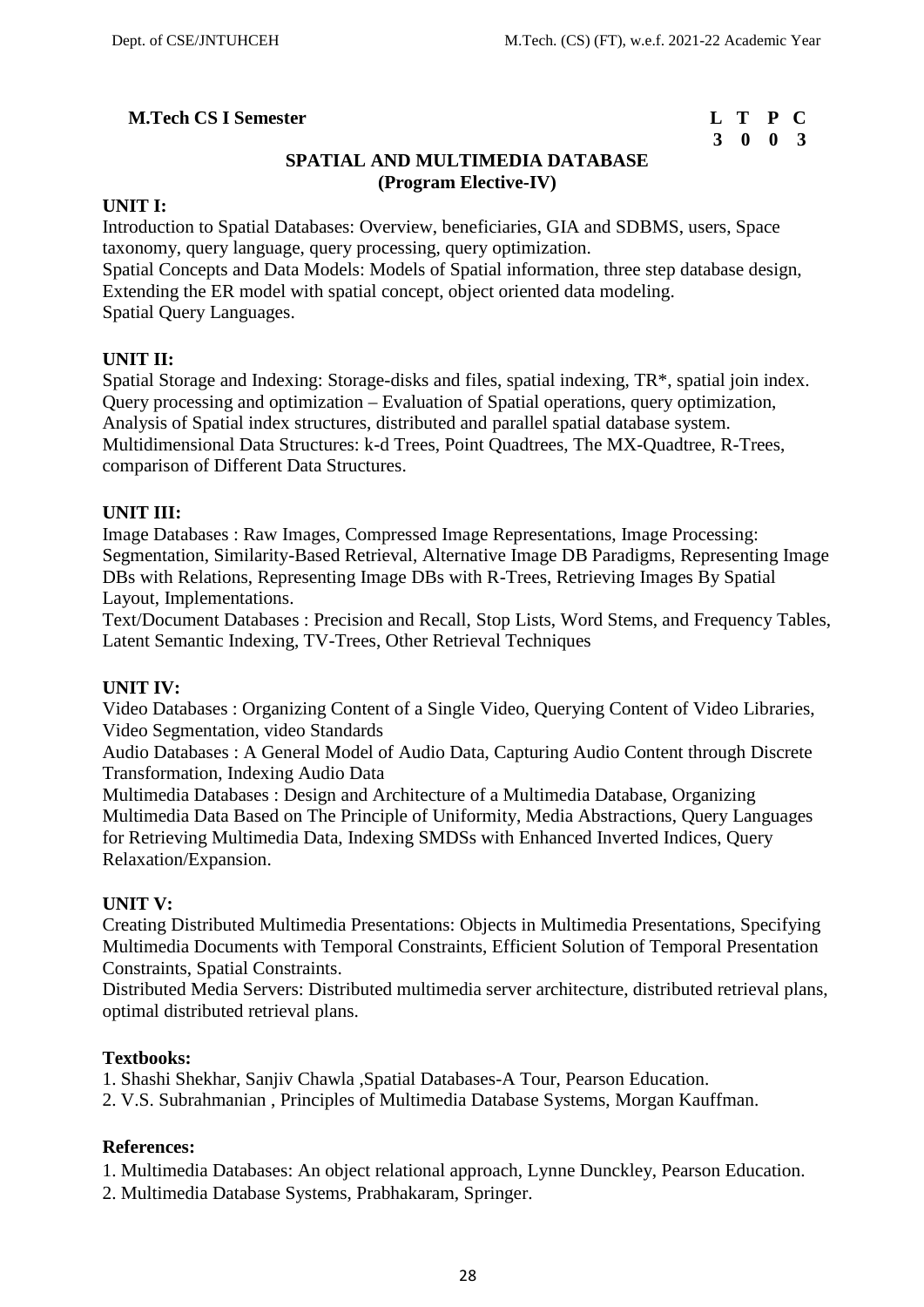# **3 0 0 3**

# **AUGMENTED REALITY AND VIRTUAL REALITY (Program Elective-IV)**

## **Unit I**

Introduction of Virtual Reality: Fundamental Concept and Components of Virtual Reality. Primary Features and Present Development on Virtual Reality.

Multiple Models of Input and Output Interface in Virtual Reality: Input -- Tracker,

Sensor, Digital Glove, Movement Capture, Video-based Input, 3D Menus & 3DScanner etc.

Output -- Visual /Auditory / Haptic Devices.

# **Unit II**

Visual Computation in Virtual Reality: Fundamentals of Computer Graphics.

Software and Hardware Technology on Stereoscopic Display. Advanced Techniques in CG:

Management of Large Scale Environments & Real Time Rendering.

# **Unit III**

Interactive Techniques in Virtual Reality: Body Track, Hand Gesture, 3D Manus, Object Grasp.

Development Tools and Frameworks in Virtual Reality: Frameworks of Software Development Tools in VR. X3D Standard; Vega, MultiGen, Virtools etc.

# **Unit IV**

Application of VR in Digital Entertainment: VR Technology in Film & TV Production. VR Technology in Physical Exercises and Games. Demonstration of Digital Entertainment by VR.

## **Unit V**

Augmented and Mixed Reality, Taxonomy, technology and features of augmented reality, difference between AR and VR, Challenges with AR, AR systems and functionality, Augmented reality methods, visualization techniques for augmented reality, wireless displays in educational augmented reality applications, mobile projection interfaces, marker-less tracking for augmented reality, enhancing interactivity in AR environments, evaluating AR systems.

# **Textbooks:**

1) Burdea, G. C. and P. Coffet. Virtual Reality Technology, Second Edition. Wiley-IEEE Press, 2003/2006.

2) Alan B. Craig, Understanding Augmented Reality, Concepts and Applications, Morgan Kaufmann, 2013.

# **References:**

1) Alan Craig, William Sherman and Jeffrey Will, Developing Virtual Reality Applications, Foundations of Effective Design, Morgan Kaufmann, 2009.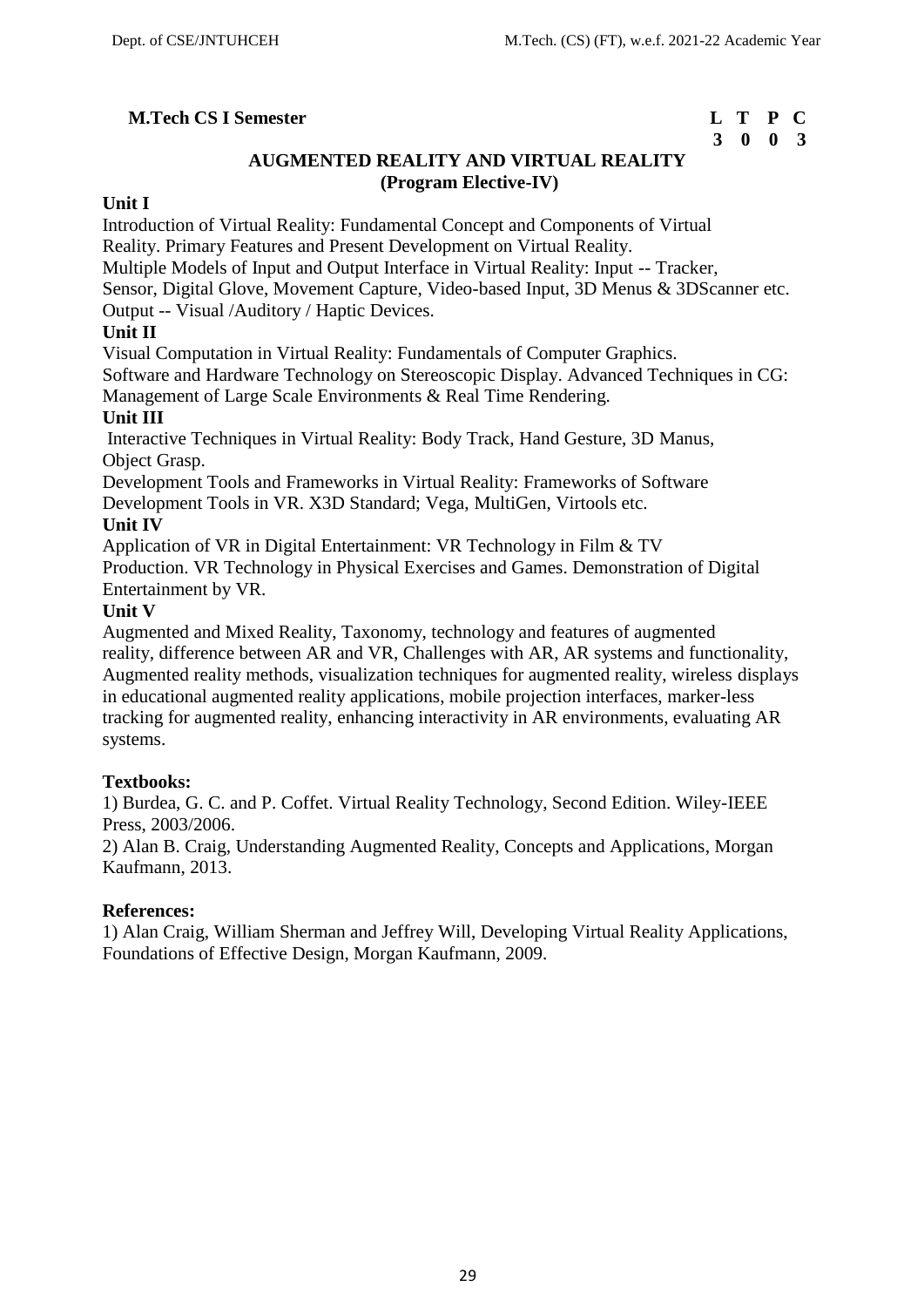# **3 0 0 3**

# **REINFORCEMENT LEARNING (Program Elective-IV)**

## **Unit I**

Basics of probability and linear algebra, Definition of a stochastic multi-armed bandit, Definition of regret, Achieving sublinear regret, UCB algorithm, KL-UCB, Thompson Sampling.

#### **Unit II**

Markov Decision Problem, policy, and value function, Reward models (infinite discounted, total, finite horizon, and average), Episodic & continuing tasks, Bellman's optimality operator, and Value iteration & policy iteration

## **Unit III**

The Reinforcement Learning problem, prediction and control problems, Model-based algorithm, Monte Carlo methods for prediction, and Online implementation of Monte Carlo policy evaluation

## **Unit IV**

Bootstrapping; TD(0) algorithm; Convergence of Monte Carlo and batch TD(0) algorithms; Model-free control: Q-learning, Sarsa, Expected Sarsa.

## **Unit V**

n-step returns; TD() algorithm; Need for generalization in practice; Linear function approximation and geometric view; Linear TD().

Tile coding; Control with function approximation; Policy search; Policy gradient methods; Experience replay; Fitted Q Iteration; Case studies.

#### **Textbooks:**

1. "Reinforcement learning: An introduction," First Edition, Sutton, Richard S., and Andrew G. Barto, MIT press 2020

2. "Statistical reinforcement learning: modern machine learning approaches," First Edition, Sugiyama, Masashi. CRC Press

2015

#### **References:**

1. "Bandit algorithms," First Edition, Lattimore, T. and C. Szepesvári.Cambridge University Press. 2020

2. "Reinforcement Learning Algorithms: Analysis and Applications," Boris Belousov, Hany Abdulsamad, Pascal Klink, Simone Parisi, and Jan Peters First Edition, Springer 2021 3. Alexander Zai and Brandon Brown "Deep Reinforcement Learning in Action," First Edition, Manning Publications 2020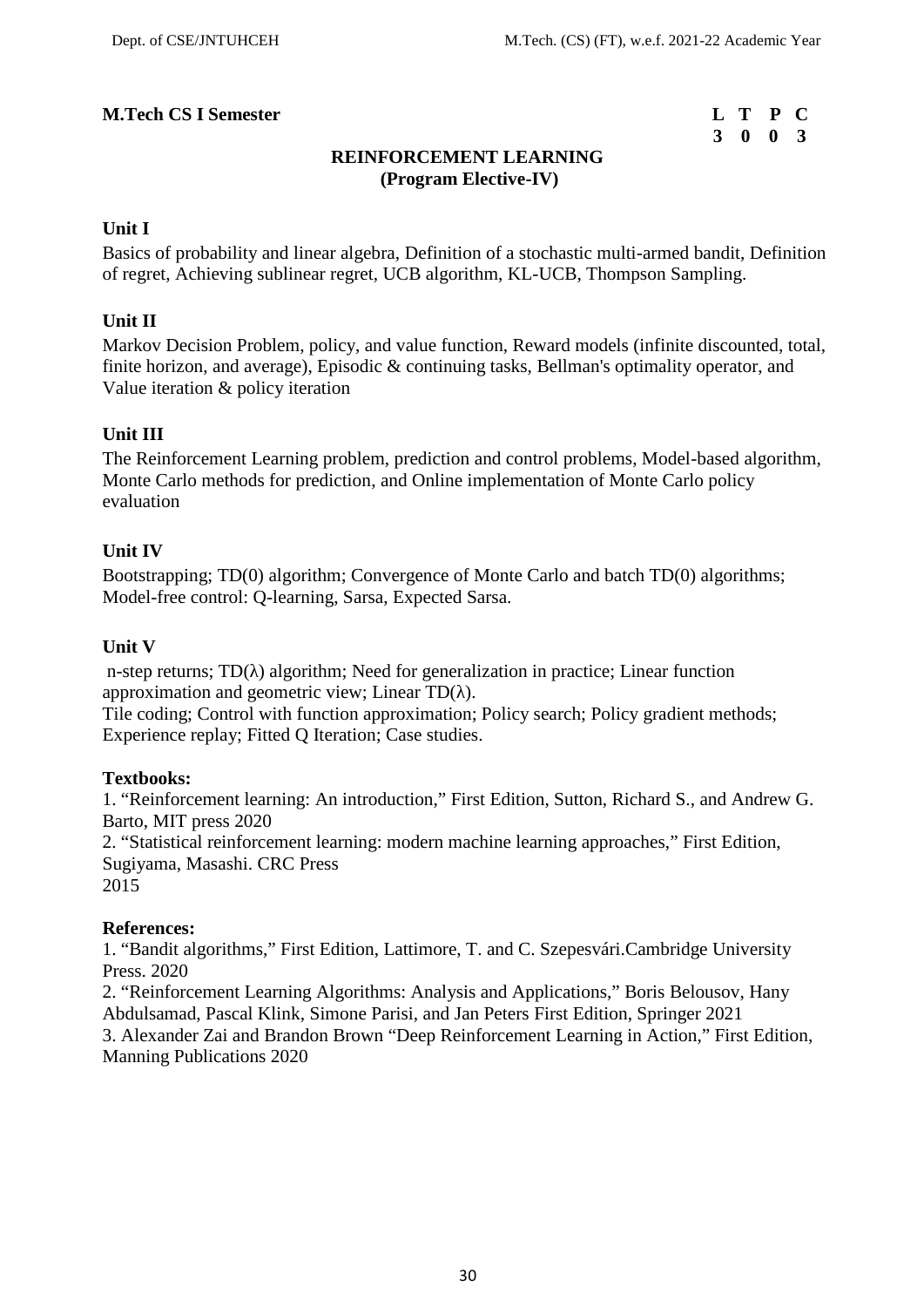# **0 0 4 2**

# **RANDOMIZED ALGORITHMS LAB**

- 1. Design and implement Monte-Carlo randomized algorithm for DNF counting
- 2. Design a Randomized Quick-Sort algorithm and demonstrate its complexity.
- 3. Design and Implement the Page rank algorithm using Random-walks
- 4. Design a Randomized algorithm for Polynomial and Matrix Identity Verification
- 5. Design and Implement an efficient algorithm for 2-SAT problem using randomized algorithm
- 6. Design a Randomized algorithm for Nearest Neighbor Search (NNS)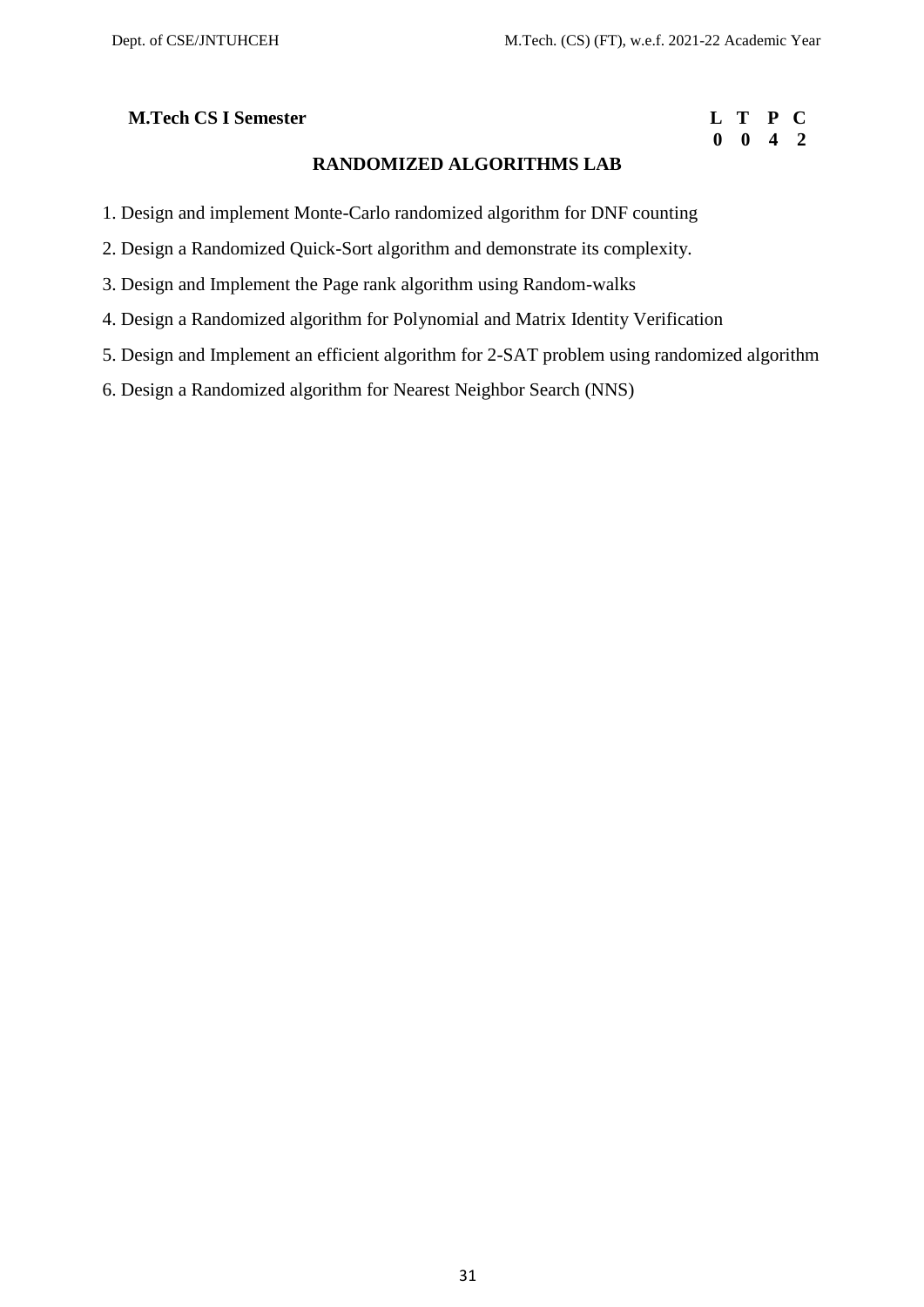# **M.Tech CS I Semester**

| L T P C            |  |  |
|--------------------|--|--|
| $0 \t 0 \t 4 \t 2$ |  |  |

# **ADVANCED COMPUTER NETWORKS LAB**

#### **Prerequisites:**

Data communication, Basic networking principles

#### **Objective:**

- 1. Understand and analyze the existing protocols
- 2. Understand the use of network packet capturing tools

#### **Outcome:**

1. Ability of acquiring the practical exposure to existing protocols

#### **Lab Experiments:**

- 1. Implement the IP fragmentation and reassembly algorithm.
- 2. Implement the IP forwarding algorithm.
- 3. Implement the simplest sliding window protocol of TCP.

4. Connect two systems using a switch and configure private IP addresses to the systems and ping them from each other. Using Wireshark, capture packets and analyze all the header information in the packets captured.

5. Install Telnet on one of the systems connected by a switch and telnet to it from the other system. Using Wireshark, capture the packets and analyze the TCP 3-way Handshake for connection establishment and tear down.

6. Start packet capture in wireshark application and then open your web browser and type in an URL of website of your choice. How long did it take from when the HTTP GET message was sent until the HTTP OK reply was received for the webpage you visited in your web browser.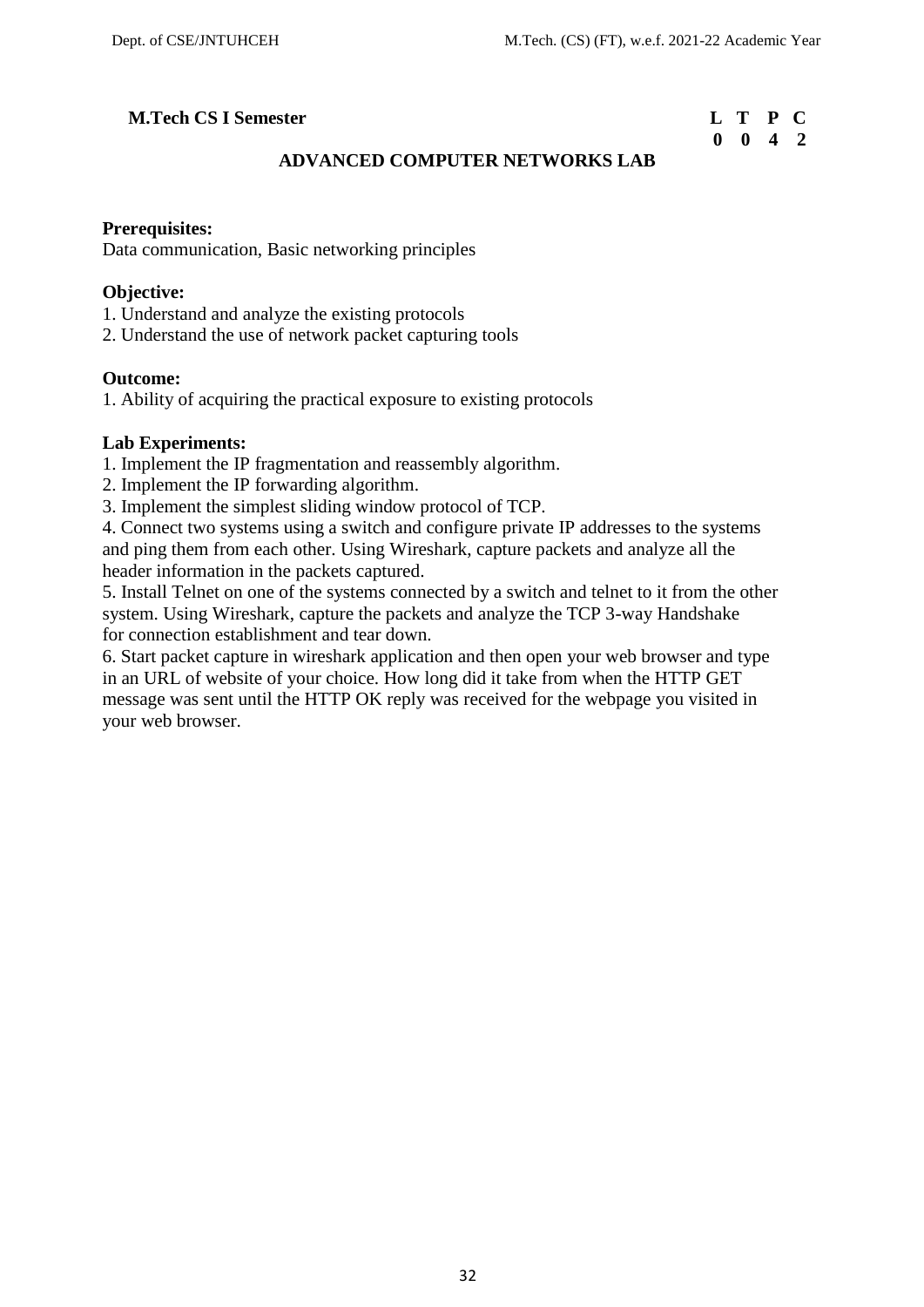# **3 0 0 3**

# **PREDICTIVE ANALYTICS (Program Elective – V)**

Prerequisite: Data Science/ Data analytics

Course Objectives:

To learn the basics and applications of predictive analytics using different techniques Course Outcomes:

- 1. Understand the processing steps for predictive analytics
- 2. Construct and deploy prediction models with integrity
- 3. Explore various techniques (machine learning/data mining, ensemble) for predictive analytics.
- 4. Apply predictive analytics to real world examples.

# UNIT I

Introduction – types of analytics, applications of predictive analytics(TB1), overview of predictive analytics(TB2).

Setting up the problem - processing steps, business understanding, objectives, data for predictive modeling, columns as measures, target variables, measures of success for predictive models. (TB2)

UNIT II

Prediction effect, deployment of prediction model, ethics and responsibilities

The Data effect (TB1)

UNIT III

Machine Learning for prediction (TB1)

Predictive modeling – decision trees, logistic regression, neural network, kNN, Bayesian method, Regression model (TB2)

Assessing Predictive models - Batch Approach to Model Assessment, Percent Correct Classification, Rank-Ordered Approach to Model Assessment, Assessing Regression Models (TB2)

UNIT IV

Ensemble effect (TB1)

Model ensembles – motivation, wisdom of crowds, Bagging, Boosting, Random forests, stochastic gradient boosting, heterogeneous ensembles. (TB2)

UNIT V

Case studies: Survey analysis (TB2), question answering– challenges in text mining, persuasion by the numbers(TB1)

# **Text Books:**

1. Eric Siegel, Predictive analytics- the power to predict who will Click, buy, lie, or die, John Wiley & Sons, 2013.

2. Dean Abbott, Applied Predictive Analytics - Principles and Techniques for the Professional Data Analyst, 2014.

# **References:**

1.Trevor Hastie, Robert Tibshirani, Jerome Friedman , The Elements of Statistical Learning-Data Mining, Inference, and Prediction , Second Edition , Springer Verlag, 2009.

2. G.James,D.Witten,T.Hastie,R.Tibshirani-An introduction to statistical learning with applications in R,Springer,2013

3 E.Alpaydin, Introduction to Machine Learning, Prentice Hall Of India,2010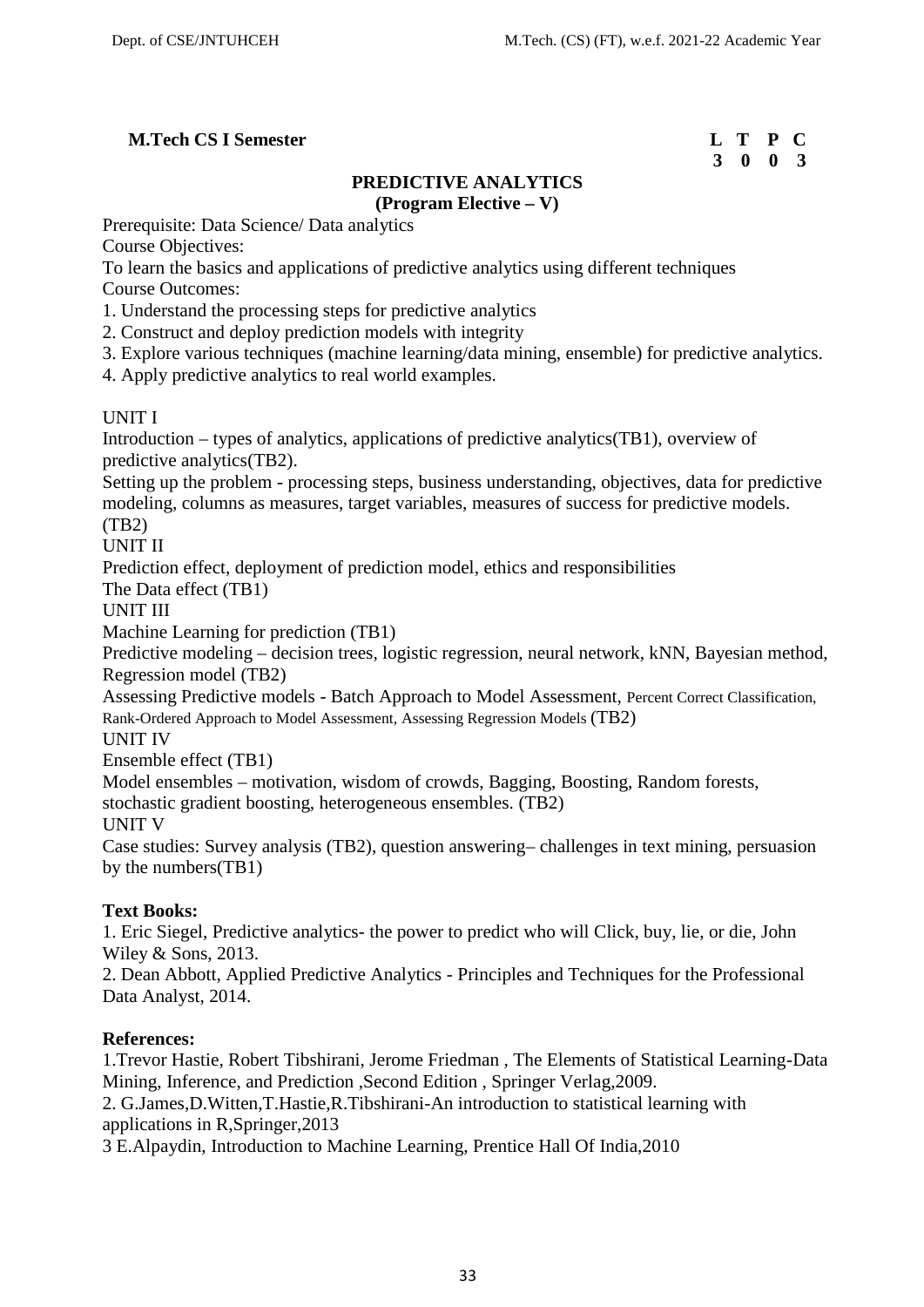# **3 0 0 3**

# **DIGITAL FORENSICS (Program Elective – V)**

# **Objectives**

- 1. Know the history and evaluation of digital forensics
- 2. Describe various types of cyber crime
- 3. Understand benefits of forensics
- 4. Implement forensics readiness plan

## **Outcomes**

1. Interpret and appropriately apply the laws and procedures associated with identifying, acquiring, examining and presenting digital evidence.

2. Create a method for gathering, assessing and applying new and existing legislation and industry trends specific to the practice of digital forensics

# **UNIT - I**

# **Computer Forensics Fundamentals**

Introduction to Computer Forensics, Use of Computer Forensics in Law Enforcement, Computer Forensics Assistance to Human Resources/Employment Proceedings, Computer Forensics Services, Benefits of Professional Forensics Methodology, Steps taken by Computer Forensics Specialists Types of Computer Forensics Technology: Types of Military Computer Forensic Technology, Types of Law Enforcement — Computer Forensic Technology — Types of Business Computer Forensic Technology Computer Forensics Evidence and Capture: Data Recovery Defined — Data Back-up and Recovery — The Role of Back-up in Data Recovery — The Data-Recovery Solution.

#### **UNIT - II**

#### **Evidence Collection and Data Seizure**

Why Collect Evidence? Collection Options — Obstacles — Types of Evidence — The Rules of Evidence — Volatile Evidence — General Procedure — Collection and Archiving — Methods of Collection — Artifacts — Collection Steps — Controlling Contamination: The Chain of Custody Duplication and Preservation of Digital Evidence: Preserving the Digital Crime Scene — Computer Evidence Processing Steps — Legal Aspects of Collecting and Preserving Computer Forensic Evidence Computer Image Verification and Authentication: Special Needs of Evidential Authentication — Practical Consideration —Practical Implementation.

# **UNIT - III**

# **Computer Forensics analysis and validation**

Determining what data to collect and analyze, validating forensic data, addressing data-hiding techniques, performing remote acquisitions

#### **Network Forensics**

Network forensics overview, performing live acquisitions, developing standard procedures for network forensics, using network tools, examining the honeynet project.

#### **Processing Crime and Incident Scenes**

Identifying digital evidence, collecting evidence in private-sector incident scenes, processing law enforcement crime scenes, preparing for a search, securing a computer incident or crime **scene**, seizing digital evidence at the scene, storing digital evidence, obtaining a digital hash, reviewing a case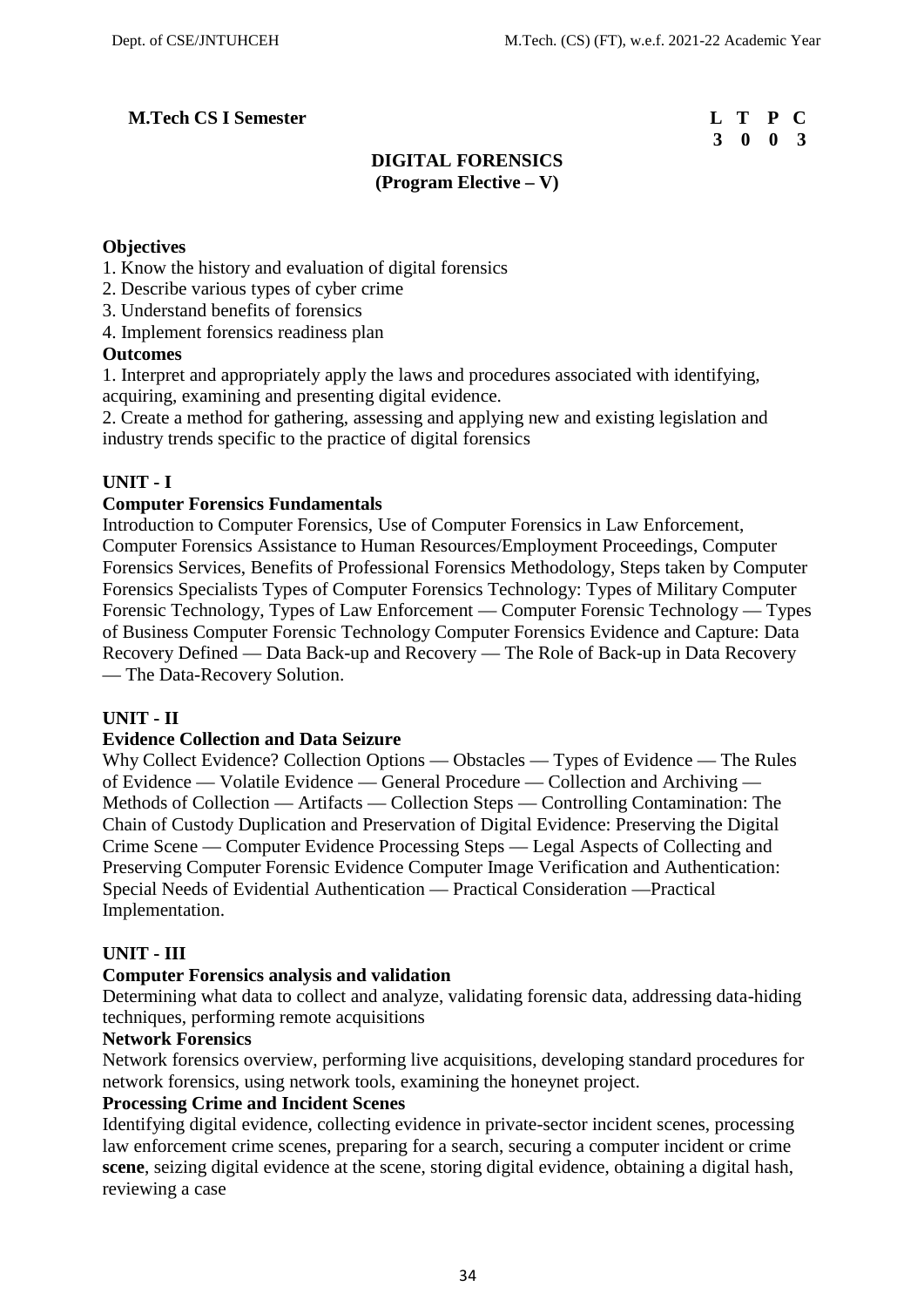# **UNIT - IV**

# **Current Computer Forensic tools**

Evaluating computer forensic tool needs, computer forensics software tools, computer forensics hardware tools, validating and testing forensics software E-Mail Investigations: Exploring the role of e-mail in investigation, exploring the roles of the client and server in e mail, investigating e-mail crimes and violations, understanding e-mail servers, using specialized e-mail forensic tools.

# **Cell phone and mobile device forensics**

Understanding mobile device forensics, understanding acquisition procedures for cell phones and mobile devices.

# **UNIT - V**

## **Working with Windows and DOS Systems**

Understanding file systems, exploring Microsoft File Structures, Examining NTFS disks, Understanding whole disk encryption, windows registry, Microsoft startup tasks, MS-DOS startup tasks, virtual machines.

## **Textbooks:**

1. Computer Forensics, Computer Crime Investigation by John R. Vacca, Firewall Media, New Delhi.

2. Computer Forensics and Investigations by Nelson, Phillips Enfinger, Steuart, CENGAGE Learning

## **References:**

1. Real Digital Forensics by Keith J. Jones, Richard Bejtiich, Curtis W. Rose, Addison- Wesley Pearson Education

2. Forensic Compiling, A Tractitioneris Guide by Tony Sammes and Brian Jenkinson, Springer International edition.

3. Computer Evidence Collection & Presentation by Christopher L.T. Brown, Firewall Media.

4. Homeland Security, Techniques & Technologies by Jesus Mena, Firewall Media.

5. Software Forensics Collecting Evidence from the Scene of a Digital Crime by Robert M. Slade, TMH 2005

6. Windows Forensics by Chad Steel, Wiley India Edition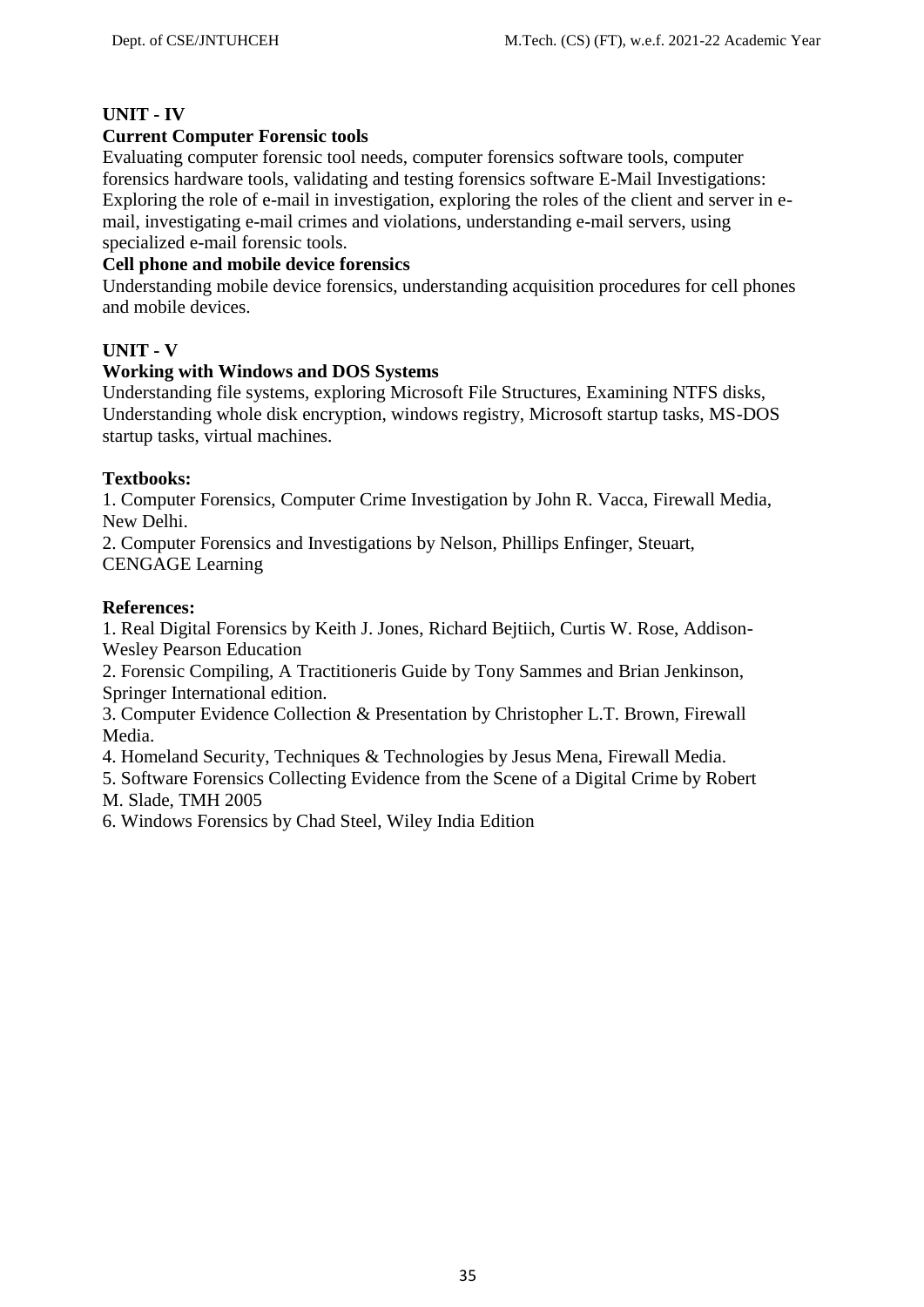# **3 0 0 3**

# **DATA VISUALIZATION (Program Elective – V)**

# **Prerequisite:** exposure to programming

# **Course Objectives:**

- To expose to visual representation methods and techniques that increase the understanding of complex data.
- Study good design practices for visualization, tools for visualization of data from a variety of fields

# **Course Outcomes:**

- 1. Articulate research-based reasons for pursuing better data visualization
- 2. List several options for displaying a single number and describe when each option is most suitable
- 3. Perform decluttering and prepare best visualizations.
- 4. Identify the limited options for visualizing regression and deal with correlation and regression.
- 5. Create visualizations depicting trends

## **Unit I**

Foundation of data visualization – Need of visualization, choosing the chart type. (TB1) Introduction – understand the context, exploratory vs explanatory analysis, Communication mechanism, consulting for context, Storyboarding. (TB2)

Choosing an effective visual – simple text, tables, heat map, graphs - points, lines, slopes, bars, area, other specific graph types – pie, donut, 3D. (TB2)

## **Unit II**

Visualizing a single number, measures of variability (TB1), Visualizing comparisons (TB1) Displaying relative performances (TB1)

# **Unit III**

Clutter elimination - Cognitive Load, Gestalt Principles of Visual Perception, Lack of visual order, decluttering .(TB2)

Preattentive attributes – sight and memory , preattentive attributes of numbers, text, graphs, size, color, position.(TB2)

# **Unit IV**

Designer perspective - affordances, accessibility and aesthetics (TB2), Communicating correlation and regression (TB1), Visualizing qualitative data (TB1)

#### **Unit V**

# Depicting trends (TB1)

CASE STUDIES: Color considerations with a dark background, Leveraging animation in the visuals you present, Logic in order, Strategies for avoiding the spaghetti graph, Alternatives to Pies.(TB2)

# **Text books:**

1. Stephanie D. H. Evergreen , Effective Data Visualization The Right Chart for the Right Data , SAGE publications,2017.

2. Cole Nussbaumer Knaflic ,Storytelling with data- a data visualization guide for business professionals, Wiley publications, 2015.

# **References:**

1. Alberto Cairo, "The Functional Art: An Introduction to Information Graphics and Visualization", New Riders, 2012

2. Nathan Yau, "Visualize This: The FlowingData Guide to Design, Visualization and Statistics", John Wiley & Sons, 2011

3. Tamara Munzner, "Visualization Analysis and Design", A K Peters Visualization Series, CRC Press, 2014.

4. Scott Murray," Interactive Data Visualization for the Web", O'Reilly, 2013.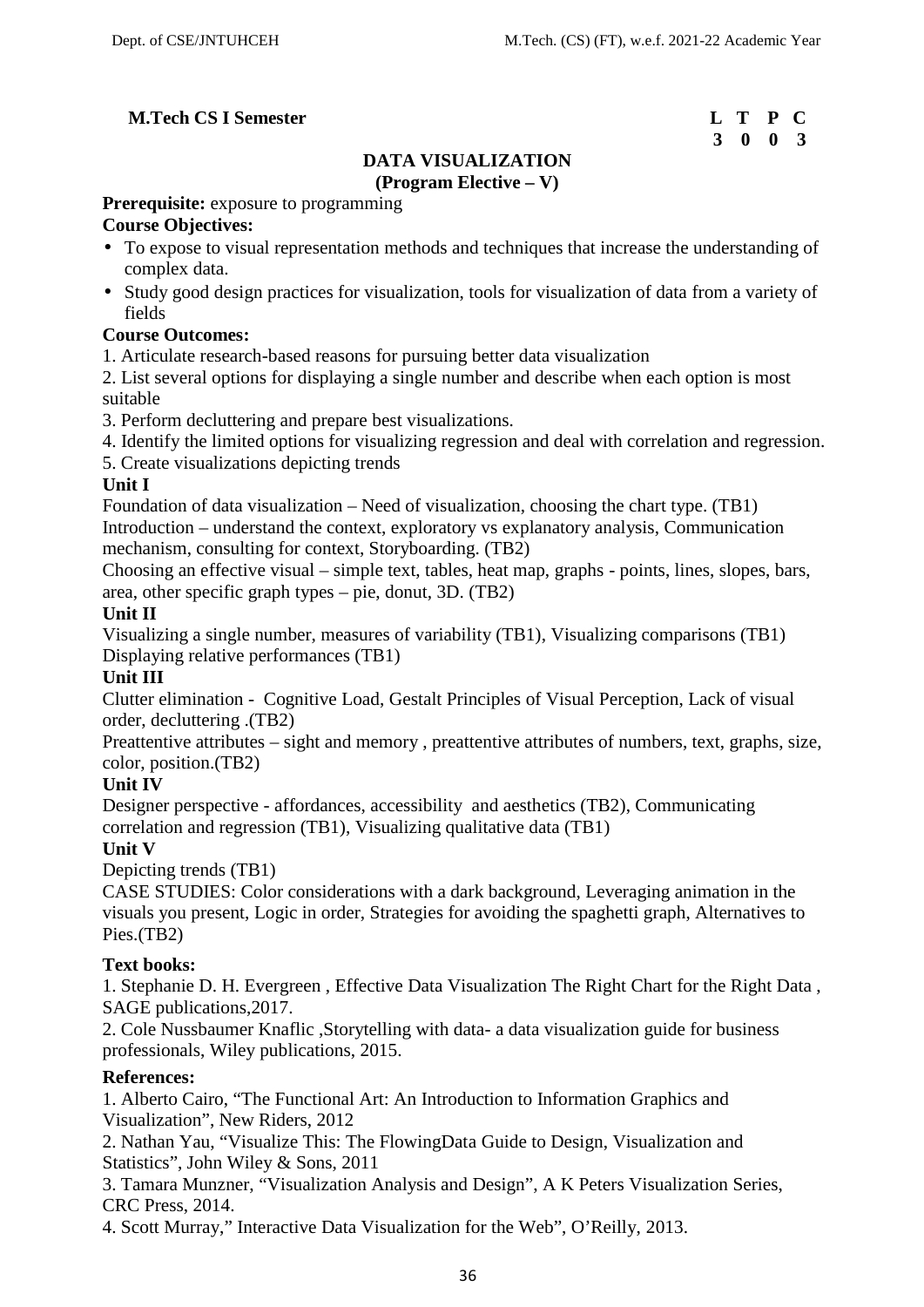# **3 0 0 3**

# **DATA ANALYTICS (Open Elective)**

#### **Objectives**

- 1. To explore the fundamental concepts of data analytics.
- 2. To learn the principles and methods of statistical analysis

3. Discover interesting patterns, analyze supervised and unsupervised models and estimate the accuracy of the algorithms.

4. To understand the various search methods and visualization techniques.

## **Outcomes**

- 1. Understand the impact of data analytics for business decisions and strategy
- 2. Carry out data analysis/statistical analysis
- 3. To carry out standard data visualization and formal inference procedures
- 4. Design Data Architecture
- 5. Understand various Data Sources

# **UNIT - I**

Data Management

Design Data Architecture and manage the data for analysis, understand various sources of Data like Sensors/Signals/GPS etc. Data Management, Data Quality(noise, outliers, missing values, duplicate data) and Data Processing & Processing.

## **UNIT - II**

Data Analytics

Introduction to Analytics, Introduction to Tools and Environment, Application of Modeling in Business, Databases & Types of Data and variables, Data Modeling Techniques, Missing Imputations etc. Need for Business Modeling.

# **UNIT - III**

Regression

Concepts, Blue property assumptions, Least Square Estimation, Variable Rationalization, and Model Building etc.

Logistic Regression: Model Theory, Model fit Statistics, Model Construction, Analytics applications to various Business Domains etc.

#### **UNIT - IV**

Object Segmentation

Regression Vs Segmentation – Supervised and Unsupervised Learning, Tree Building – Regression, Classification, Overfitting, Pruning and Complexity, Multiple Decision Trees etc. Time Series Methods: Arima, Measures of Forecast Accuracy, STL approach, Extract features from generated model as Height, Average Energy etc and Analyze for prediction

#### **UNIT - V**

Data Visualization

Pixel-Oriented Visualization Techniques, Geometric Projection Visualization Techniques, Icon- Based Visualization Techniques, Hierarchical Visualization Techniques, Visualizing Complex Data and Relations.

#### **Textbooks:**

1. Student's Handbook for Associate Analytics – II, III.

2. Data Mining Concepts and Techniques, Han, Kamber, 3rd Edition, Morgan Kaufmann Publishers.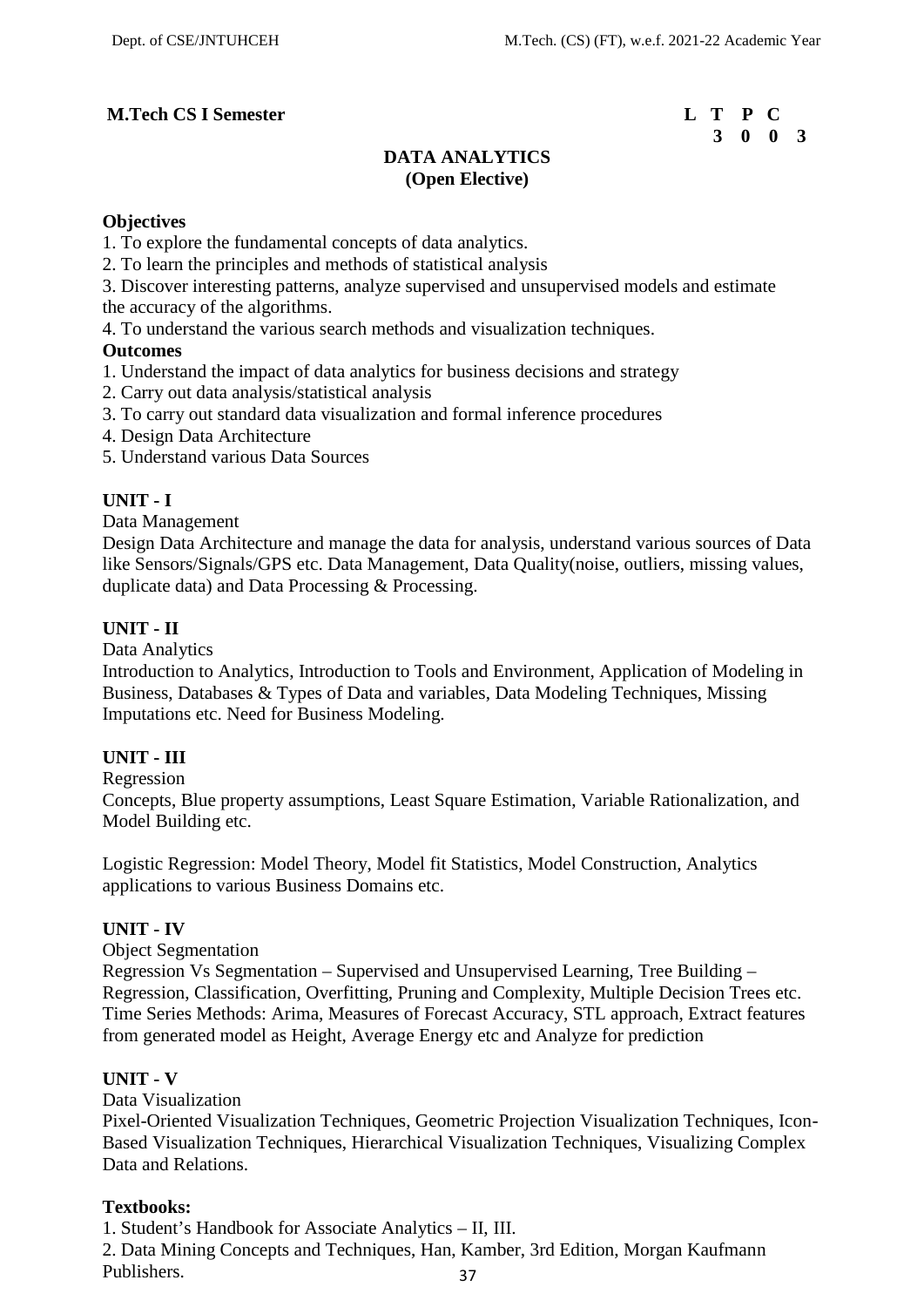# **References:**

- 1. Introduction to Data Mining, Tan, Steinbach and Kumar, Addision Wisley, 2006.
- 2. Data Mining Analysis and Concepts, M. Zaki and W. Meira

3. Mining of Massive Datasets, Jure Leskovec Stanford Univ. Anand RajaramanMilliway Labs Jeffrey D Ullman Stanford Univ.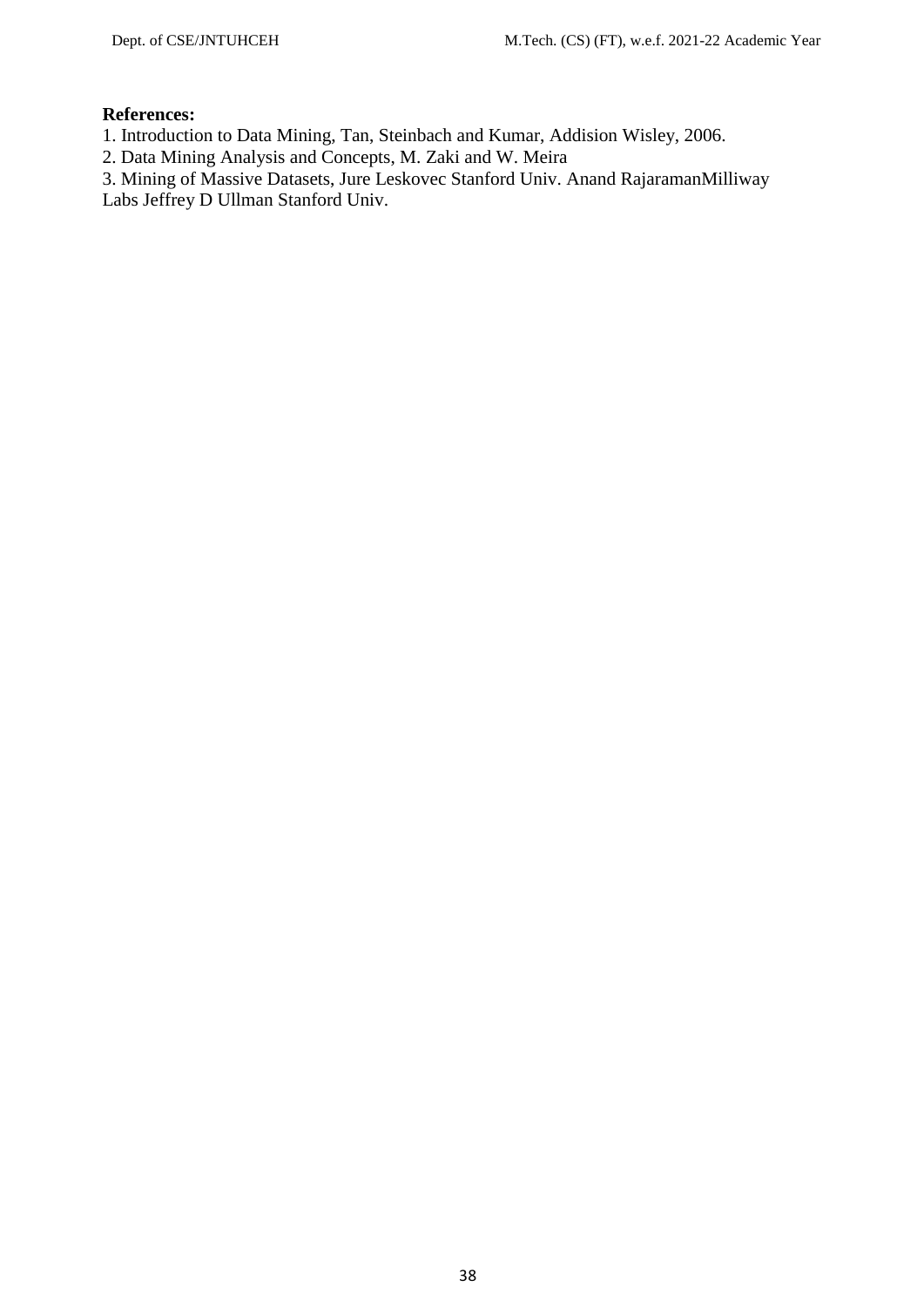## **M.Tech CS I Semester**

| L T P C |  |
|---------|--|
| 3 0 0 3 |  |

# **DATA VISUALIZATION (Open Elective)**

#### **Unit I**

Value of Visualization – What is Visualization and Why do it: External representation – Interactivity – Difficulty in Validation. Data Abstraction: Dataset types – Attribute types – Semantics. Task Abstraction – Analyze, Produce, Search, Query.

Four levels of validation – Validation approaches – Validation examples. Marks and Channels

## **Unit II**

Rules of thumb – Arrange tables: Categorical regions – Spatial axis orientation – Spatial layout density. Arrange spatial data: Geometry – Scalar fields – Vector fields – Tensor fields.

## **Unit III**

Arrange networks and trees: Connections, Matrix views –Containment. Map color: Color theory, Color maps and other channels.

#### **Unit IV**

Manipulate view: Change view over time – Select elements –Changing viewpoint – Reducing attributes. Facet into multiple views: Juxtapose and Coordinate views –

#### **Unit V**

Partition into views – Static and Dynamic layers – Reduce items and attributes: Filter – Aggregate. Focus and context: Elide – Superimpose - Distort – Case studies

#### **Text books:**

1. Tamara Munzner, "Visualization Analysis and Design", A K Peters Visualization Series, CRC Press, 2014. 2. Scott Murray," Interactive Data Visualization for the Web", O'Reilly, 2013.

#### **References:**

1. Alberto Cairo, "The Functional Art: An Introduction to Information Graphics and Visualization", New Riders, 2012

2. Nathan Yau, "Visualize This: The FlowingData Guide to Design, Visualization and Statistics", John Wiley & Sons, 2011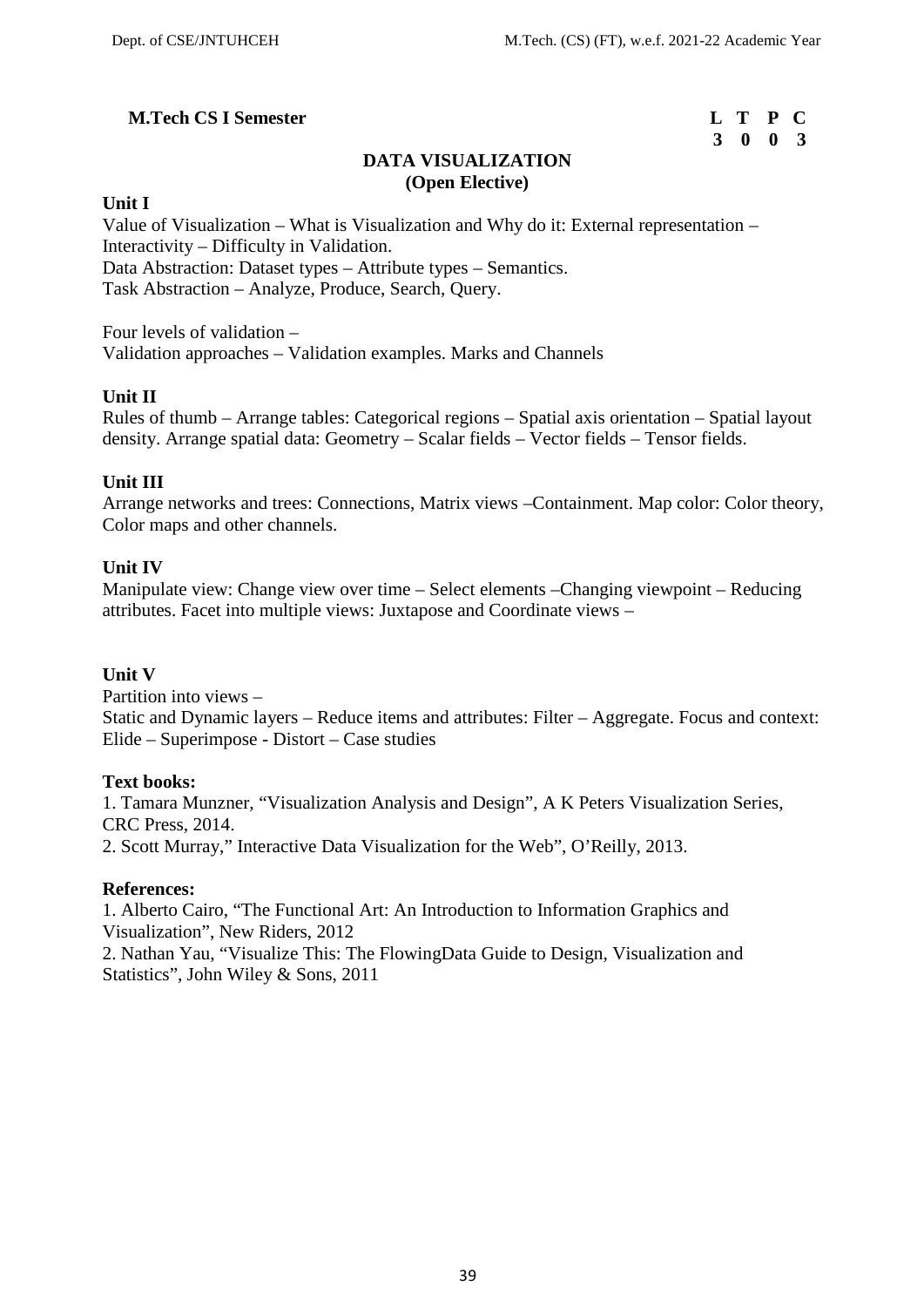# **M.Tech CS I Semester**

| L T P C |  |
|---------|--|
| 3 0 0 3 |  |

# **MACHINE LEARNING (Open Elective)**

## **Prerequisites**

1. Data Structures

2. Knowledge on statistical methods

## **Objectives**

1. This course explains machine learning techniques such as decision tree learning, Bayesian learning etc.

2. To understand computational learning theory.

3. To study the pattern comparison techniques.

# **Outcomes**

1. Understand the concepts of computational intelligence like machine learning

2. Ability to get the skill to apply machine learning techniques to address the real time problems in different areas

3. Understand the Neural Networks and its usage in machine learning application.

# **UNIT - I**

Introduction - Well-posed learning problems, designing a learning system Perspectives and issues in machine learning

Concept learning and the general to specific ordering – Introduction, A concept learning task, concept learning as search, Find-S: Finding a Maximally Specific Hypothesis, Version Spaces and the Candidate Elimination algorithm, Remarks on Version Spaces and Candidate Elimination, Inductive Bias.

Decision Tree Learning – Introduction, Decision Tree Representation, Appropriate Problems for Decision Tree Learning, The Basic Decision Tree Learning Algorithm Hypothesis Space Search in Decision Tree Learning, Inductive Bias in Decision Tree Learning, Issues in Decision Tree Learning.

# **UNIT - II**

Artificial Neural Networks Introduction, Neural Network Representation, Appropriate Problems for Neural Network Learning, Perceptions, Multilayer Networks and the Back propagation Algorithm.

Discussion on the Back Propagation Algorithm, An illustrative Example: Face Recognition Evaluation Hypotheses – Motivation, Estimation Hypothesis Accuracy, Basics of Sampling Theory, A General Approach for Deriving Confidence Intervals, Difference in Error of Two Hypotheses, Comparing Learning Algorithms.

# **UNIT - III**

Bayesian learning - Introduction, Bayes Theorem, Bayes Theorem and Concept Learning Maximum Likelihood and Least Squared Error Hypotheses, Maximum Likelihood Hypotheses for Predicting Probabilities, Minimum Description Length Principle , Bayes Optimal Classifier, Gibs Algorithm, Naïve Bayes Classifier, An Example: Learning to Classify Text, Bayesian Belief Networks, EM Algorithm.

Computational Learning Theory – Introduction, Probably Learning an Approximately Correct Hypothesis, Sample Complexity for Finite Hypothesis Space, Sample Complexity for Infinite Hypothesis Spaces, The Mistake Bound Model of Learning.

Instance-Based Learning – Introduction, k-Nearest Neighbor Learning, Locally Weighted Regression, Radial Basis Functions, Case-Based Reasoning, Remarks on Lazy and Eager Learning.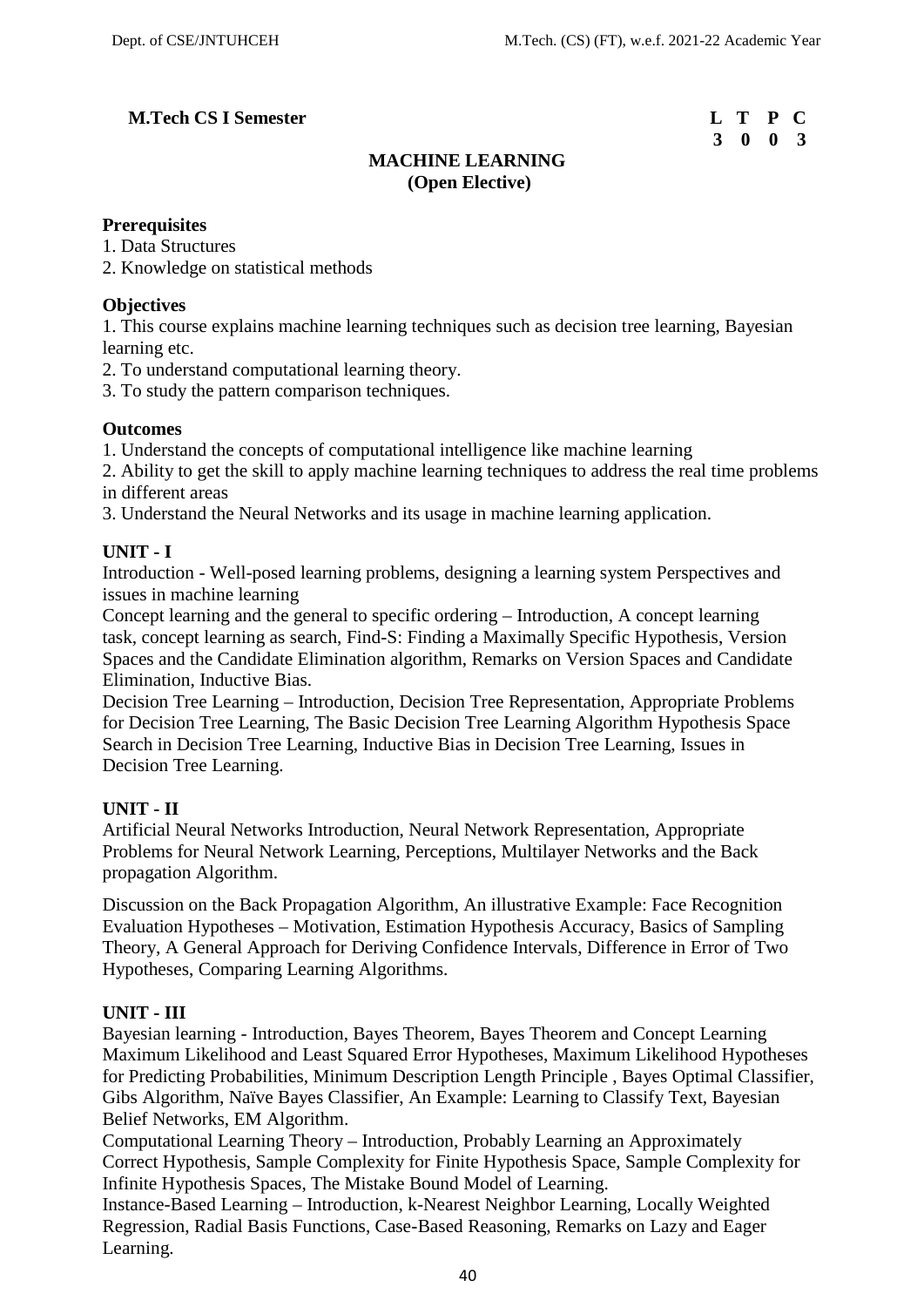# **UNIT - IV**

Pattern Comparison Techniques, Temporal patterns, Dynamic Time Warping Methods, Clustering, Codebook Generation, Vector Quantization

Pattern Classification: Introduction to HMMS, Training and Testing of Discrete Hidden Markov Models and Continuous Hidden Markov Models, Viterbi Algorithm, Different Case Studies in Speech recognition and Image Processing

# **UNIT - V**

Analytical Learning – Introduction, Learning with Perfect Domain Theories : PROLOG-EBG Remarks on Explanation-Based Learning, Explanation-Based Learning of Search Control Knowledge, Using Prior Knowledge to Alter the Search Objective, Using Prior Knowledge to Augment Search Operations.

Combining Inductive and Analytical Learning – Motivation, Inductive-Analytical Approaches to Learning, Using Prior Knowledge to Initialize the Hypothesis.

## **Text Books**

1. Machine Learning – Tom M.Mitchell,-MGH

2. Fundamentals of Speech Recognition by Lawrence Rabiner and Biing – Hwang Juang.

## **Reference Books**

1. Machine Learning: An Algorithmic Perspective, Stephen Marsland, Taylor & Francis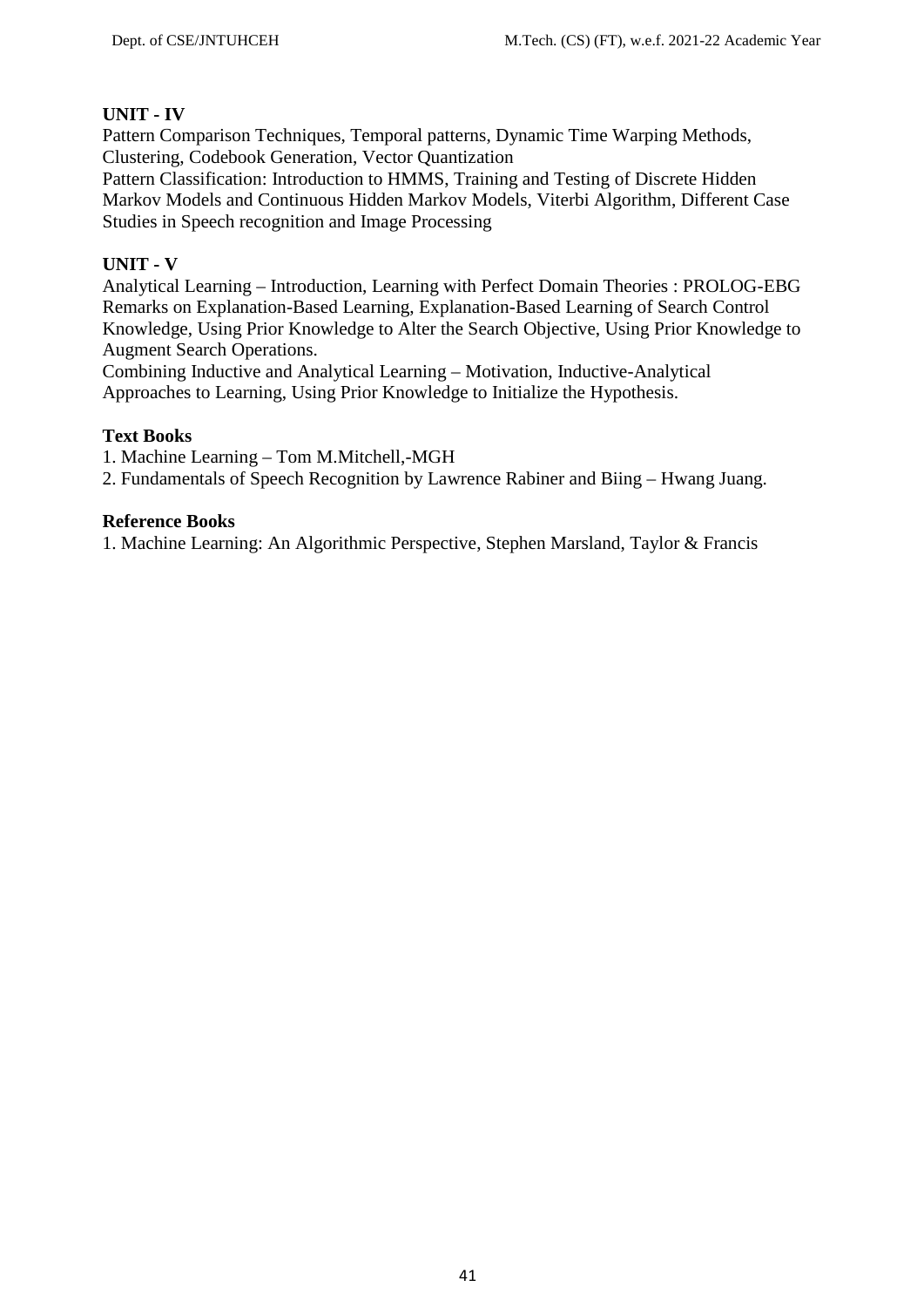#### **M.Tech CS III Semester**

#### **L T P C 2 0 0 0**

# **ENGLISH FOR RESEARCH PAPER WRITING (AUDIT COURSE-I)**

### **Course Objectives**: To help students:

- 1. Understand the essentials of writing skills and their level of readability
- 2. Learn about what to write in each section
- 3. Ensure qualitative presentation with linguistic accuracy.

**Course Outcomes:** Students will be able to:

- 1. Understand writing skills and level of readability
- 2. Write title, abstract, different sections in research paper
- 3. Develop the skills needed while writing a research paper

## **Syllabus**

**Unit 1** Overview of a Research Paper- Planning and Preparation- Word Order- Useful Phrases - Breaking up Long Sentences-Structuring Paragraphs and Sentences -Being Concise and Removing Redundancy -Avoiding Ambiguity

**Unit 2** Essential Components of a Research Paper- Abstracts- Building Hypothesis-Research Problem - Highlight Findings- Hedging and Criticizing, Paraphrasing and Plagiarism, Chapterisation

**Unit 3** Introducing Review of the Literature – Methodology - Analysis of the Data-Findings - Discussion- Conclusions-Recommendations.

**Unit 4** Key skills needed for writing a Title, Abstract, and Introduction

**Unit 5** Appropriate language to formulate Methodology, incorporate Results, put forth Arguments and draw Conclusions

#### **Suggested Reading:**

1. Goldbort R (2006) Writing for Science, Yale University Press (available on Google Books) Model Curriculum of Engineering & Technology PG Courses [Volume-I]

2. Day R (2006) How to Write and Publish a Scientific Paper, Cambridge University Press 3. Highman N (1998), Handbook of Writing for the Mathematical Sciences, SIAM. Highman'sbook .

4. Adrian Wallwork , English for Writing Research Papers, Springer New York Dordrecht Heidelberg London, 2011

\*\*\*\*\*\*\*